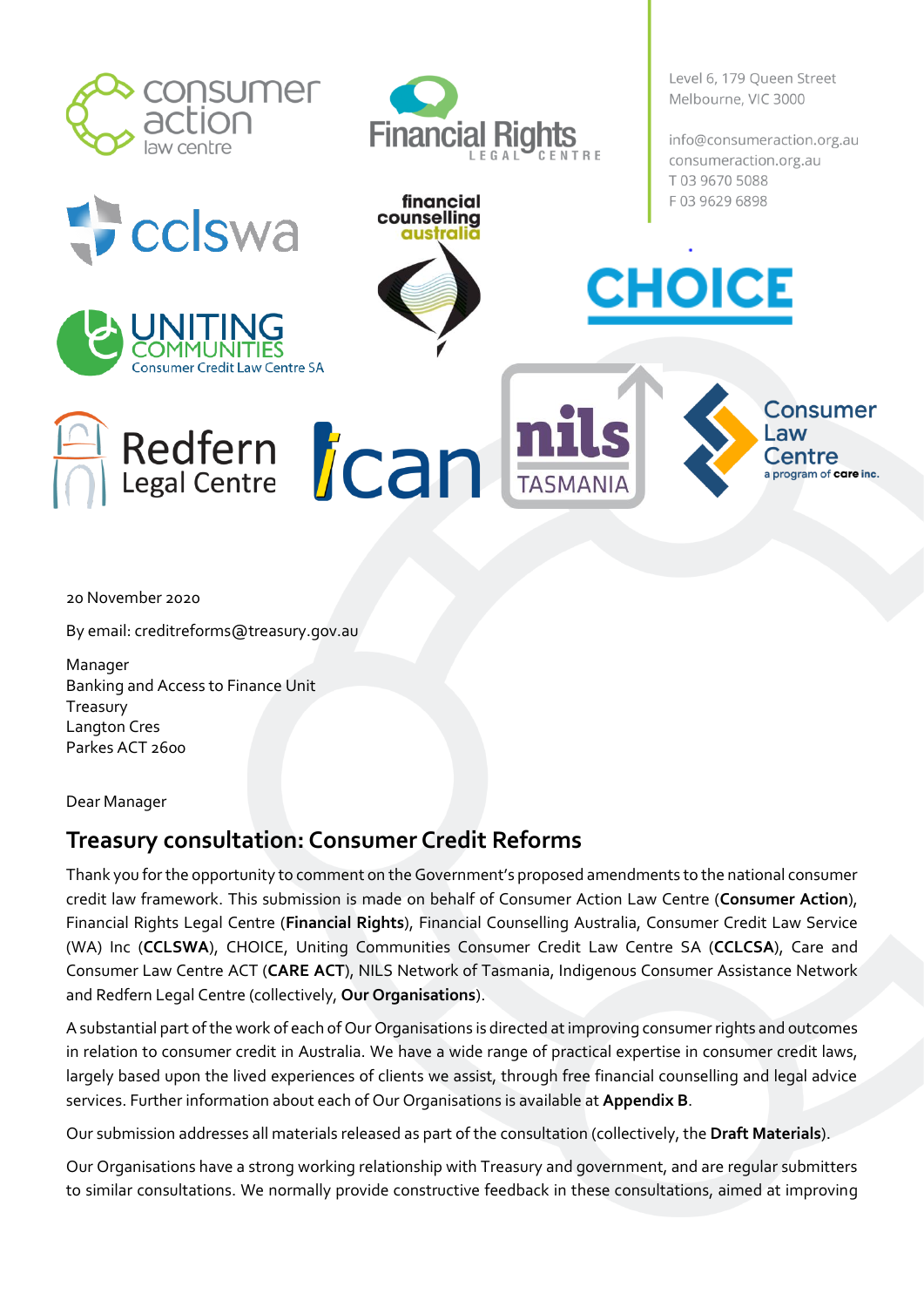the impact of planned changes to policy and law. Unfortunately, we are unable to say anything positive about the Government's plans. The repeal of responsible lending obligations for almost all forms of consumer credit is the most short-sighted, poorly thought out policy proposed by a government in credit or financial services in recent memory. The Draft Materials are fundamentally defective, and no number of amendments can solve this.

The legislation, if enacted, would:

- reduce people's legal rights against lenders and brokers in relation to lending;
- reduce the incentives for lenders to comply with lending standards due to the removal of penalties for irresponsible lending;
- reduce requirements for lenders and brokers to check information on loan applications;
- dismantle the ASIC and APRA 'twin peaks' regulatory regime for bank lending.

In short, it would greatly reduce the extent to which the *National Consumer Credit Protection Act 2009* (Cth) (**NCCP Act**) does what its name suggests it does. This reform risks more people being sold unsuitable credit products that will do them and the economy long term financial harm. This is not the solution to a recession—in fact, these measures are more likely to prolong the recession.<sup>1</sup> In addition, the planned reform directly contradicts Recommendation 1.1 of the Financial Services Royal Commission.

Despite drastically reducing the consumer protections currently provided by responsible lending obligations (**RLOs**), the Draft Materials manage to make the application of law in this area even more complex than it is now. As there is no way to reduce the harm the Draft Materials would cause, we make one single recommendation to the Government:

**RECOMMENDATION 1.** Abandon this legislation and retain responsible lending laws in their current form.

Our submission details the range of problems that would result from passing the Draft Materials. Case studies are provided throughout the submission to help illustrate specific points, and a number of additional case studies that broadly speak to the importance of RLOs are also provided at **Appendix A.**

<sup>1</sup> International Monetary Fund, *Global Financial Stability Report October 2017: Is Growth at Risk?*, World Economic and Financial Surveys, October 2017, Chapter 2, p 54[, https://www.imf.org/en/Publications/GFSR/Issues/2017/09/27/global-financial-stability-report-october-2017.](https://www.imf.org/en/Publications/GFSR/Issues/2017/09/27/global-financial-stability-report-october-2017) This report confirms that high household indebtedness (a high likelihood if enacting the Draft Materials reduces lending standards, as appears to be its effect) "can cause significant debt overhang problems when a country unexpectedly faces extreme negative shocks" and "can be a source of financial vulnerability and lead to prolonged recessions".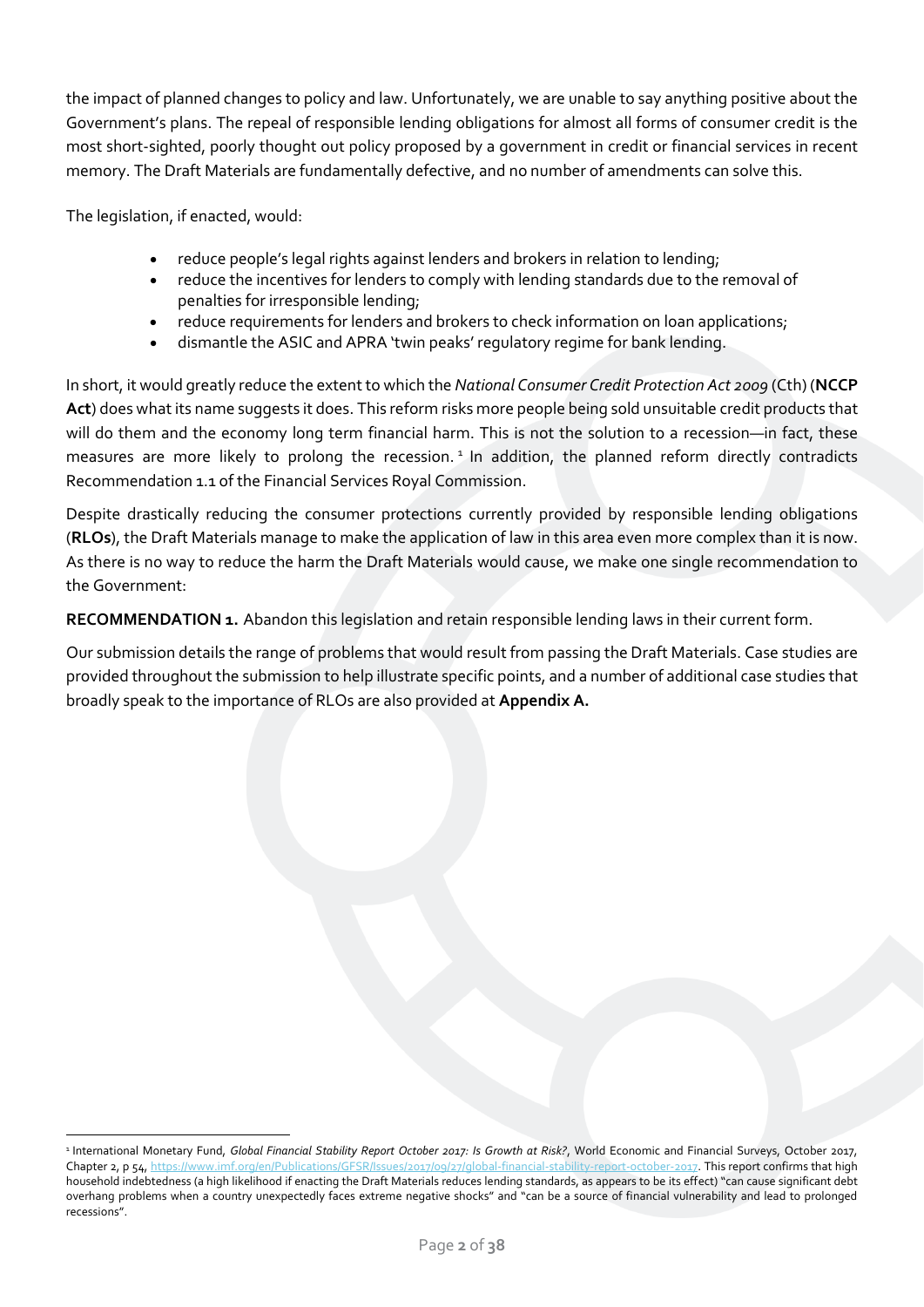# **TABLE OF CONTENTS**

| 1.    |         |                                                                                           |
|-------|---------|-------------------------------------------------------------------------------------------|
|       | 1.1.    |                                                                                           |
|       | 1.2.    |                                                                                           |
| 2.    |         |                                                                                           |
|       | 2.1.    |                                                                                           |
|       | 2.2.    |                                                                                           |
|       | 2.3.    |                                                                                           |
| $3 -$ |         |                                                                                           |
|       | 3.1.    |                                                                                           |
|       | 3.2.    |                                                                                           |
| 4.    |         |                                                                                           |
|       | 4.1.    |                                                                                           |
|       | 4.2.    |                                                                                           |
|       | 4.3.    |                                                                                           |
|       | 4.4.    | Best interests duty for brokers no replacement for irresponsible lending 18               |
| 5.    |         |                                                                                           |
|       | 5.1.    |                                                                                           |
|       | 5.2.    |                                                                                           |
|       | $5-3-$  | Removing responsible lending obligations will hurt people experiencing financial abuse 22 |
|       | 5.4.    |                                                                                           |
|       | $5.5 -$ |                                                                                           |
|       | 5.6.    |                                                                                           |
|       |         |                                                                                           |
|       | 6.1.    |                                                                                           |
|       | 6.2.    |                                                                                           |
|       | 6.3.    |                                                                                           |
|       |         |                                                                                           |
|       |         |                                                                                           |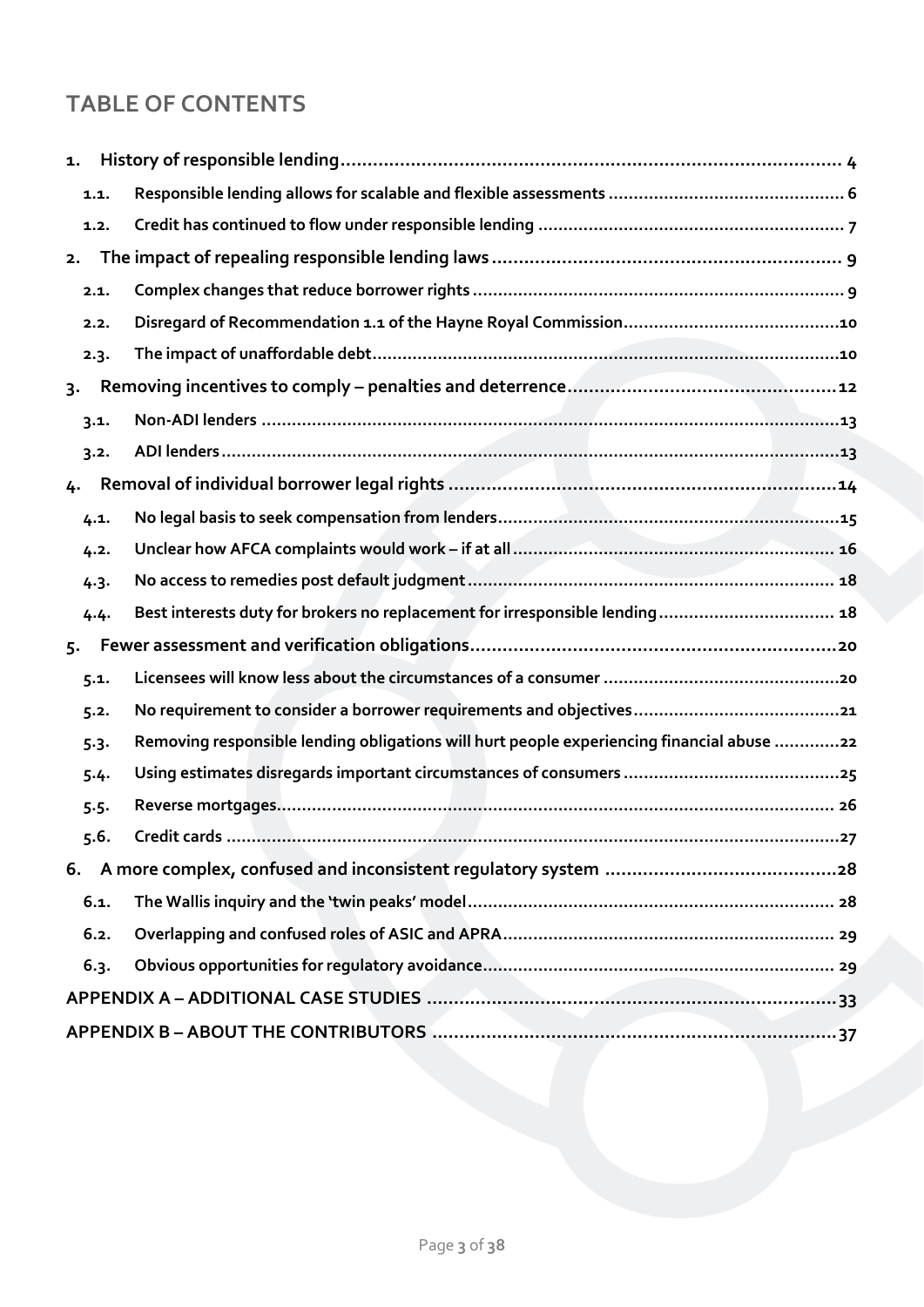# <span id="page-3-0"></span>**1. History of responsible lending**

While the Global Financial Crisis (**GFC**) may have taken place mostly in America and Europe, it has been well documented that Australia had its own home-grown lending problems at the same time. From around 2000 onwards there had been a general and growing awareness in the financial services industry of problems with inappropriate lending practices. Between 2002 and 2010, improper, lax and even predatory lending practices became increasingly common. Financial Rights (then called the Consumer Credit Legal Centre) produced a report to the Australian Securities & Investments Commission (**ASIC**) in 2003 examining the mortgage and finance broker industry. The report was in response to the growing prevalence of mortgage brokers in the market and the concerns expressed by community advocates and caseworkers who were experiencing a growing incidence of complaints involving brokers. These experiences led to these groups identifying the industry as lightly and unevenly unregulated, and as containing some high-risk players and unfair practices.<sup>2</sup>

Other issues identified by consumer advocates in this period included:

- Increasing use of low doc and no docs loans to lend money to people who had no capacity to pay;
- Inappropriate promotion of line of credit loans which were more expensive and poorly suited to many borrowers, including in some cases to elderly people in lieu of reverse mortgages;
- Poor quality valuations;
- Loans for interstate investment properties with inflated prices resulting in significant borrower/investor losses;
- Scams involving fake "savings" provided by high cost fringe lenders, to sell overpriced properties to newly arrived migrants and refugees with no capacity to pay;
- Equity/asset stripping lending (high interest, high fees and brokerage and no capacity to pay);
- Repeated limit increases on credit cards, unsolicited or otherwise, based on repayment history of minimum amounts, rather than affordability, resulting in unmanageable limits;
- Interest–free deals in-store which resulted in backdated high interest debt if the borrower could not pay off 100% of the debt within the interest free period; and
- Car yard loans and leases for poor quality vehicles at high interest, with inadequate supporting documentation, and sometimes fraudulent documentation provided on site.

While many of these practices were in the non-bank sector, they were far from exclusively so. The Storm Financial debacle<sup>3</sup> provided an excellent case study on how perverse incentives worked within banks to drive behaviour that was clearly outside standard policies and procedures; many other examples of which were later laid bare by the Financial Services Royal Commission.<sup>4</sup>

In 2007, the House of Representatives Standing Committee on Economics, Finance and Public Administration Home loan lending Inquiry into home loan lending practices and the processes used to deal with people in financial difficulty outlined concerns that credit was too easily available and that many Australians were overcommitted and facing financial hardship. The Committee recommended that the Commonwealth Government take over the regulation of credit from the states and territories. This includes the regulation of mortgage brokers and non-bank

<sup>2</sup> Consumer Credit Legal Centre NSW (Inc), *REP 19 A report to ASIC on the finance and mortgage broking industry*, March 2003,

[https://asic.gov.au/regulatory-resources/find-a-document/reports/rep-19-a-report-to-asic-on-the-finance-and-mortgage-broking-industry/.](https://asic.gov.au/regulatory-resources/find-a-document/reports/rep-19-a-report-to-asic-on-the-finance-and-mortgage-broking-industry/) <sup>3</sup> Senate Standing Committees on Economics; *Final Report, Performance of the Australian Securities and Investments Commission; Chapter 6; para 6.3; 26* June 2014.

<sup>4</sup>Royal Commission into Misconduct in the Banking, Superannuation and Financial Services Industry; Final Report; 4 February 2019. (**Financial Services Royal Commission**).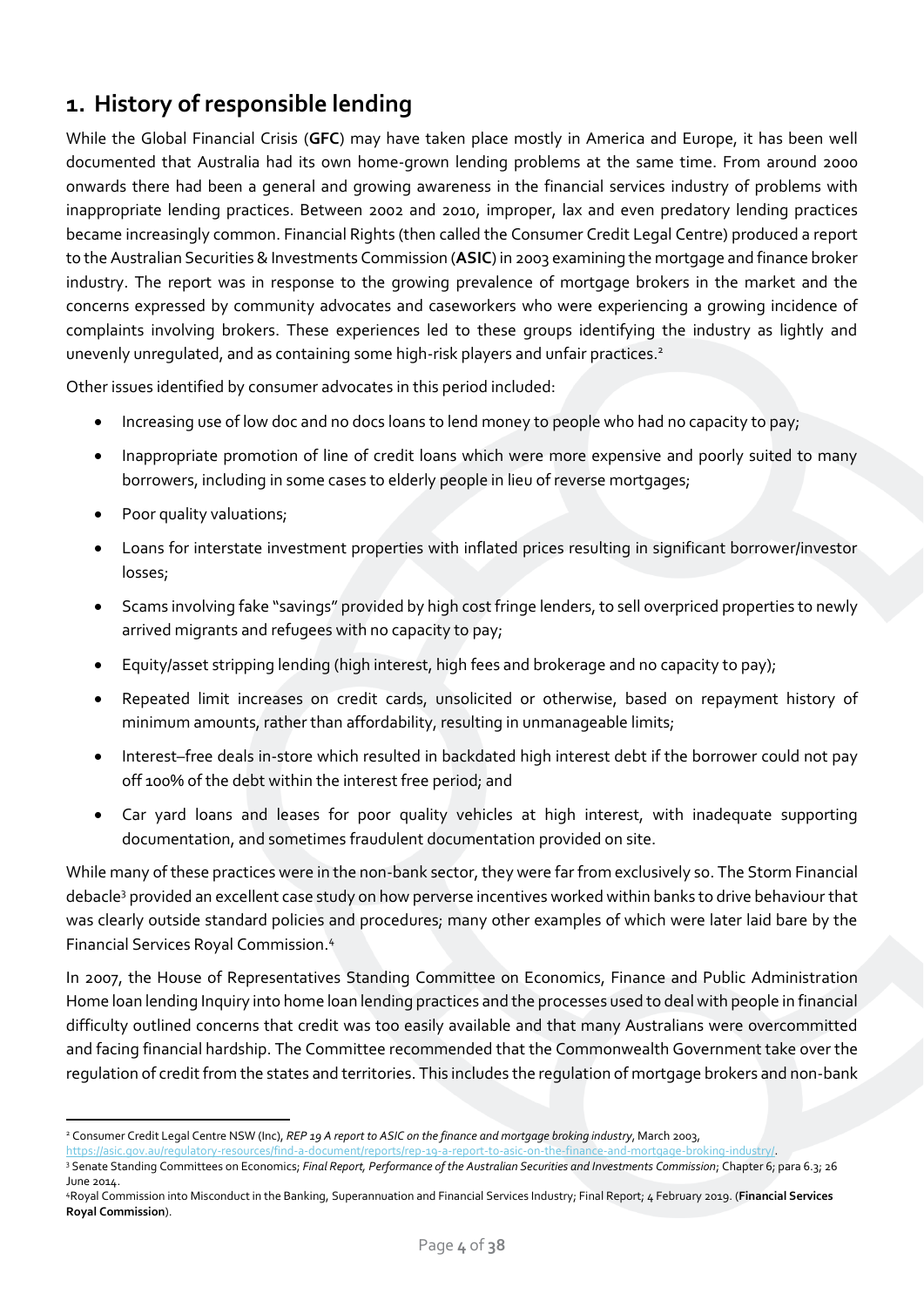lenders. Committee Chair Bruce Baird at the time said "*it is clear to the committee that something needs to be done to stop predatory practices. The states have been trying to come up with a regime to regulate mortgage brokers since around 2002. It is still not in place.*" 5

The growing awareness of Australia's lending problems led COAG to announce in March 2008 the need for a broad regulatory reform agenda that would include taking early action and progress on mortgage credit and advice, margin lending and non-deposit taking institutions. The Productivity Commission found that a single national regulatory regime covering both mortgages and mortgage brokers would be "*an efficient response to the need to address a number of malpractices on the part of certain brokers*". 6

In July 2008, COAG agreed to measures designed to provide better protections for financial consumers across Australia. It envisaged that:

*"National regulation through the Commonwealth of consumer credit will provide for a consistent regime that extinguishes the gaps and conflicts that may exist in the current regime. The new regime is anticipated to introduce licensing, conduct, advice and disclosure requirements that meet the needs of both consumers and businesses alike".* 7

It took several years of consultation and negotiation before the Consumer Credit Protection Reform Package was introduced. It included a national licensing scheme to overcome some of the current anomalies—a 'single standard and uniform regime for consumer credit regulation and oversight'.<sup>8</sup> It also included a world first responsible lending regime intended to address the problems identified above; the need for which had been reinforced by widespread losses stemming from the US sub-prime mortgage sector triggering the Global Financial Crisis.

According to Philip Field, former lead Banking Ombudsman at the Financial Ombudsman Service,<sup>9</sup> the process "*probably took the best part of two or three years of negotiations and roundtable meetings to get it into place and get people on board including consumers, lenders, and brokers*". 10

In 2014 Gerard Brody, Consumer Action Law Centre, informed the Parliamentary Joint Committee on Corporations and Financial Services that, since the introduction of the licensing regime and particularly the responsible lending obligations, experience in the mainstream lending area indicated that practices had improved. He explained:

*"Our experience is that the new obligations under the national credit law have improved processes and that we are not seeing the type of loss that people have experienced in the past, particularly because of the responsible lending obligations and the obligations upon credit providers to assess someone's capacity to repay and assess that a loan is in line with their objectives".*<sup>11</sup>

The responsible lending laws had the impact of preventing some of the more toxic and improper lending seen in the early 2000s. Over time however, our casework experience, backed up by data on financial stress in the community, is that lenders have not been applying the laws in the way intended. We discuss this further in Section 2.2 in relation to the Financial Services Royal Commission.

<sup>7</sup> Senate Standing Committees on Economics; *The Performance of ASIC*; Chapter 6. Para 6.6. 26 June 2014.

<sup>5</sup> House of Representatives Economics, Finance And Public Administration Committee Home Loan Lending Inquiry, *House Economics Committee Recommends Commonwealth Regulation of Credit* Media Release, 17 September 2007:

https://www.aph.gov.au/Parliamentary\_Business/Committees/House\_of\_Representatives\_Committees?url=/efpa/banklending/media/mediao4.pdf <sup>6</sup> Productivity Commission, *Review of Australia's Consumer Policy Framework*, Inquiry report no. 45, vol. 1, 30 April 2008, p. 9.

<sup>8</sup> The Hon Chris Bowen MP, Second Reading Speech, National Consumer Credit Protection Bill 2009, *House of Representatives Hansard*, no. 10, 2009 (25 June), p 7148.

<sup>9</sup> Now the Australian Financial Complaints Authority.

<sup>10</sup> Mr Philip Field, Lead Ombudsman, Banking and Finance, Financial Ombudsman Service, *Proof Committee Hansard*, 20 February 2014, p. 24. Quoted from Senate Standing Committees on Economics; The Performance of ASIC; Chapter 6.

<sup>11</sup> Mr Gerard Brody, Chief Executive Officer, Consumer Action Law Centre, *Proof Committee Hansard*, 20 February 2014, p. 42. – Quoted from Senate Standing Committees on Economics; The Performance of ASIC; Chapter 6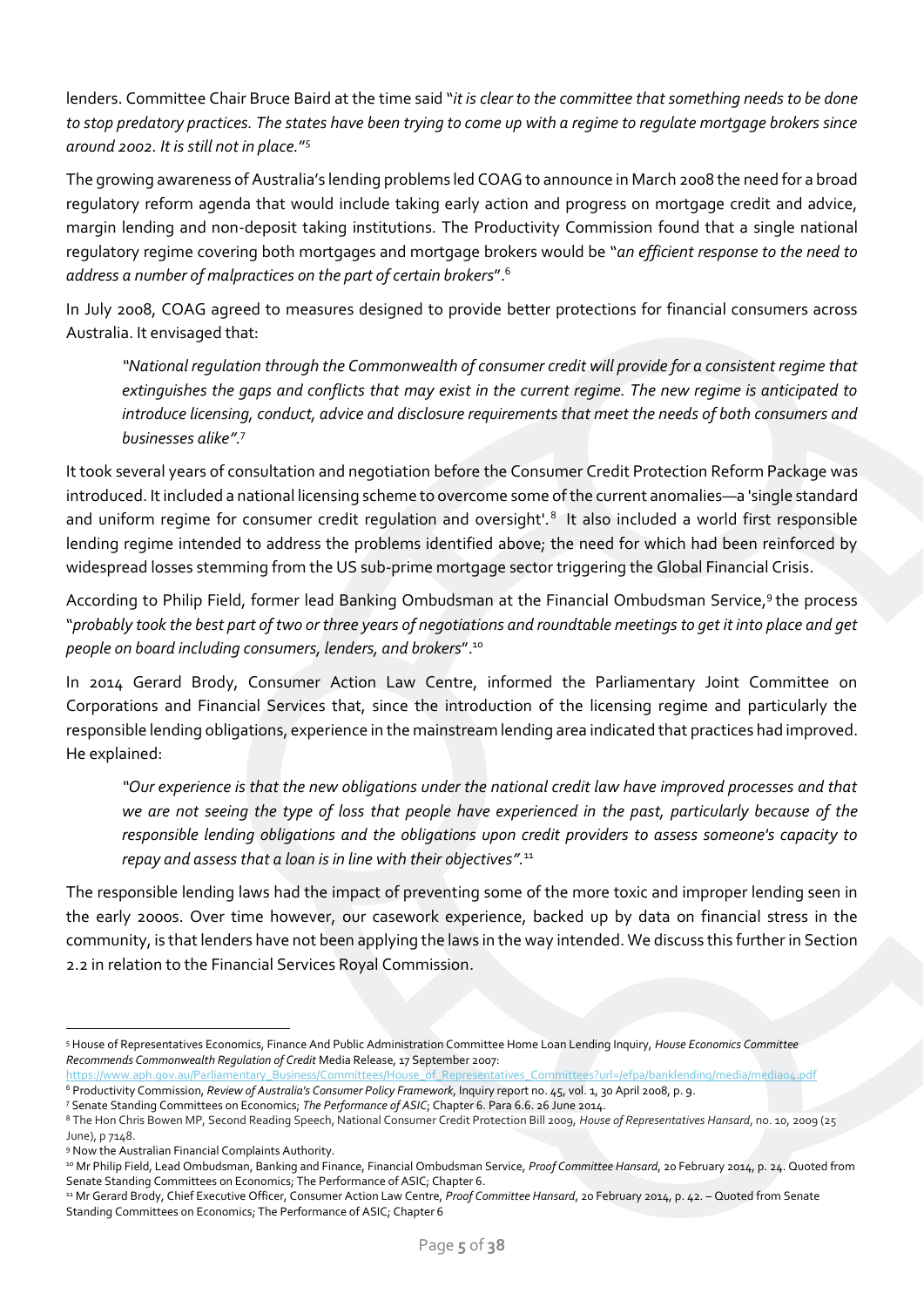It is worth noting, however, that since their introduction, the responsible lending laws have generated a decade of investment by industry and legal interpretation.

Repealing the bulk of responsible lending provisions in a matter of months, with a paltry two-week consultation period on draft legislation, flies in the face of the lessons we learned in the GFC and is bad economic policy.

### <span id="page-5-0"></span>**1.1. Responsible lending allows for scalable and flexible assessments**

The key obligations that RLOs impose on credit licensees through the NCCP Act are principle based and relatively simple. At its core, RLOs require that a credit contract or credit increase be 'not unsuitable' for the consumer. A credit contract will be unsuitable if:

- the consumer is unable to comply with the financial obligations under the contract, or could only comply with substantial hardship; or
- the contract does not meet the consumer's requirements and objectives.<sup>12</sup>

Before making the assessment, the lender (or broker in the case of a preliminary assessment) must make reasonable inquiries about the consumer's requirement and objectives in relation to the credit contract, make reasonable inquiries about the consumer's financial situation and take reasonable steps to verify the consumer's financial situation $13$ 

These are high level general principles that allow licensees a level of discretion as to how they choose to meet them, subject to some basic requirements. As stated in ASIC's *Regulatory Guide 209 Credit Licensing: Responsible Lending Conduct*, the legislation allows flexibility to determine what is appropriate in individual situations.<sup>14</sup>

Responsible lending is also a test that does not require perfection or great precision—evidenced by use of the term 'not unsuitable'. As Commissioner Hayne noted in the Final Report of the Financial Services Royal Commission, the 'not unsuitable' test is directed at avoiding harm—it does not prescribe that the licensee needs to identify a particular benefit that will come from the credit product.<sup>15</sup> The purpose of RLOs is consumer protection, and the obligations they impose on licensees do not require more than is necessary in the circumstances to protect the borrower from harm.

In his announcement foreshadowing this reform, the Treasurer described the planned changes as a policy shift away from a prescriptive 'one-size-fits-all' approach to lending.<sup>16</sup> This description mis-characterises basic elements of the legal framework in the NCCP Act.

Meeting the first of the two requirements that determine suitability—the question of affordability—appears to be the aspect of RLOs the Treasurer considers to be problematic (though both are impacted by the Draft Materials). Affordability, as a concept, is central to the question of whether someone ought to be approved for a loan. Assessing whether a borrower is likely to be able to repay credit before it is advanced obviously goes to the very nature of the business of being a lender or broker.

It is sometimes suggested that there is thus an alignment of interests between lender and borrower—the lender that makes its decision by reference to its credit risk ensures that the borrower can repay the loan. However, a lender that judges that a borrower is unlikely to default is not the same as ensuring affordability. This is because a borrower may resort to such severe reduction in their spending (including essentials) to ensure repayment to the

<sup>&</sup>lt;sup>12</sup> NCCP Act, see for example, 118(2).

<sup>13</sup> NCCP Act, s 130(1).

<sup>&</sup>lt;sup>14</sup> Australian Securities & Investments Commission, Regulatory Guide 209 Credit licensing: Responsible lending conduct, published 9 December 2019, available at[: https://download.asic.gov.au/media/5403117/rg209-published-9-december-2019.pdf.](https://download.asic.gov.au/media/5403117/rg209-published-9-december-2019.pdf)

<sup>15</sup> Financial Services Royal Commission, *Final Report, Volume 1*, 2019, available at[: https://www.royalcommission.gov.au/sites/default/files/2019-02/fsrc](https://www.royalcommission.gov.au/sites/default/files/2019-02/fsrc-volume-1-final-report.pdf)[volume-1-final-report.pdf,](https://www.royalcommission.gov.au/sites/default/files/2019-02/fsrc-volume-1-final-report.pdf) p59.

<sup>16</sup> Treasurer The Hon Josh Frydenberg MP, Media release: *Simplifying access to credit for consumers and small business'*, 25 September 2020, available at: [https://ministers.treasury.gov.au/ministers/josh-frydenberg-2018/media-releases/simplifying-access-credit-consumers-and-small.](https://ministers.treasury.gov.au/ministers/josh-frydenberg-2018/media-releases/simplifying-access-credit-consumers-and-small)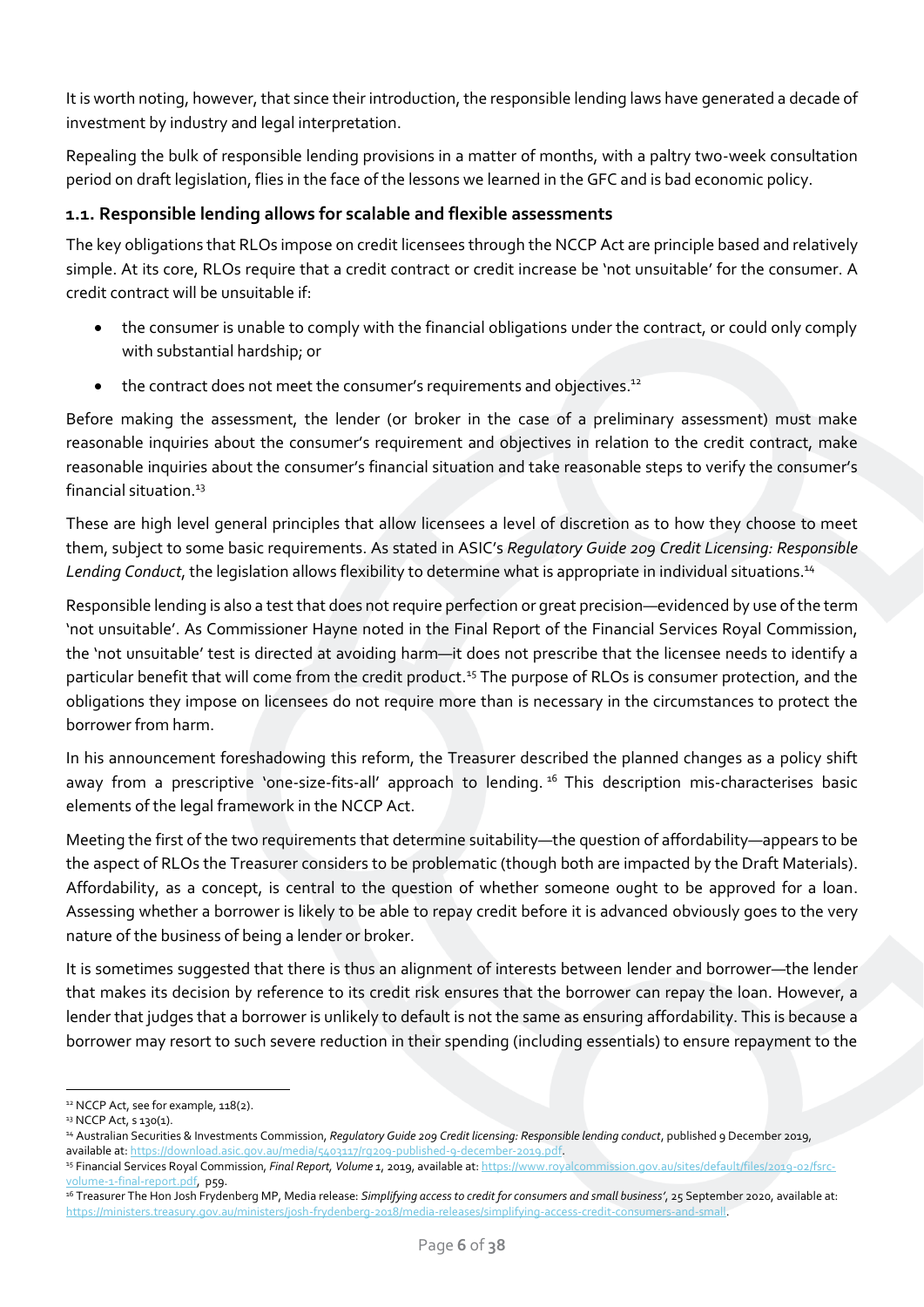detriment of their health and wellbeing. Some credit products carry additional risk, for example, line of credit arrangements (such as credit cards) where contractual minimum repayments can result in liabilities increasing. It is for this reason that the NCCP Act includes consideration of a borrower's 'requirements and objectives' (see part 5.2 below).

To help address affordability, a credit licensee is required to assess and verify the financial situation of a prospective borrower in general, but the process is not heavily prescribed by legislation. As noted above, the key NCCP Act provisions that guide what a credit licensee must do as part of this process all contain the word 'reasonable'.<sup>17</sup> There are some additional assumptions imposed in relation to particular credit contracts, but these are reflective of higher risk items (including in relation to credit cards, through laws that only came into effect in 2019).<sup>18</sup> Use of the term reasonable makes clear that the work required to meet these requirements varies according to the circumstances. While credit licensees must always inquire about and verify the financial situation of a prospective borrower, the level of inquiries necessary to satisfy this will vary.

While borrowers may need to provide bank statements in some circumstances (especially as lenders will often find this the fastest and easiest way to assess a consumer's finances), the only time a licensee would need to discuss detailed expenditure with a borrower is where the affordability of a credit product for someone is a genuine concern, and those expenses may impact the assessment. These are the circumstances where the consumer benefits most from an expert view on whether they can afford the credit product, or whether it is suitable for them.

The recent decision of the Full Federal Court in *Australian Securities and Investments Commission v Westpac Banking Corporation* [2020] FCAFC 111 (**ASIC v Westpac**) further demonstrates that RLOs do not require credit licensees to go through and assess every detail of a consumer's expenses. That case confirmed that credit licensees may use systems that satisfy RLOs that don't necessarily require a detailed assessment of a consumer's expenses. <sup>19</sup> There will be situations where a more detailed assessment is appropriate, but there is no requirement for this in every case. It is misleading to imply the current law dictates a 'one size fits all' approach.

Many lenders advertise the extremely prompt turnaround times for loan applications. With open banking technology being advanced and increasingly used, compliance with RLOs is likely to get even easier and faster in the near future. We have already heard from some lenders that have told us they are using open banking and see it as a means for making responsible lending assessments far simpler. ASIC has also supported RegTech responsible lending initiatives that speed up processes significantly.<sup>20</sup>

Finally, these obligations apply to holders of a credit licence. These are entities (and their representatives) that hold a licence indicating they have a level of expertise in this area, and people expect as much. Most consumers who are not financial experts themselves are likely to rely—at least to some extent—on a credit licensee's assessment of what they can afford and what products are suitable. For brokers, providing credit assistance is the whole reason they exist. It is very reasonable that there should be a legal requirement that these licensees perform this role with a proper understanding of the finances of the person to whom they are providing advice or offering credit.

# <span id="page-6-0"></span>**1.2. Credit has continued to flow under responsible lending**

In the ten years since RLOs were introduced, consumer credit has continued to flow at high rates in Australia. Australia's level of household debt continues to be among the highest in the world,<sup>21</sup> and even in the last five years

<sup>20</sup> See, eq, ASIC Regtech responsible lending trials, [https://asic.gov.au/for-business/innovation-hub/asic-and-regtech/asic-regtech-initiative-series-2019-](https://asic.gov.au/for-business/innovation-hub/asic-and-regtech/asic-regtech-initiative-series-2019-20/regtech-responsible-lending-webinar/demonstrator-submissions) [20/regtech-responsible-lending-webinar//demonstrator-submissions.](https://asic.gov.au/for-business/innovation-hub/asic-and-regtech/asic-regtech-initiative-series-2019-20/regtech-responsible-lending-webinar/demonstrator-submissions)

<sup>&</sup>lt;sup>17</sup> NCCP Act, see for example, s 117(1).

<sup>&</sup>lt;sup>18</sup> Treasury Laws Amendment (Banking Measures No. 1) Act 2018 (Cth).

<sup>&</sup>lt;sup>19</sup> Australian Securities and Investments Commission v Westpac Banking Corporation [2020] FCAFC 111, [113]-[144].

<sup>21</sup> Jonathan Kearns, Mike Major and David Norman, *How Risky is Australian Household Debt?*, Reserve Bank of Australia Research Discussion Paper RDP 2020-05, August 2020, p [4 https://www.rba.gov.au/publications/rdp/2020/pdf/rdp2020-05.pdf.](https://www.rba.gov.au/publications/rdp/2020/pdf/rdp2020-05.pdf)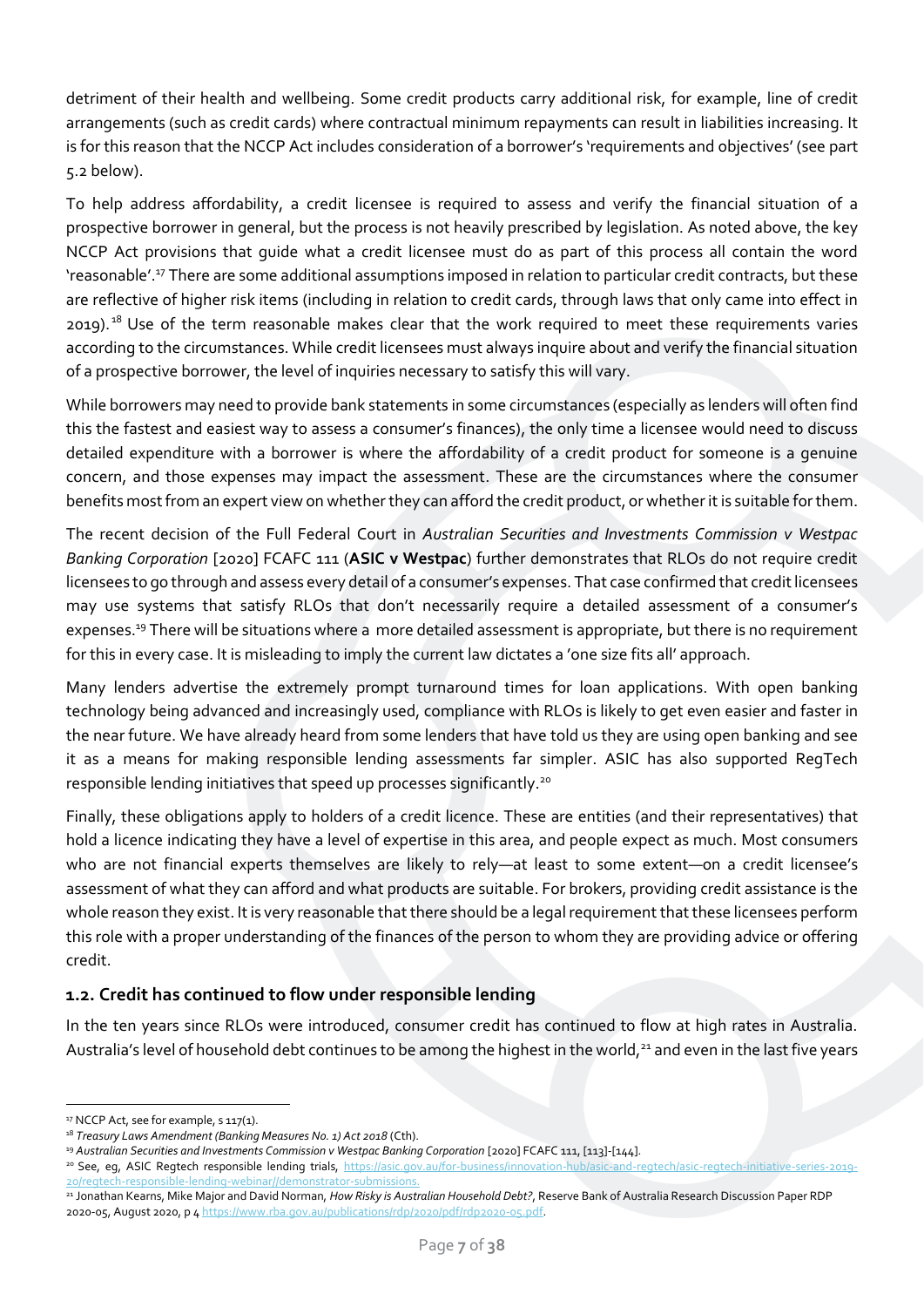the level of household debt has increased at a rate faster than the Reserve Bank of Australia (**RBA**) predicted.<sup>22</sup> This is despite RLOs being in place during this time, and the Financial Services Royal Commission leading to far greater interest and transparency in how the banks and other lenders are applying these laws.

In fact, the RBA has recently stated that any tightening in responsible lending standards over the past five years has improved the quality of household debt, which has helped reduce the risk posed by our high levels of household debt in the Australian financial system.<sup>23</sup> Further, while the COVID-19 pandemic caused an initial decrease in credit uptake, recent statistics indicate that the market has bounced back and demand is already increasing again, despite parts of the country being locked down for significant periods. 24

The minimal impact of RLOs on the flow of credit has recently been referred to by numerous key finance experts and market players. Last month, ANZ CEO Shayne Elliot confirmed that he considered the risk appetite of banks was the key factor likely to impact the flow of credit, and that the repeal of RLOs was not going to have a major impact in this regard. 25

UBS bank analyst expert Jonathan Mott has also expressed similar doubts about any real link between RLOs and the flow of credit in the market. He was recently quoted as saying, "*We have found little evidence that responsible lending obligations have constrained housing lending in Australia, given the rebound in credit flow over the last year*".<sup>26</sup>

The Australian Prudential Regulatory Authority's (**APRA**) Chairman Wayne Byres shared a similar view in his opening statement to the Senate Economic Legislation Committee last month. When asked whether APRA's 2018 view that the recent tightening in credit standards had not materially affected the overall availability of credit, had changed, Mr Byres said:

"*The short is answer no. A slightly more nuanced answer is that, obviously in the COVID environment, there has been a contraction in credit, but I think that's reflective of the environment we're in, with the high degree of uncertainty, the caution that borrowers have about borrowing and the degree of caution banks have in lending. I don't think that's regulatory induced*."<sup>27</sup>

In fact, the limited relationship between RLOs and credit flow was a view that Treasury also shared in 2017. Treasury's submission to the Financial Services Royal Commission's Interim Report stated:

"*There is little evidence to suggest that the recent tightening in credit standards, including through APRA's prudential measures or the actions taken by ASIC in respect of RLOs, has materially affected the overall availability of credit.*" 28

There does not appear to be any real evidence that supports the suggestion in the Government's Consumer Credit Reform factsheet that RLOs are causing excessive risk aversion.<sup>29</sup> At the same time, there is a real danger that any increase in lending as a result of the repeal of these laws will include unsustainable lending that is harmful to the individuals, and ultimately, for the economy as well.

<sup>22</sup> Ibid, p 17.

<sup>23</sup> Reserve Bank of Australia, *Financial Stability Review – April 2020*, available at[: https://rba.gov.au/publications/fsr/2020/apr/overview.html.](https://rba.gov.au/publications/fsr/2020/apr/overview.html) 

<sup>&</sup>lt;sup>24</sup> See for example, APRA, Quarterly authorised deposit-taking institution property exposure statistics - highlights June 2020, (released 8 September 2020), [https://www.apra.gov.au/sites/default/files/2020-09/Quarterly%20authorised%20deposit-](https://www.apra.gov.au/sites/default/files/2020-09/Quarterly%20authorised%20deposit-taking%20institution%20property%20exposures%20statistics%20-%20Highlights%20June%202020.pdf)

[taking%20institution%20property%20exposures%20statistics%20-%20Highlights%20June%202020.pdf,](https://www.apra.gov.au/sites/default/files/2020-09/Quarterly%20authorised%20deposit-taking%20institution%20property%20exposures%20statistics%20-%20Highlights%20June%202020.pdf) p 4; RBA, *Lending indicators September 2020*, [https://www.abs.gov.au/statistics/economy/finance/lending-indicators/sep-2020.](https://www.abs.gov.au/statistics/economy/finance/lending-indicators/sep-2020)

<sup>&</sup>lt;sup>25</sup> Australian Financial Review, *RBA easing doesn't really change anything: ANZ*, 30 October 2020, available at: [https://www.afr.com/companies/financial](https://www.afr.com/companies/financial-services/rba-easing-doesn-t-really-change-anything-anz-20201029-p569qb)services/rba-easing-doesn-t-really-change-anything-anz-20201029-p569q

<sup>26</sup> Banking Day, *UBS says reforms unlikely to swell credit flows*, 21 October 2020, available at[: https://www.bankingday.com/ubs-says-reforms-unlikely-to](https://www.bankingday.com/ubs-says-reforms-unlikely-to-swell-credit-flows)[swell-credit-flows.](https://www.bankingday.com/ubs-says-reforms-unlikely-to-swell-credit-flows)

 $27$  Hansard, Senate Economics Legislation Committee, Public Estimates, 27 October 2020, , p 78

[https://parlinfo.aph.gov.au/parlInfo/download/committees/estimate/1403e6ab-f62d-4093-a7d6](https://parlinfo.aph.gov.au/parlInfo/download/committees/estimate/1403e6ab-f62d-4093-a7d6-db1c8f98177d/toc_pdf/Economics%20Legislation%20Committee_2020_10_27_8253.pdf;fileType=application%2Fpdf#search=%22Wayne%20Byres%20committees%202020s%22) db1c8fq8177d/toc\_pdf/Economics%20Legislation%20Committee\_2020\_10\_27\_8253.pdf;fileType=application%2Fpdf#search=%22Wayne%20Byres%20co [mmittees%202020s%22.](https://parlinfo.aph.gov.au/parlInfo/download/committees/estimate/1403e6ab-f62d-4093-a7d6-db1c8f98177d/toc_pdf/Economics%20Legislation%20Committee_2020_10_27_8253.pdf;fileType=application%2Fpdf#search=%22Wayne%20Byres%20committees%202020s%22) 

<sup>&</sup>lt;sup>28</sup> Treasury, *Financial Services Royal Commission Submission – Interim Report, At* [174].

<sup>29</sup> Australian Government, *Consumer credit reforms*, p 3[, https://ministers.treasury.gov.au/sites/ministers.treasury.gov.au/files/2020-09/Consumer-credit](https://ministers.treasury.gov.au/sites/ministers.treasury.gov.au/files/2020-09/Consumer-credit-reforms-fact-sheet.pdf)[reforms-fact-sheet.pdf.](https://ministers.treasury.gov.au/sites/ministers.treasury.gov.au/files/2020-09/Consumer-credit-reforms-fact-sheet.pdf)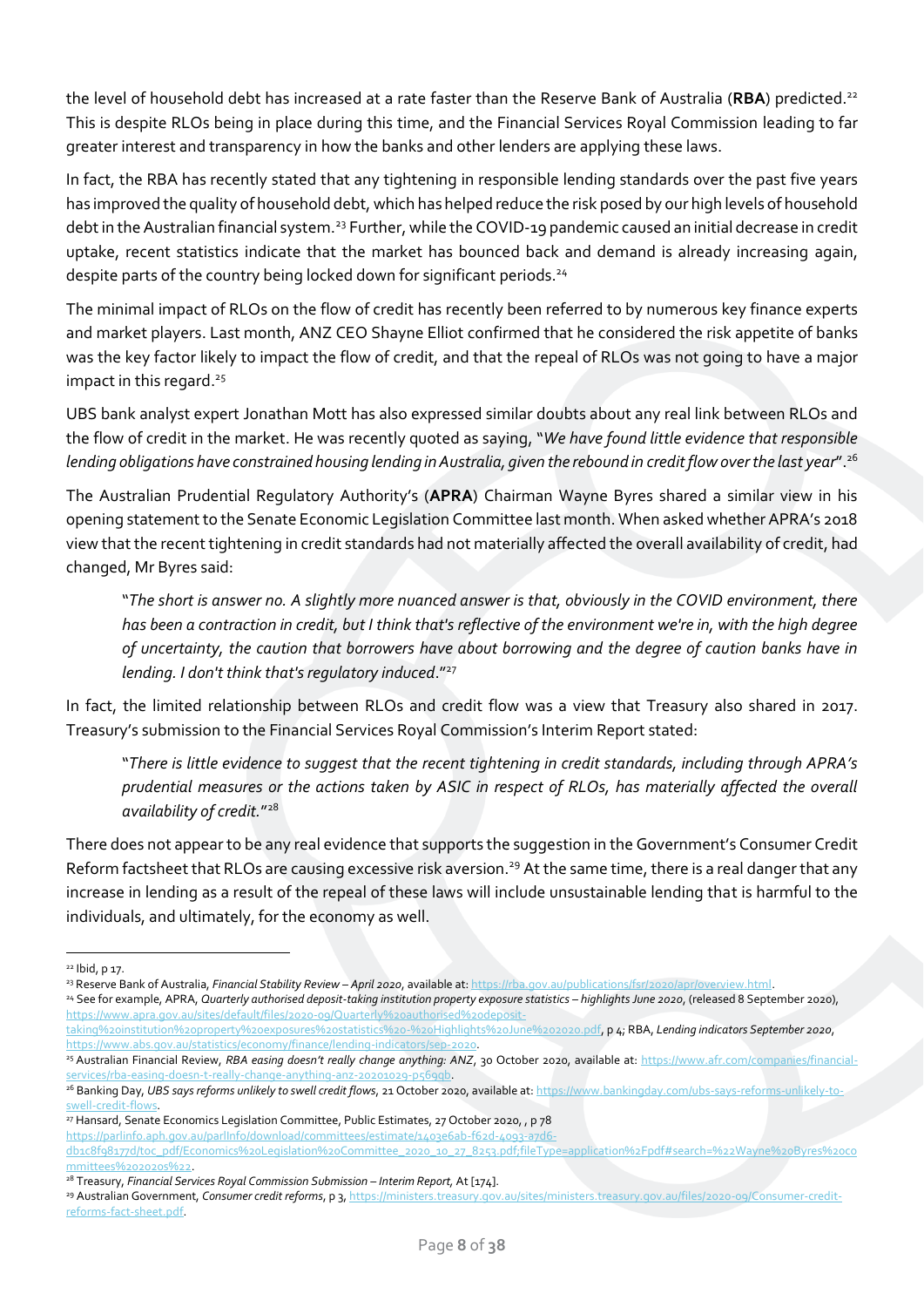# <span id="page-8-0"></span>**2. The impact of repealing responsible lending laws**

The *National Consumer Credit Protection Amendment (Supporting Economic Recovery) Bill 2020: A new regulatory framework for the provision of consumer credit 2020* (Cth) (**Draft Bill**) amends the NCCP Act to effectively remove the application of the entire RLO framework from the majority of credit contracts.This is largely done by amending the provisions in Chapter 3 of the NCCP Act that currently apply to all credit contracts. RLOs would only apply to low limit credit contracts (**LLCCs**) and consumer leases. LLCCs are defined to include small amount credit contracts (**SACCs**) as well as loans with the same characteristics as SACCs but issued by authorised deposit taking institutions (**ADIs**)—essentially unsecured credit of up to \$2,000 for a term of 16 days to 12 months.

The current RLO regime would therefore be restricted to applying only to LLCCs and consumer leases. When selling or suggesting any other consumer credit product, all currently existing obligations on credit licensees to assess whether that product is 'not unsuitable' for a borrower would no longer apply.

In the place of RLOs, the Draft Materials introduce some different obligations that vary for particular licensees and credit products.However, all of these laws represent a reduction in the level of responsibility imposed on the credit providers and brokers, and crucially, in the protections provided to consumers. At a high level, the new laws that would apply if the Draft Materials were passed include:

- For Non-ADI lenders, the Minister is empowered to approve lending standards. These are contained in the draft *National Consumer Credit Protection (Non-ADI Credit Standards) Determination* 2020 (Cth) (**Draft Standards**);
- For ADI lenders, only existing APRA prudential standards would apply. The Draft Materials do not introduce any replacement obligations, though the Explanatory Memorandum to the Draft Standards (**Standards EM**) alludes to a proposed amendment to a relevant APRA prudential standard, without being clear about the nature and impact of this amendment;
- For brokers, only the best interests duty that currently applies to mortgage brokers would apply. The best interests duty would not apply to other credit assistance providers (for example, intermediaries that only provide credit assistance in relation to one loan product).

# <span id="page-8-1"></span>**2.1. Complex changes that reduce borrower rights**

The Draft Materials introduce significant regulatory inconsistencies and we discuss these later. However, at a high level, there are some clear themes that would be consistent across all parties and credit products impacted by the Draft Materials. None of them are good for consumers. They are that:

- 1. the proposals deliver a drastic reduction in the application and relevance of the penalty regime for credit licensees, with a large number of criminal and civil penalties removed, significantly reducing incentives for good lending standards;
- 2. many of the legal avenues available to borrowers to seek compensation if they are provided unsuitable loans will be removed;
- 3. obligations on licensees to verify the financial position of potential borrowers would only exist in certain circumstances, and the requirements to consider the true financial position of borrowers are reduced;
- 4. the whole system is far more complex and inconsistent. It muddies the waters between the role of ASIC and APRA, and the extent of licensee obligations and consumer rights will vary based on complex differences between lenders.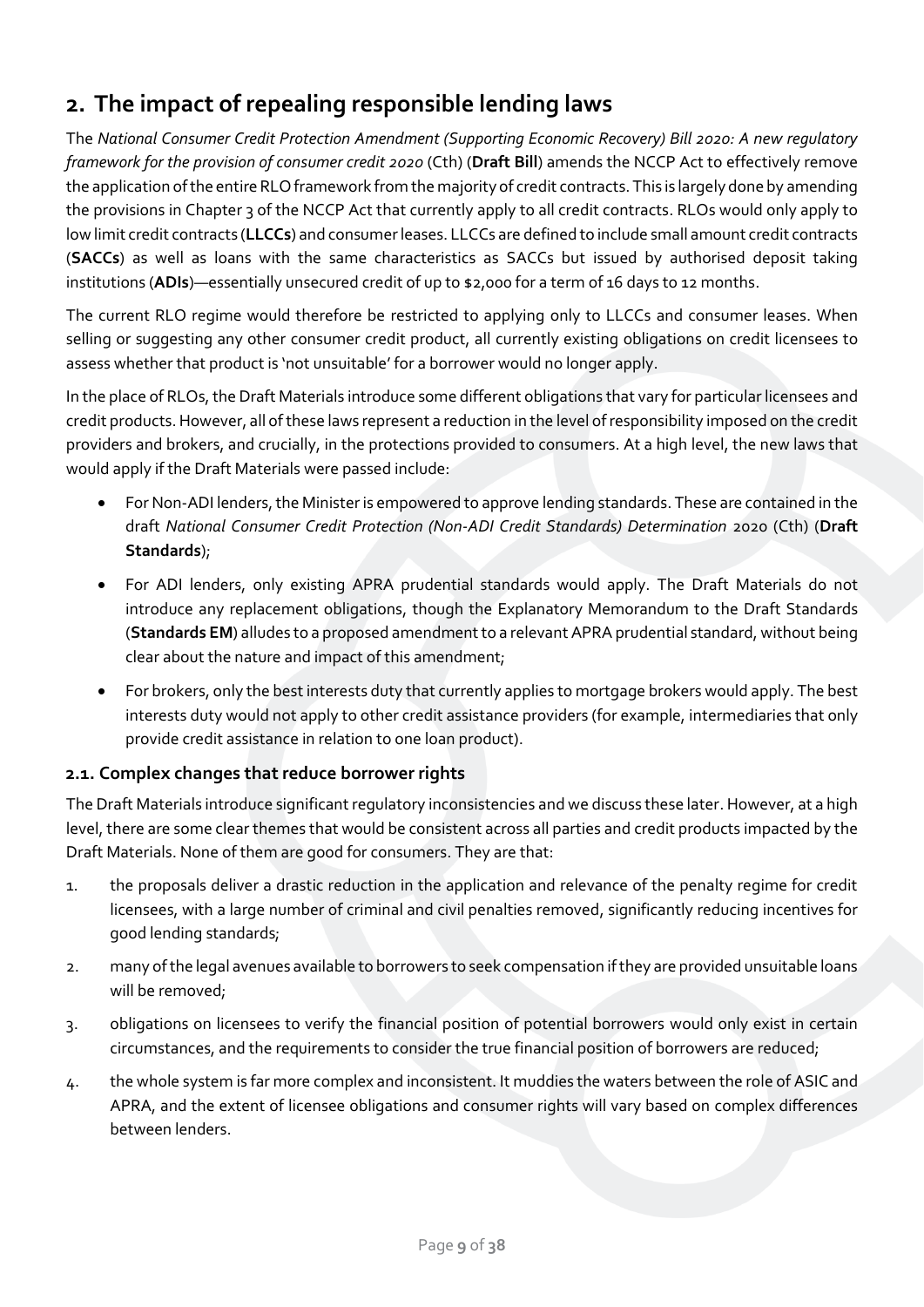# <span id="page-9-0"></span>**2.2. Disregard of Recommendation 1.1 of the Hayne Royal Commission**

The removal of RLOs places a great deal more trust in the conduct of credit licensees when assessing what a consumer can afford, or in market forces to result in sensible lending. This is an extremely surprising and difficult approach to understand, considering the shocking conduct that was uncovered through the Financial Services Royal Commission.

The Royal Commission heard ample evidence relating to the misconduct of credit licensees including banks, other lenders and brokers, including evidence about irresponsible lending. There was widespread recognition that this conduct had long resulted in consumer harm. While the Royal Commission shone a light on this conduct, the Australian public still has few very reasons to trust that these same financial institutions are now operating to a far higher standard.

Recommendation 1.1 of the Royal Commission's Final Report was that the NCCP Act **should not** be amended to alter the obligation to assess unsuitability.<sup>30</sup> Commissioner Hayne recommended that the law continue to be applied as it stands.

The Draft Materials directly contradict Recommendation 1.1. This recommendation was made following the Royal Commission uncovering misconduct of credit licensees that caused significant harm to individuals and families. Much of this conduct was precisely of the kind that civil penalties for RLOs can be used to deter and punish. The final report by the Royal Commission was delivered to Government less than two years ago detailing widespread misconduct, yet the Government has proposed to actually reduce penalties rather than increase them.

There is still a significant need for there to be proper regulatory oversight of individual loans, by a regulator empowered to impose consequences for breaches. The economic fallout of COVID-19 does not make Commissioner Hayne's recommendations any less relevant—if anything, the increased economic vulnerability and uncertainty in the community means the need for a regulated credit sector that has incentives to comply with consumer protection standards is greater than ever.

# <span id="page-9-1"></span>**2.3. The impact of unaffordable debt**

Should lending standards reduce as a result of the repeal of the RLOs this is likely to create greater overindebtedness.

The impact of unaffordable debt on individuals, families and communities is immense. Community lawyers and financial counsellors speak to people every day who are struggling to pay their debts, while trying to juggle other expenses like energy bills and groceries. Over-indebtedness can result in significant longer-term impacts on individuals as it affects their capacity to provide for housing, health, education and retirement. The Australian Government's Head to Health website notes:

"*Mental health and financial safety are strongly linked. Experiencing a mental illness can add to financial stresses, and financial stresses can add to a mental illness.*<sup>31</sup>

Debt can also have a harmful effect on relationships with family and friends, increase isolation and exacerbate mental health issues.<sup>32</sup> Studies have found that people with unmet loan payments had suicidal ideation and suffered from depression more often than those without such financial problems.<sup>33</sup>

Irresponsible lending is also a major issue impacting Aboriginal and Torres Strait Islander communities across Australia. Consumer Action and the Victorian Aboriginal Legal Service released a joint report earlier this year that

<sup>32</sup> Step Change, Statistics Yearbook Personal Debt, 2014 p 24, available at:

<sup>30</sup> Financial Services Royal Commission, *Final Report*, Volume 1, p 60.

<sup>31</sup> Australian Government Department of Health, *Head to Health 'Finances' page*, accessed 15/11/2020, available at:

https://headtohealth.gov.au/meaningful-life/feeling-safe-stable-and-secure

[https://www.stepchange.org/Portals/0/documents/media/reports/statisticsyearbooks/StepChangeDebtCharityStatisticsYearbook2014.pdf.](https://www.stepchange.org/Portals/0/documents/media/reports/statisticsyearbooks/StepChangeDebtCharityStatisticsYearbook2014.pdf) <sup>33</sup> Turunen and Hiilamo, *Health effects of indebtedness: a systematic review*, BMC Public Health, 2014, available at: <https://www.ncbi.nlm.nih.gov/pmc/articles/PMC4060868/#B31> .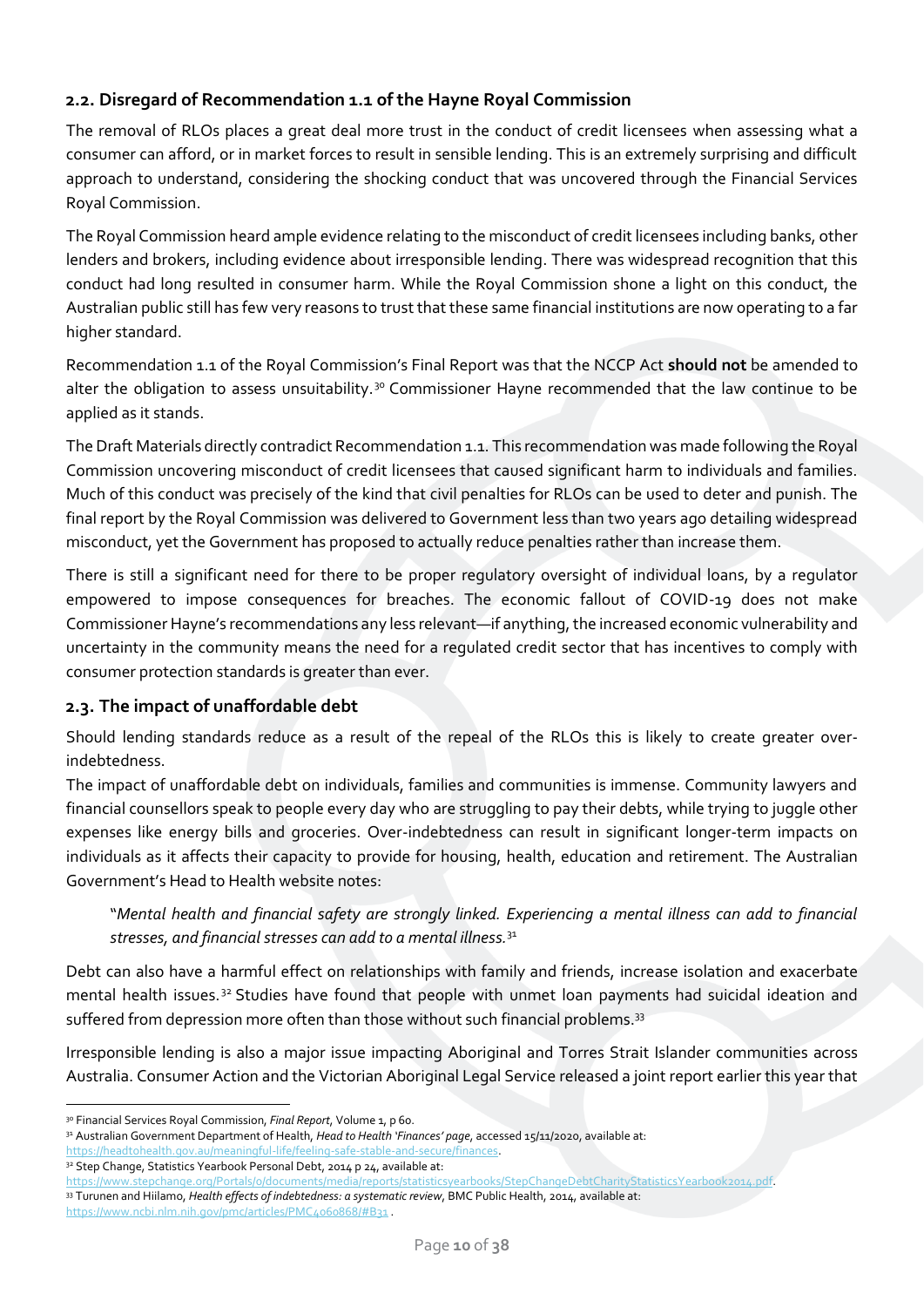gives some insight into the harm that irresponsible lending causes in Victorian Aboriginal communities. As set out in the report, irresponsible lending was the most common consumer issue raised in Consumer Action's community engagement sessions.<sup>34</sup>

### **Financial Rights' Case Study – point of sale finance – multiple clients**

Thirteen Aboriginal men and women were referred to us by financial counsellors from Alice Springs after unwittingly incurring debts totalling more than \$180,000 between them following visits to a major chain store. Many lived in remote communities. In several circumstances the victims went to the store to look around and not buy anything - but were convinced to purchase thousands of dollars' worth of goods on finance contracts and given credit cards with big spending limits. None of them had good English or could afford the goods and the contracts they were pressured to sign.

Many of the contracts signed were also incorrect: the number of dependents applicants had was underestimated and fortnightly income was listed as weekly. In all cases the same salesman was responsible. One of the women, Faith, went "window shopping" but left with a \$2000 credit card and \$16,000 worth of goods on a consumer lease contract. One item was a blu-ray player, which Faith threw away as she didn't know what it was. But by the time Financial Rights intervened, Faith had repaid \$9000.

Our solicitor sent letters to the two finance companies involved alleging multiple breaches of the NCCP Act. Both agreed to our terms—waiving the debts, refunding amounts paid, removing default listings and gifting the goods. These remedies would not have been achieved without our current responsible lending provisions.

The lender has since embarked on a remediation program administered by an external consulting firm for 300 customer accounts, leading to an estimated \$2.5 million write-off for a program that is only now nearing completion. In the media the lender confirmed that it has accepted all recommendations from the consultant to strengthen its sales processes, including increased monitoring and training of sales staff.

These 13 men and women who were our clients, along with hundreds of other customers fell through the cracks of our current protections. Had the finance companies complied with the responsible lending laws, none of these unsuitable credit products would have been approved. Part of the problem with these cases is the exemption in the NCCP Act for point of sale finance, a loophole which the Financial Services Royal Commission recommended should be closed and the Government is in the process of legislating. If responsible lending laws are repealed, predatory sales practices like these will only increase.

The impact of unaffordable debt is devastating for people on an individual level, and people ending up in these situations is also a terrible outcome for our economy and community as a whole. On top of the various ways that debt harms a person's wellbeing, being unable to pay debts breeds financial exclusion as well. This may manifest in people being at risk of bankruptcy, losing their home, or simply living from pay check to pay check. Once someone is caught in a debt spiral, it becomes harder and harder to get out. Beyond the personal harm, this also means these people are limited in their ability to contribute to the economy, and to pay for essentials such as health, education and housing.

### **CCLSWA Case study – Beverly's 'low doc' home loan**

Beverly is an 80-year-old widow and pensioner who lives alone in her home. She previously owned a small business that suffered severely during the GFC. At the age of 69, Beverly entered into a 10-year interest only home loan. The loan refinanced her home loan and the balance of approximately \$230,000 sat in an offset account as "available funds". Interest only repayments were taken by the bank from the "available funds" in the

<sup>34</sup> Victorian Aboriginal Legal Service and Consumer Action Law Centre, *Consumer Issues in Victorian Aboriginal Communities: Integrated Practice Project Final Report 2020*, February 2020, available at[: https://consumeraction.org.au/consumer-issues-in-victorian-aboriginal-communities-integrated-practice-project](https://consumeraction.org.au/consumer-issues-in-victorian-aboriginal-communities-integrated-practice-project-report-2020/)[report-2020/,](https://consumeraction.org.au/consumer-issues-in-victorian-aboriginal-communities-integrated-practice-project-report-2020/) page 16.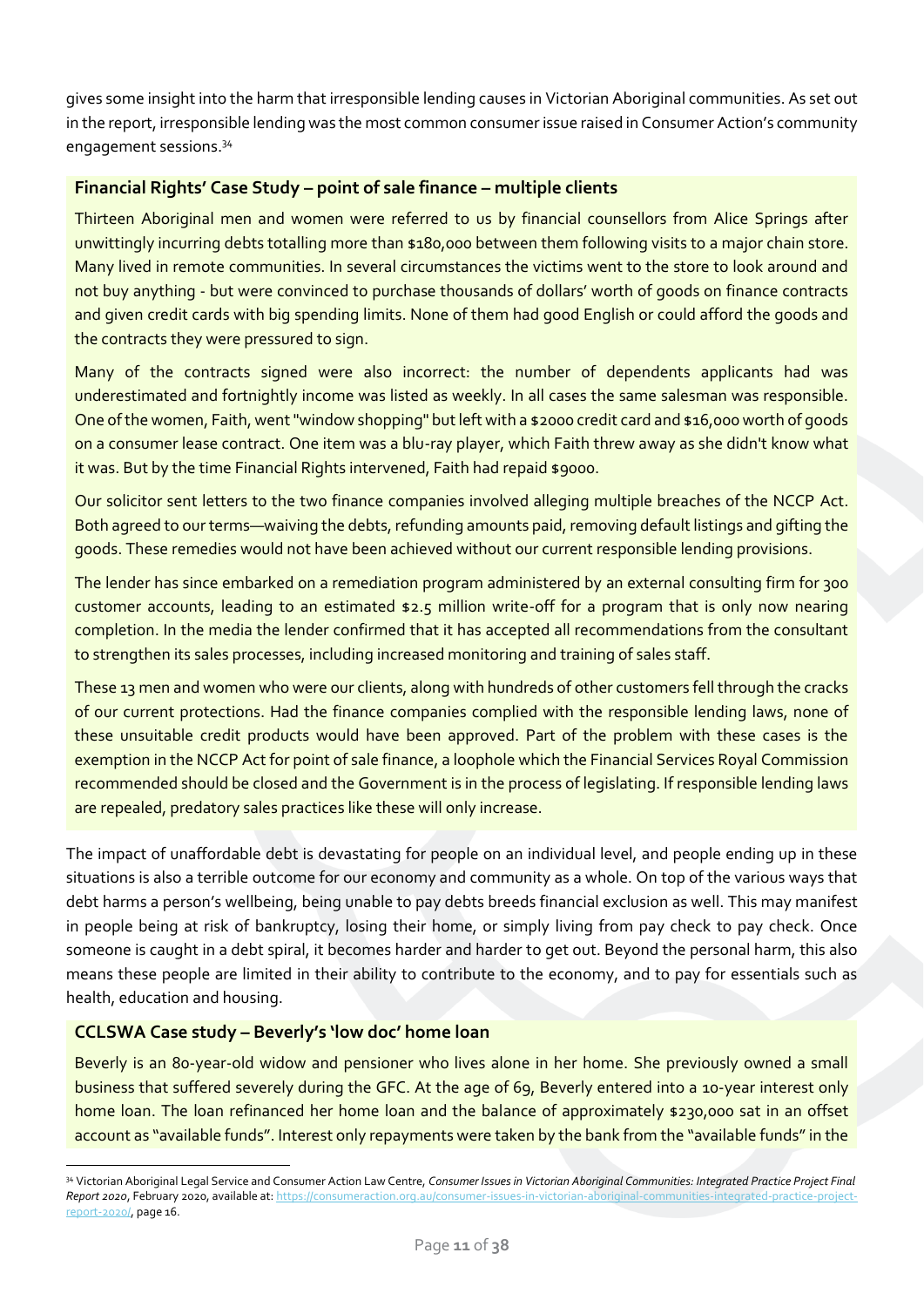offset account until the account was empty. Beverly contacted Consumer Credit Legal Service WA after she received a default notice from her bank. It was clear that Beverly did not understand the concept of 'interest only repayments', she did not understand her repayment obligations or the purpose of the offset account. Beverly's Low Doc loan application was filled in by a broker and approved by a big 4 bank on the basis of a 'Borrowers Income Declaration'. The information contained in her application was not verified. It was clear from CCLSWA's review of the application that her income, assets and liabilities were listed as being much higher than they truly were. The errors would have been obvious to the bank if it had made the necessary inquiries pursuant to current responsible lending laws. However, Beverly's loan pre-dated responsible lending laws. Beverly must now sell her home, with little or no equity, in order to repay her debt. Properly applied, responsible lending laws would have prevented Beverly's real risk of homelessness.

# <span id="page-11-0"></span>**3. Removing incentives to comply – penalties and deterrence**

The basic underlying principle of the current RLO regime in Chapter 3 of the NCCP Act is that credit licensees must not sign consumers up to unsuitable credit contracts. For credit providers, this means ensuring that any new credit contract, or any increase on a credit limit of an existing credit contract, is not unsuitable for the borrower. For licensees that provide credit assistance (like brokers), this means not suggesting a consumer apply for a credit product or credit increase under a credit contract that is unsuitable to them.

Under the current law, if a credit licensee breaches this fundamental rule and is involved in providing a consumer with an unsuitable credit product, the breach can attract both a criminal and civil penalty. Under the Draft Materials, this is no longer the case. Signing individual consumers up to unsuitable (non-LLCC) credit contracts or credit increases would no longer constitute a breach of a penalty provision.

For bank lenders, there are no civil and criminal penalties being proposed to replace those that have been removed. Banks would only be subject to existing APRA prudential standards. These standards are focused on credit risk policies, procedures and controls at a loan portfolio level, rather than individual loans. For example, paragraph 7 of Prudential Standard APS 220 Credit Quality (**APS 220**) makes it clear that these policies, procedures and controls are 'appropriate to the complexity, scope and scale of its business'; and have little to do with individual lending standards. APRA also publishes a guide on residential mortgage lending (APG 223) but it is only a regulatory guide on APRA's view of sound practice in particular areas. While it does provide more detailed guidance, including a 'loan origination' test, it is still primarily concerned with requiring ADIs to have policies and procedures to identify, measure, monitor and control material risk in their lending portfolio—it provides no obligation on a lender to not provide a loan in particular circumstances. As a guide, it has no legal effect on the mortgage lending practices of lenders, and it does not apply beyond mortgage lending.

For non-bank lenders, a penalty could only be imposed under the Draft Standards if a non-bank lender is found to not have the required policies and systems in place or 'repeatedly' fails to comply with its own systems and policies. Failures would need to be systemic—individual failures would not sustain a penalty. Despite being the experts in the lending situations, regulators would be hamstrung in relation to misconduct relating to individual loans, unless substantial problems arise across multiple contracts.

Removing the power of genuine regulatory oversight on an individual loan level is highly likely to reduce the level of care and attention that is taken by credit licensees toward ensuring that consumers are not sold harmful credit. Removing civil and criminal penalties also reduces the incentive for lenders to comply, and limits individuals' legal rights (see more at Part 4).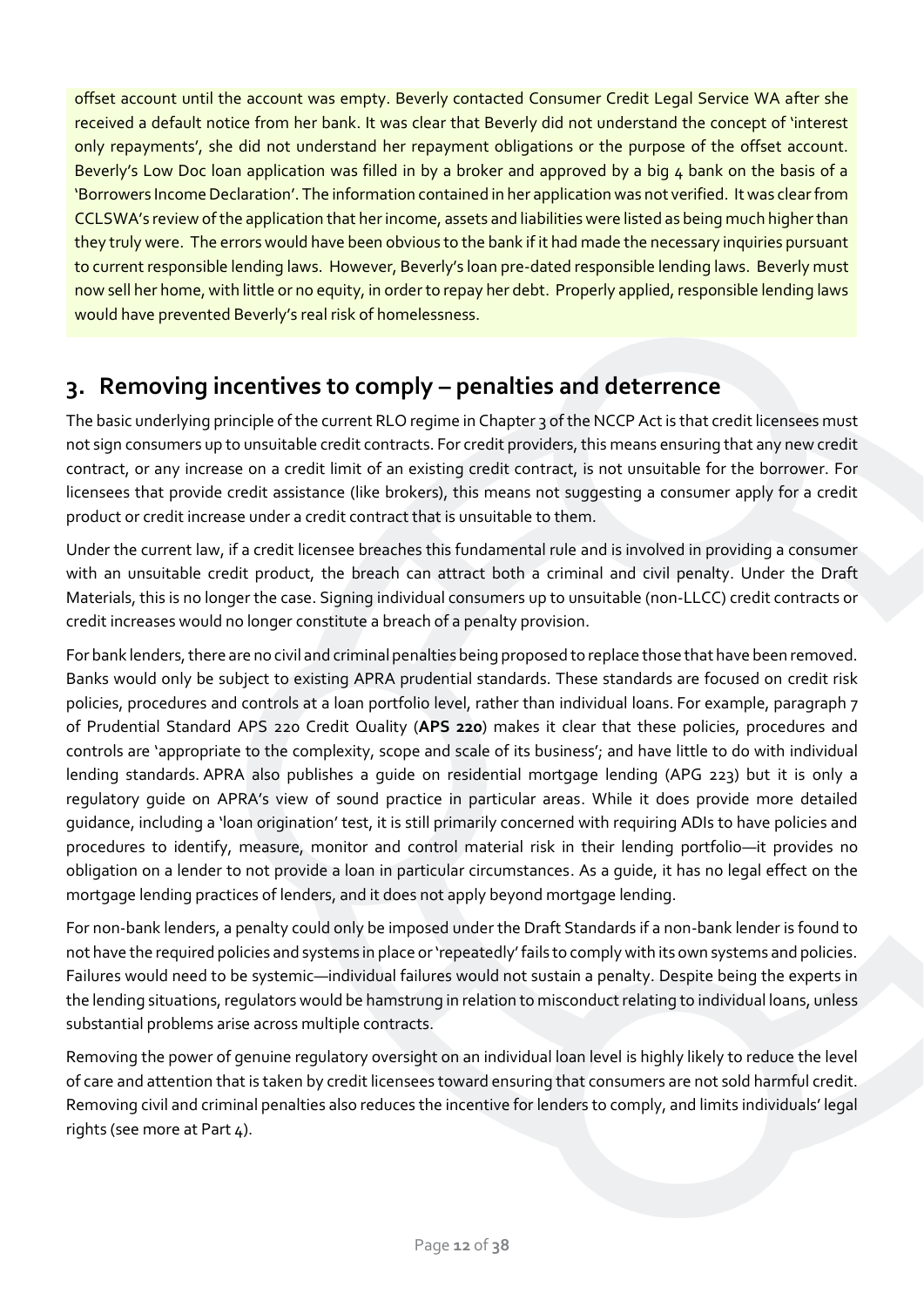### <span id="page-12-0"></span>**3.1. Non-ADI lenders**

The Draft Standards that effectively replace RLOs for non-ADI lenders set requirements that must be met to engage in non-ADI credit conduct (where a non-ADI lender enters or offers to enter into credit contracts, or increases credit limits). 35

Clauses 7 and 8 of the Draft Standards require that the lenders have systems, policies and processes in place that ensure they still assess whether a consumer can comply with the repayments for a credit product before engaging in non-ADI credit conduct. The assessments must consider certain factors and information.

However, if a non-ADI lender fails to follow these required systems, policies and processes in a given case, the failure will not amount to a breach attracting a civil penalty. Instead, non-ADI lenders will only breach a civil penalty provision where they either:

- have not established, maintained or documented the systems, policies and processes required by the Draft Standards at all;<sup>36</sup> or
- repeatedly fail to implement those systems, policies and processes.<sup>37</sup>

This creates real uncertainty about how enforcement would work. For example, there is no indication as to what would constitute a repeated failure to implement systems, policies and processes. Would five or ten individual failures amount to this? Would 100? How will repeated breaches be identified? What if each failure is for a different reason—must the failure be a systemic issue?

The Non-ADI lender market comprises a wide range of players, many of which have been subject to ASIC enforcement action in the past. Many also operate in the SACC credit market (that is, the same entity provides loans of a value higher and lower than \$2,000), where the Government appears to recognise the need for increased oversight of lenders. We are particularly concerned that the Draft Materials send these lenders a message that they are getting a free pass on their individual dealings, leaving consumers at far greater risk of harm. Imposing substantial hurdles before regulatory action can be taken (for example, demonstrating 'repeated failure') limits the ability of the regulator to use enforcement action to create public deterrence.

# <span id="page-12-1"></span>**3.2. ADI lenders**

As noted, ADI lenders would only be subject to existing APRA standards. Civil and criminal penalties that currently apply under the RLO regime would be entirely removed. APRA would be responsible for enforcement, rather than ASIC. This completely disregards the fact that APRA's role is one directed at ensuring financial institution stability rather than addressing misconduct. Its purpose is not at all directed at protecting individual borrowers—beyond ensuring the banks don't collapse.

The relevant prudential standards do not contain a civil penalty framework and are focused on the ongoing risk across the whole portfolio of an ADI's loan book. The current standards are not focused on whether a particular loan was an appropriate credit risk at the time it was approved. For banks issuing thousands or millions of loans, this alone is not an adequate regulatory system to ensure suitable individual lending practices or to curtail the sales culture within banks. The Financial Services Royal Commission called for these laws to be better enforced, rather than amended. It criticised the sales culture and greed of the banks, which the RLOs helped to place a handbrake on.

As with non-ADI lenders, removing RLOs means that ADI lenders get what is close to a free pass from regulatory oversight for getting an individual credit assessment wrong. While the Standards EM may make reference to a likely future update to APS 220 specifically requiring ADIs to assess an individual's capacity to repay credit without

<sup>35</sup> Draft Bill, s 133EA(5).

<sup>&</sup>lt;sup>36</sup> Draft Bill, s 133EB.

<sup>&</sup>lt;sup>37</sup> Draft Bill, s 133EC.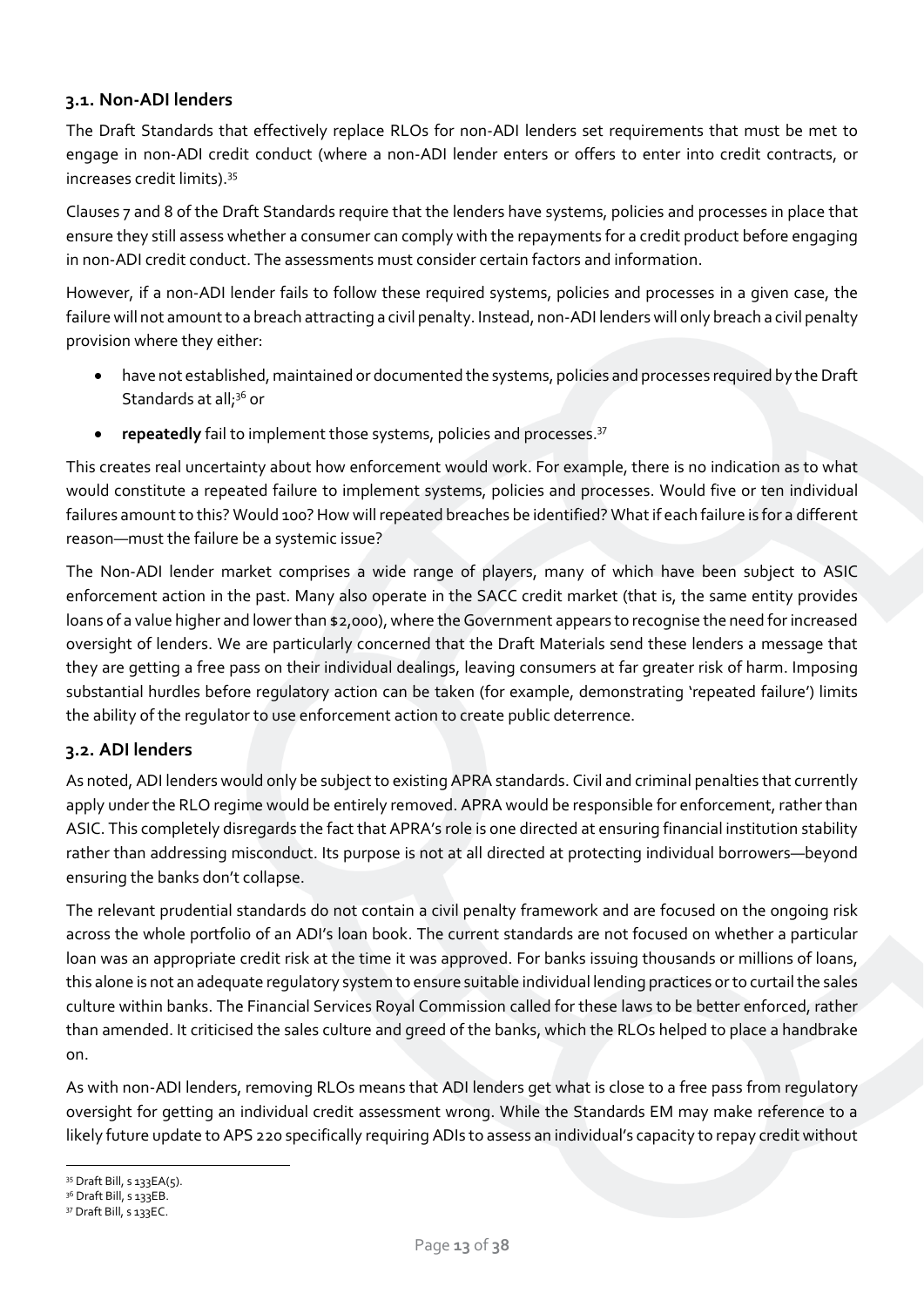substantial hardship,<sup>38</sup> this will operate in a prudential context and does not provide borrowers with rights. This amendment will not give APRA a mandate to effectively operate as a consumer protection regulator.

Further, APRA has historically displayed an unwillingness to bring matters before the courts, and undertake a lot of their interactions with regulated entities behind closed doors. <sup>39</sup> Taking this approach results in little public guidance and transparency, and does not act as a deterrent for other entities when breaches do occur as they are not publicised. A recent review of APRA's enforcement approach confirmed that its 'last resort' appetite for enforcement is insufficient, and it indicated a change to a 'constructively tough' approach.<sup>40</sup> It would seem, however, that without direct powers to take court action for breach of a prudential standard, and the improbability that APRA would ever take action unless the concern related to system stability, that this change will be insufficient to ensure individual borrower protection or achieve deterrence.

# **Financial Rights' Case Study – Diane's story – C173715 – domestic violence**

Diane (name changed) is a single mother of two children (then 1 and 11), and called National Debt Helpline (NDH) in 2018. She contacted NDH as she had escaped from an abusive relationship that involved emotional and financial abuse. Diane had obtained a number of loans within a 12-month period with two of the big four banks (3 personal loans which she still owed over \$36,000) and an additional loan with a second tier lender for over \$11,000. Diane told Financial Rights these loans had been part of a pattern of financial abuse at the hands of her then partner. Her ex-partner had used the loans from the banks to fund an overseas holiday, and pay off a credit card that was in Diane's name but used by her ex-partner. When Diane called us, she was unable to meet repayments and had an Apprehended Domestic Violence Order in place over her ex-partner who was facing criminal charges.

We lodged an internal dispute with all three lenders arguing that the credit providers had failed in their responsible lending obligations and provided unsuitable loans. Whilst the NCCP Act also includes protections against "unjust loans", those provisions require the lender to be on notice of the unjustness (i.e. they needed to have seen something that indicated that abuse was taking place). Given the way financial services products are now largely online, there would be very little evidence of unjustness the lender would have been on notice to. The responsible lending provision, however, did assist Diane as the bank was required to make inquiries as to the loans purpose and its affordability beyond what the unjustness provisions require. Verification of Diane's income would have showed that it had been inflated on application.

Financial Rights was able to help Diane reach positive outcomes with her lenders after making these arguments. Had responsible lending laws not been in place it would have been much harder to assist Diane with these debts. We may not have been able to help her at all.

# <span id="page-13-0"></span>**4. Removal of individual borrower legal rights**

By removing the civil penalties attached to individual RLO breaches, the Draft Materials would also effectively extinguish the main legal bases by which consumers could seek remedies when provided with unsuitable credit.

Section 178 of the NCCP Act enables a court to compensate a plaintiff if they suffer loss or damage as a result of another party's breach of a civil penalty provision in the Act. Via this provision, consumers can currently seek compensation for losses caused by unsuitable loans they receive in breach of the relevant RLO provisions. Without the civil penalty provisions that apply to an individual loan, consumers lose their clear legal rights—and therefore

<sup>38</sup> Standards EM, p 2.

<sup>39</sup> Financial Services Royal Commission, *Final Report*, Volume 1, p 452.

<sup>40</sup> APRA, Enforcement Strategy Review, March 2019, https://www.apra.gov.au/enforcement.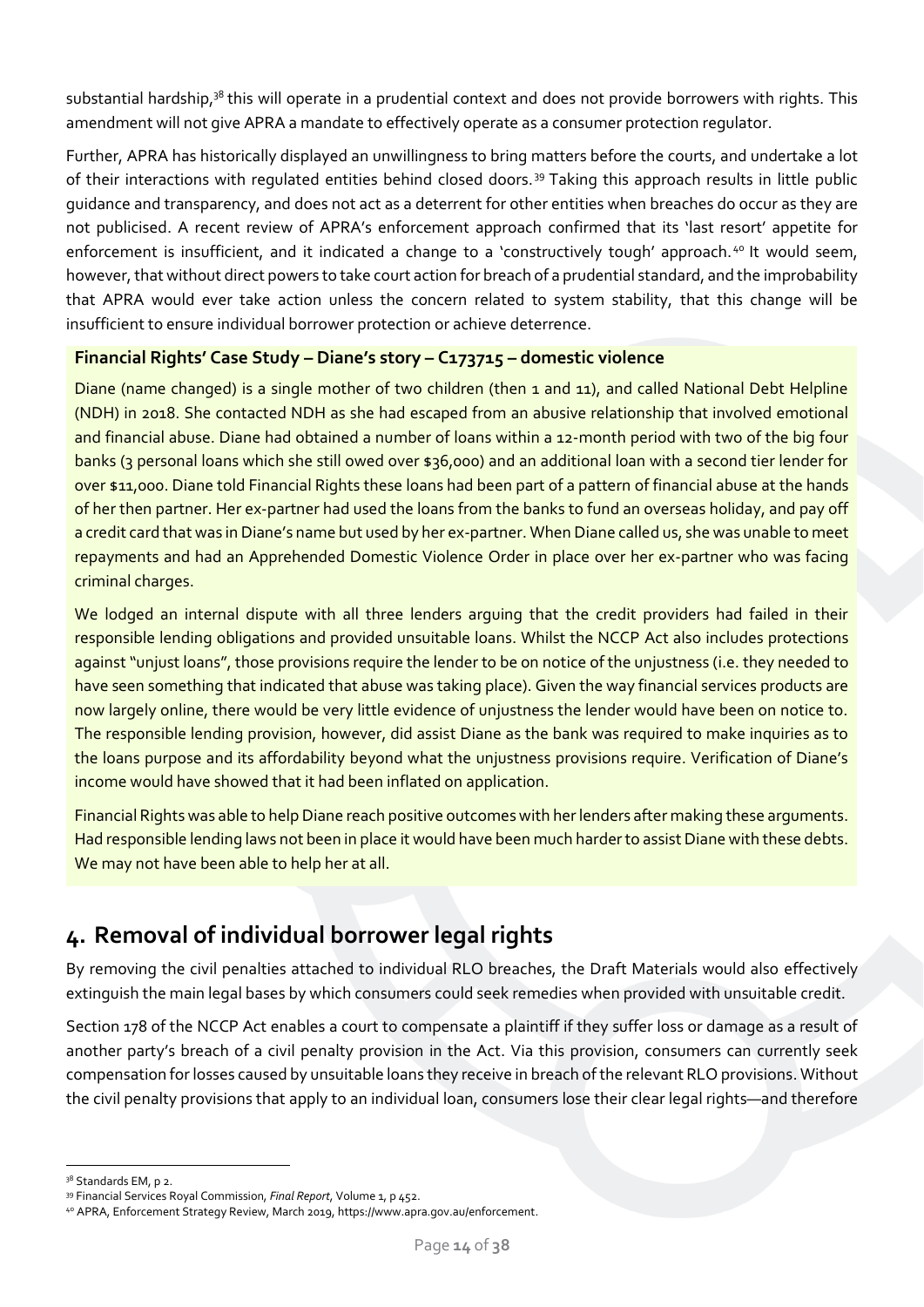ability to go to court—in relation to a defective assessment by a credit licensee, that led to them being provided with unsuitable credit.

To remove these civil penalties and accordingly the rights of consumers to contest these loans will only worsen the imbalance of power between banks and borrowers. It will mean banks, other lenders and brokers can profit from irresponsible conduct and consumer harm with far less concern for the consequences.

### <span id="page-14-0"></span>**4.1. No legal basis to seek compensation from lenders**

While the Draft Standards (for non-ADI lenders) and APRA prudential standards (for ADI lenders) may arguably still impose obligations on lenders to undertake suitability assessments for individual loans, they are not requirements that consumers appear to have any ability to enforce.

The civil penalty provisions that would apply to non-ADI lenders in the Draft Bill are not designed to provide effective legal rights to individual consumers. Individuals would find it extremely difficult to establish the evidence required to prove a non-ADI lender has not met the requirements in section 133EB of the Draft Bill, by failing to have or document the relevant systems, policies and processes required under the Draft Standards. The civil penalty provision in section 133EC of the Draft Bill that applies if there are repeated failures by a non-ADI to implement systems, policies and processes offers little in terms of recourse for an individual consumer. A one-off failure to meet the assessment requirements in the Draft Standards does not give rise to any consumer rights, despite the conduct potentially being hugely detrimental to them individually.

Similarly, there would be no avenues that would allow consumers to commence legal action for unsuitable loans from ADI lenders. The relevant APRA Standards are not written in a way that will have any impact upon the legal rights of individual borrowers.

This is a huge shift in the way the lender-customer relationship works. It goes much further than just imposing 'borrower responsibility'. Borrowers are already responsible for the amounts borrowed, even if a lender is found to have provided them with unsuitable credit. A finding that a lender has breached RLOs does not leave the lender holding all the responsibility—it normally just means they do not profit from the transaction. Borrowers are still left to repay the principal, but they are generally relieved of fees and interest.

Furthermore, there is an obligation on all parties to a credit transaction—including consumers and brokers, as well as lenders and their representatives—not to make a false or misleading representation in relation to matters that are material to entry into the credit product or in attempting to induce another person to enter a credit product. These obligations are in s154 and 179U of the National Credit Code, Schedule 1 to the NCCP Act. They provide protection for the lender, because the consumer or broker may be liable for loss or damage caused, and any compensation to the consumer or other order in relation to loss or damage can be mitigated, if the consumer or broker made a false or misleading representation in order to obtain the credit product.

Borrowers will have far fewer legal rights against lenders, lacking any clear basis for seeking compensation for any loss from unsuitable loans. Despite the lender being licensed and holding a position as an expert in finance, these reforms would allow lenders to retain the profits from any unsuitable loan, even when it was abundantly clear to the lender from the outset that the loan was unsuitable. Consumers could realistically only commence legal proceedings under much more complex grounds such as the unjust contract provisions of the National Consumer Credit Code or unconscionable conduct, which require a much higher threshold to be met. Neither impose any positive duties on lenders.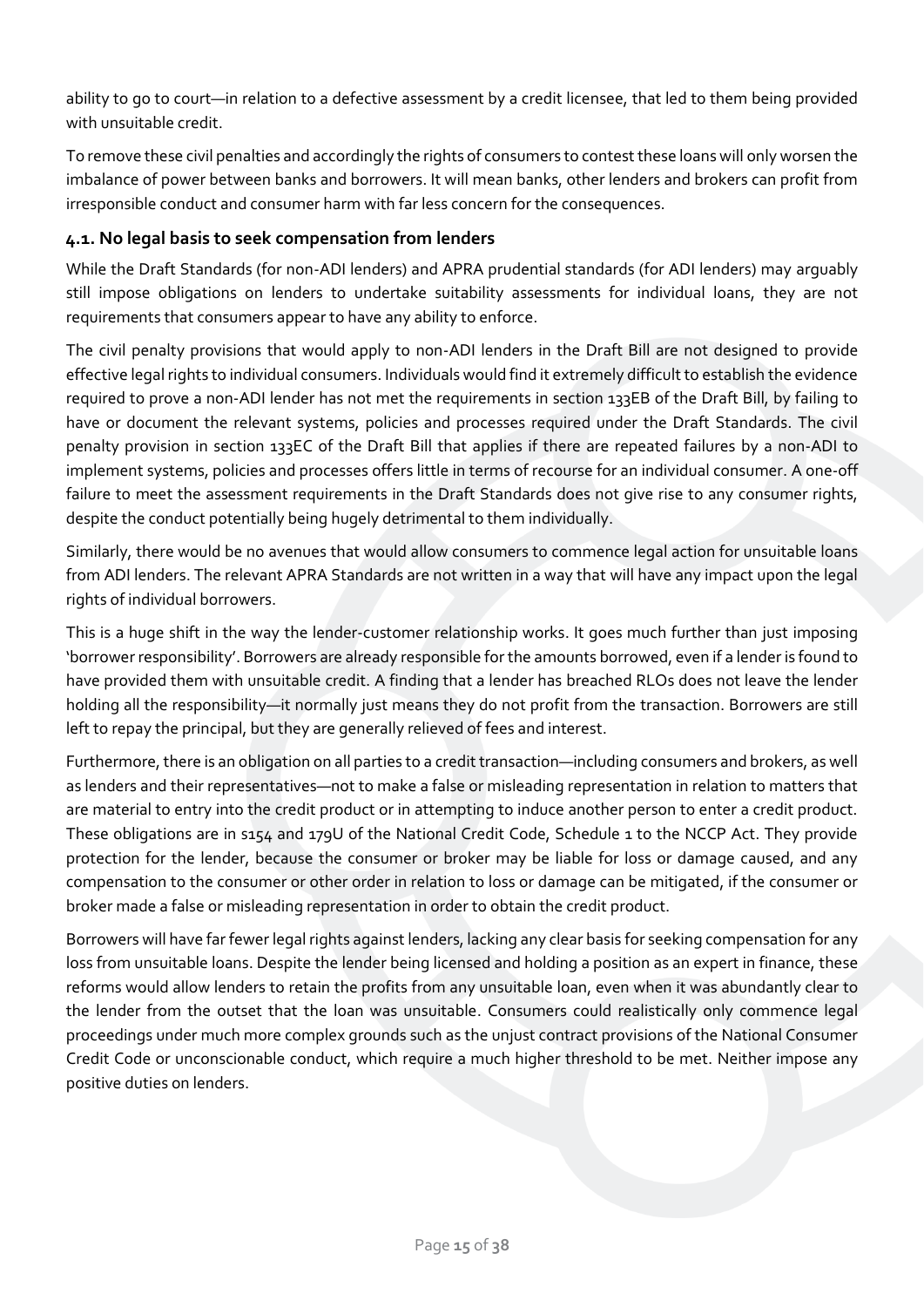### **Consumer Action Case study – Silvia's story**

Silvia's (name changed) only source of income is the pension and she has no savings. Silvia told us that:

She suffers from depression and has had issues with different forms of addiction. Silvia told us that she had done all her banking for the last 20 years with the same big  $4$  bank.

Earlier this year, Silvia went into her bank branch in the outer suburbs of Melbourne and took out a \$25,000 loan, which was secured over her home (which she previously owned outright). Silvia says that she had originally asked for \$20,000 and told the bank representative that she wanted it to pay off \$5,000 she owed on her credit card, and to do some home improvements.

Silvia recounted that the bank representative asked her some questions about her finances, and then the representative told her she was going to receive a \$25,000 loan—\$5,000 more than she asked for. She felt that they didn't really give her a choice about getting a loan for a lower amount.

The mortgage required Silvia to repay \$133 a fortnight—or around 14% of her pension. Silvia told us that she was already having trouble affording her utilities, groceries, home and contents insurance and health insurance on the pension before taking out the loan. She also owed money to her son, but the bank didn't ask her about other liabilities like this. She was already living pay check to pay check.

While Silvia managed to make the repayments, the loan was causing her a great deal of stress. She has attempted suicide because of stress. The loan repayments were direct debited from her account a few days after her pension is paid each fortnight. The real reason Silvia didn't miss any repayments is because she still had the loan funds to pay for things. She spent most of the loan funds already, and she only has \$7,000 left.

Silvia complained to the bank, claiming the loan was provided in breach of responsible lending laws as it was larger than the loan she requested and the repayments were causing her financial hardship. The bank acknowledged that it could have been more prudent in advancing the funds, and offered to waive all future interest on the loan, and refund any interest already paid. Silvia was very happy with the bank's acknowledgement and this resolution. Without responsible lending laws, Silvia would have been unlikely to have been able to reach this settlement.

# <span id="page-15-0"></span>**4.2. Unclear how AFCA complaints would work – if at all**

Paragraph 1.60 of the Bill EM states that where a failure of a non-ADI lender to follow systems, policies and processes does not amount to a breach of a civil penalty provision, consumers will retain access to redress through other mechanisms, such as the Australian Financial Complaints Authority (**AFCA**) scheme. While consumers may still be able to lodge complaints in AFCA if the Draft Materials are enacted, the rights of individuals will be significantly reduced and this will limit the value of AFCA for consumers.

AFCA aims to resolve complaints based on the law, relevant codes, good industry practice and what is fair, in all the circumstances.<sup>41</sup> In relation to fairness, this is a process which is heavily influenced by how the law would apply to the situation, and AFCA is required to have regard to legal principles. <sup>42</sup> When handling a complaint related to compliance with RLOs, AFCA considers what legal grounds are likely available to the complainant and aims to determine outcomes in accordance with the law. AFCA currently applies the unambiguous legal right for borrowers to seek compensation for breaches of the RLO provisions under s178 of the NCCP Act. This hook will no longer be available.

In relation to non-ADI lenders, it is not clear how AFCA would apply the Draft Standards. Their application would likely require that AFCA undertake some level of analysis not only of the credit transaction, but also of the systems,

<sup>41</sup> AFCA, *Operational Guidelines to the Rules*, April 2020, p 87.

<sup>42</sup> AFCA, *Complaint Resolution Scheme* Rules, 25 April 2020, Rule A.14.2.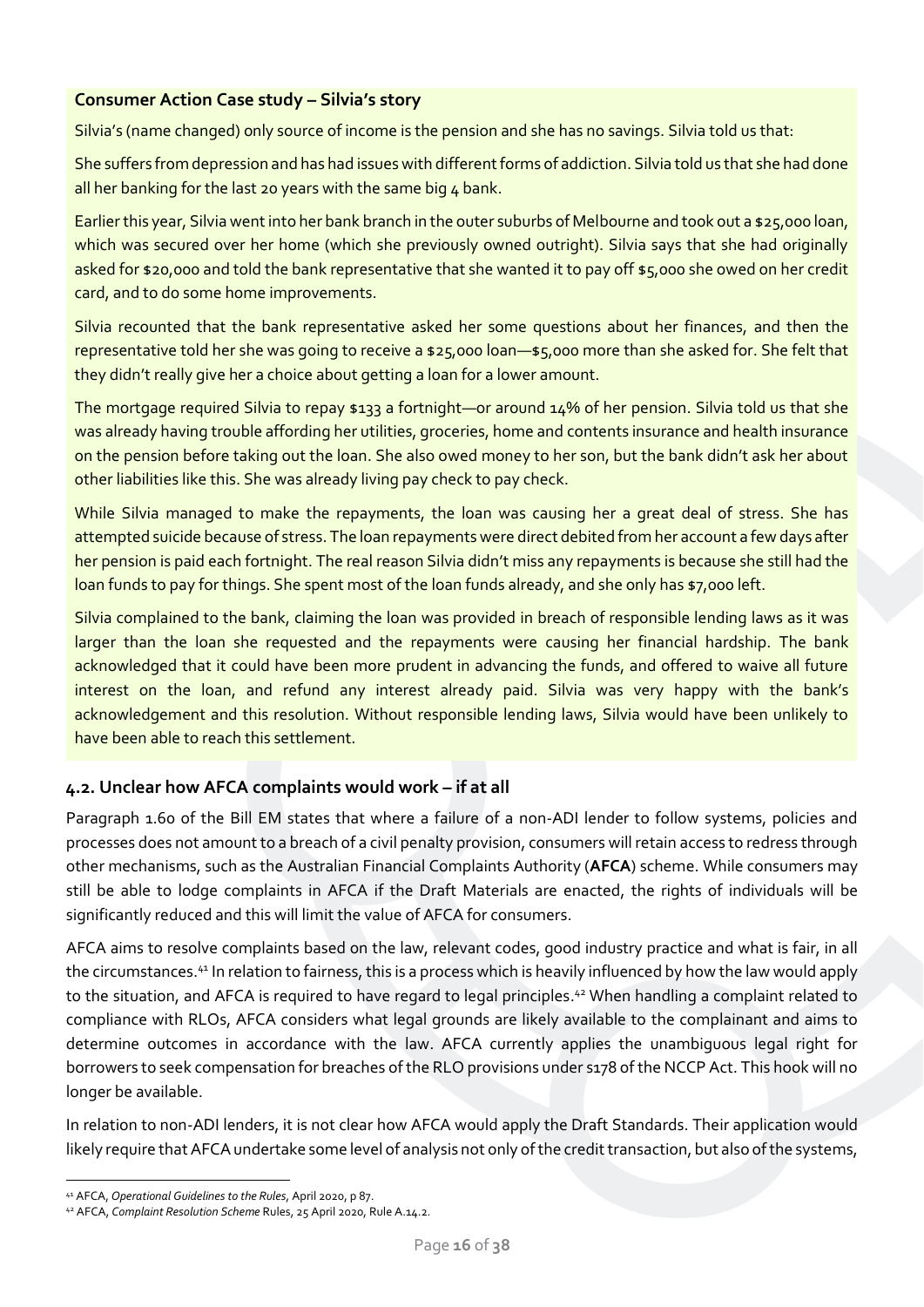policies and processes behind them. The proposed section 133EB of the Draft Billrequires lenders to retain records of systems, policies and processes for a period of 7 years. Paragraph 1.62 of the Bill EM seems to imply that AFCA could obtain these written plans, but consumers would seemingly have no way of obtaining them—certainly not before deciding whether to lodge a dispute in AFCA. There is no legal right for consumers to obtain copies of these written plans, and indeed they would likely be deemed 'commercially sensitive material' and not obtainable via AFCA.<sup>43</sup>

Compared with RLOs, the Draft Standards regime would reduce the value of protections in the following ways (in addition to the loss of the civil penalty regime):

- the assessment and verification obligations of non-ADI lenders are greatly reduced (discussed in Part 5);
- non-ADI lenders need to have regard to the purpose of the credit,rather than needing to ensure the credit meets the needs and objectives of the consumer (a lower bar to meet);<sup>44</sup>
- the assessment can be proportionate to the nature, type and size of credit (likely to be used by lenders to justify fewer checks for smaller amounts of credit in particular);<sup>45</sup> and
- the adequacy of systems, policies and processes is also to be determined with regard to the complexity of the non-ADI credit conduct engaged in by the licensee (potentially giving lenders that only engage in more straightforward (but still costly) lending another reason for doing less detailed assessments). 46

The Bill EM is silent on whether the AFCA scheme would be available for complaints about a failure by ADIs to follow the relevant APRA prudential standards. The application of APRA standards to individual lending situations appears even more doubtful, as the APRA standards are drafted to operate in a way aimed at achieving systems level compliance. In particular, we do not consider APS 220 to provide an effective lending standard that can be meaningfully applied at the time the credit contract is entered into. Adding one sentence that specifically refers to ensuring consumers are not placed in substantial hardship is highly unlikely to clarify how these standards apply to individual loans. It is altogether unclear what kind of tests AFCA would apply to assess whether credit advanced by an ADI was unsuitable.

Moreover, in relation to both ADIs and non-ADIs, AFCA must exclude complaints about a lender's assessment of the credit risk posed by a borrower (or the security required for a loan) unless it is a complaint about maladministration.<sup>47</sup> Maladministration is defined as a failure to meet a legal duty or obligation—if legal duties and obligations are removed (such as RLOs), there is a real question about whether AFCA can consider a complaint. This is particularly so for ADIs, given APRA standards relate directly to concerns of credit risk.

Finally, as is generally common for all EDR services, AFCA was not designed to be the single source of redress available to consumers against financial service providers. The AFCA scheme is designed to operate as an alternative and more accessible avenue to traditional legal avenues, such as tribunals and courts.<sup>48</sup> Also, a key check and balance on the EDR process is that consumers retain the right to go to court, lenders have the potential to request a matter be litigated as a test case, and the evolving law is reflected in AFCA decisions as new court decisions are handed down. As the Draft Materials do not provide a legal cause of action for consumers for individual instances of irresponsible lending, even if AFCA can properly hear a complaint about a failure by a lender to adhere to the Draft Standards or APRA prudential standards, it would then function as the final decision maker

<sup>47</sup> AFCA Rule C.1.3

<sup>43</sup> AFCA, *Complaint Resolution Scheme* Rules, 25 April 2020, see for example, Rule A.10.5.

<sup>44</sup> Draft Standards, cl 7(2)(a).

<sup>45</sup> Draft Standards, cl 7(1)(b).

<sup>46</sup> Draft Standards cl 11.

<sup>48</sup> AFCA, *Operational Guidelines to the Rules*, April 2020, p 8.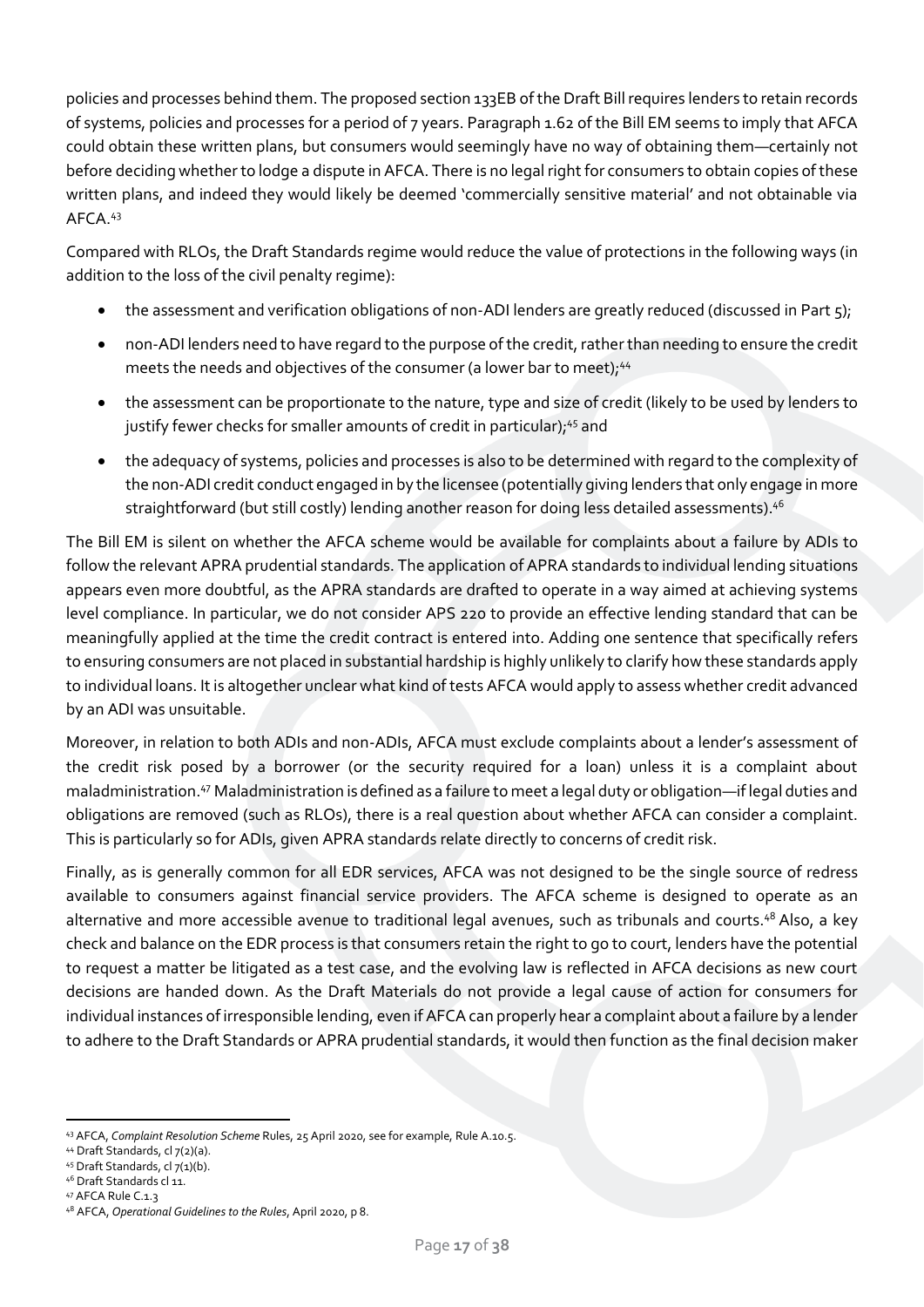on the issue; the sole interpreter of this law as it applies to individuals, including determining appropriate remedies. This is not desirable from any stakeholder's perspective.

Most individual consumer credit advances are going to have very little impact alone on the financial stability of a credit licensee, which is where the APRA standards focus. One bad loan is not going to break the bank. However, RLOs exist because one bad loan can break the borrower. RLOs protect people from unsuitable loans that are likely to cause them substantial hardship. The practical impact of removing these protections is that consumers have fewer rights and options available when facing financial disaster.

# <span id="page-17-0"></span>**4.3. No access to remedies post default judgment**

Many debtors seek assistance from financial counsellors and legal assistance services after the creditor has already obtained a default judgment. This is particularly likely when there has been some serious upheaval in the person's life, like serious illness or injury which has made it difficult to manage their affairs, or where there has been a debt incurred in the context of relationship which has since ended and the other partner took the asset or was otherwise taking responsibility for a loan. In some cases, the first the debtor knows about the debt being unpaid is when their wages are garnisheed or the sheriff arrives to seize their goods.

Currently in such circumstances, if the person has a defence, it can be argued as part of an application to set aside the judgment. The alleged debtor can then lodge a complaint in AFCA, or argue their defence in court at a hearing.

The lack of any legal right for borrowers to allege a breach of the APRA or non-ADI standards effectively removes any opportunity for a borrower to apply to set aside the judgment on those grounds. As AFCA is not available post judgment (unless the judgment has been set aside), these debtors will have no opportunity at all for redress for breaches of these standards. Further, lenders who have breached the standards will have an incentive to pursue judgment debts more hastily in order to oust AFCA's jurisdiction. This represents a major step backwards in access to justice.

# <span id="page-17-1"></span>**4.4. Best interests duty for brokers no replacement for irresponsible lending**

While the Draft Bill would extend the best interests duty for mortgage brokers (a civil penalty provision) in Part 3- 5A, Division 2 of the NCCP Act to apply to all brokers, this would offer inadequate protection for borrowers compared to the current RLO regime. The best interests duty has no explicit requirements for brokers to assess suitability or affordability of loans.

The best interests duty was introduced for mortgage brokers following Recommendation 1.2 of the Final Report of the Financial Services Royal Commission. In explaining what the obligation would do, Commissioner Hayne described it as:

"…*statutory recognition to what borrowers currently expect of brokers. It is not an obligation that should affect the practices of lenders and, accordingly, it is not a change that should affect the price or the availability of credit, whether to consumers, small business borrowers or others.*" 49

This statement, coupled with the recommendation directly following Recommendation 1.1 (to retain the current RLOs), leaves little doubt that Commissioner Hayne did not intend the best interests duty to be a protection that should replace RLOs. The recommendation of a best interests duty was largely aimed at addressing inherent conflicts that existed in remuneration systems used for brokers, and conflicts of interest in product selection.

The best interests duty alone will not provide an equivalent basis for claims by consumers to that which RLOs currently provides. ASIC's Regulatory Guide 273 specifically describes the obligations as additional and complementary to responsible lending.

<sup>49</sup> Financial Services Royal Commission, *Final Report*, Volume 1, p 72.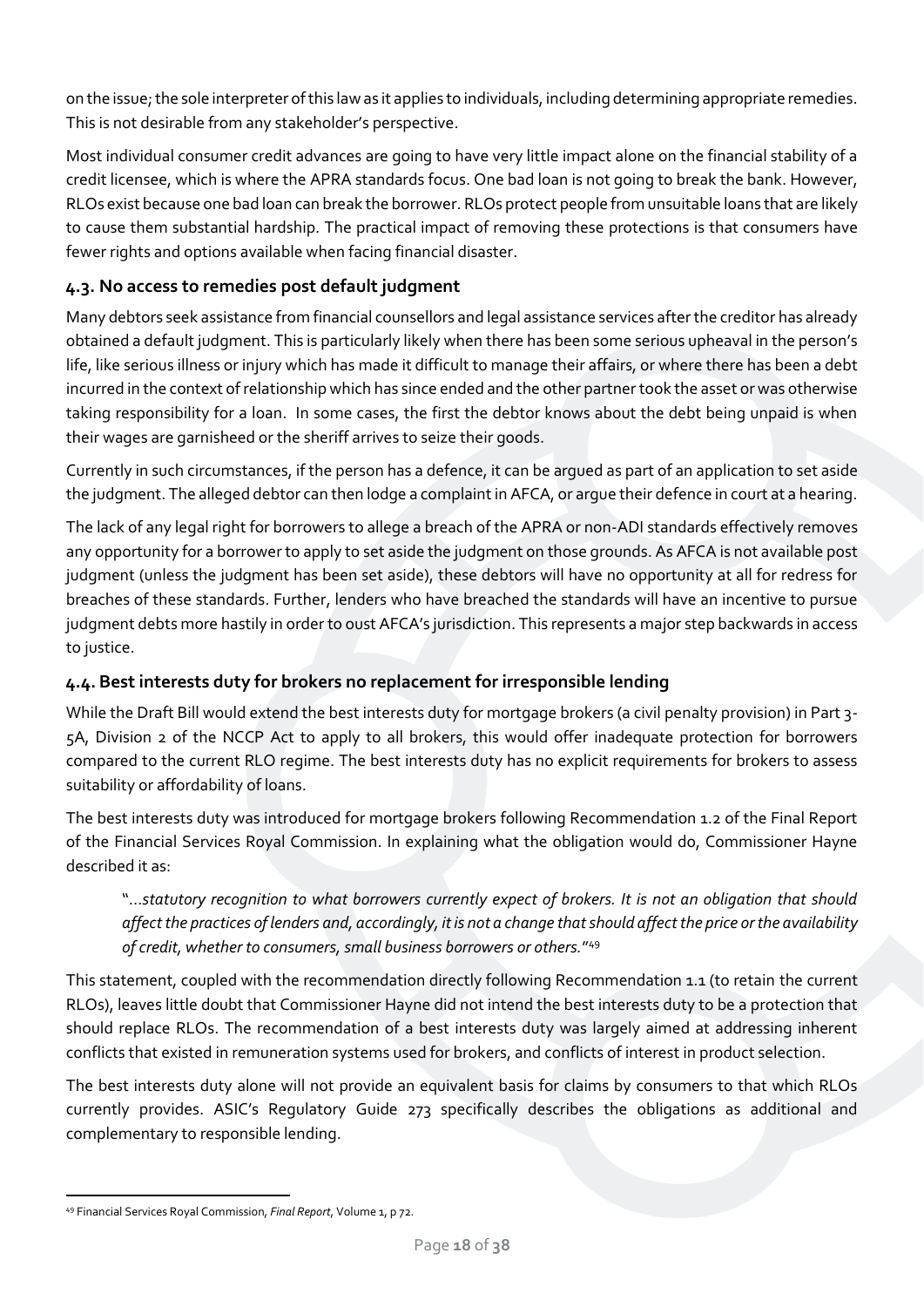"*The best interests duty introduces requirements and steps that are additional to the responsible lending obligations. The obligations are complementary*…"<sup>50</sup>

The broad nature of the obligation could see the best interests duty provide a means for consumers to seek compensation from a broker for recommending unsuitable credit in some situations, and it may cover additional forms of conduct that cause consumer harm. However, the vague language of the provisions at sections 158LA and 158LE of the NCCP Act, and the uncertain legal meaning of the duty, is another barrier to their use. For example, these provisions do not specifically require brokers to only recommend loans where repayments are affordable. RLOs provide a clear framework that makes it far easier to determine whether a broker has failed to meet their obligations, and recognises the significant role brokers play in a credit transaction.

Removing RLOs from credit assistance providers would substantially decrease any benefit a consumer derives from engaging with a broker—they are supposed to be experts and, accordingly, should be required to ensure they are providing advice appropriate to the consumer's situation. While we support a broad interpretation of the best interest obligations, it is unreasonable to assume that it will be sufficient to resolve the tension between a customer's interest in successfully securing a loan with their long term interest in being able to sustain it, particularly as it is also in the broker's financial interest to secure the loan. The RLOs put the resolution of these competing interests beyond doubt, at the same time prescribing the nature and extent of enquiry that should be applied to making that assessment.

The loss of RLOs for brokers is a real concern, particularly considering the failure of brokers to properly obtain and verify finances from loan applicants was a common issue that arose in the evidence before the Financial Services Royal Commission.<sup>51</sup>

#### **CCLSWA Case Study – Claire's story – domestic violence & broker conflict**

Claire was referred to the CCLSWA by a specialist domestic violence unit in Perth in June 2019. All of the parties' names have been changed to protect confidentiality.

Claire is a single mum raising 5 children. Claire was born overseas and came to Australia a few years ago. Claire does not read or write English, and her spoken English is very limited. We used the services of interpreters to communicate with her. Claire was married to Andy. Andy would physically and emotionally abuse Claire. In 2013, Andy forced Claire to see a friend of his, a broker, and Claire signed documents in English without understanding what she had signed. She had become the sole borrower on a \$400,000 home loan to purchase a home for Andy, her and the children. At the time, they had one child and another on the way. Claire was 6 months pregnant which would have been obvious to the broker, yet Andy presented the broker with forged payslips showing that Claire worked for Andy's business and received a monthly income from the business of \$6,000. Despite Claire's obvious pregnancy the broker ticked "no expected change in circumstances" on the home loan application. The loan was granted without the lender taking any steps to contact Claire directly. Claire separated from Andy in 2017 and has violence restraining orders in place against him.

Should the responsible lending reforms take place, Claire's story demonstrates that leaving brokers with only a best interests duty is unlikely to prevent this type of financial abuse. It would be impossible for a broker to resolve the conflict between Claire's best interests and those of her abusive partner.

<sup>50</sup> ASIC, *Regulatory Guide 273: Mortgage brokers: Best interests duty,* June 2020, p8.

<sup>51</sup> Financial Services Royal Commission, *Interim Report*, Volume 1, p 24-27.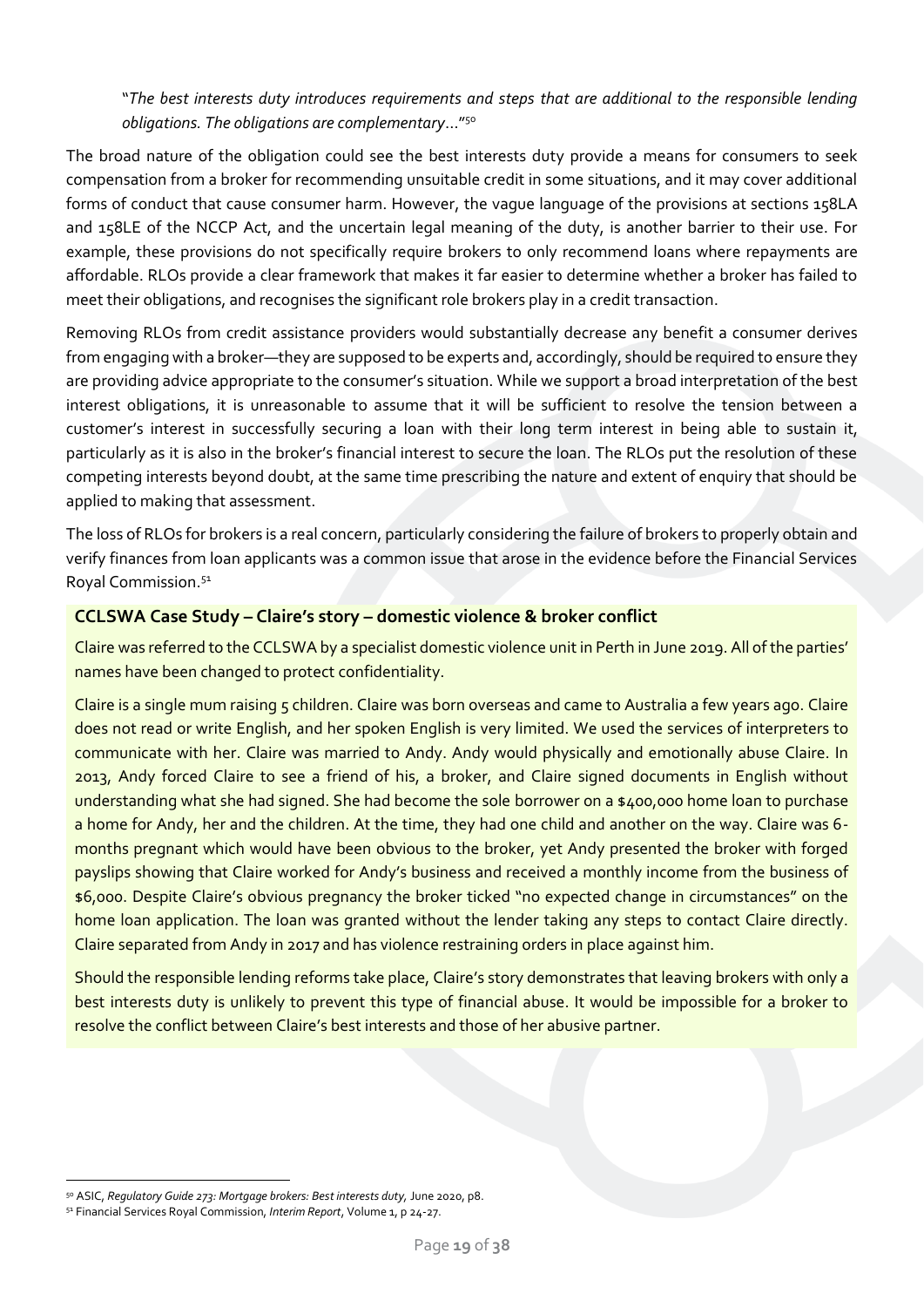# <span id="page-19-0"></span>**5. Fewer assessment and verification obligations**

The Government's removal or substantial reduction in the obligations of credit licensees to assess their financial situation and verify expenses of RLOs equates to prioritising a minor saving in costs and time for banks and other licensees over the safety of consumers, particularly those who are more vulnerable.

Assessment and verification requirements are a key factor in the effectiveness of the current RLOs, and provide numerous benefits to consumers and even to credit licensees. As stated before, licensees occupy a position of expertise in these transactions. All that reputation and expertise will be worthless if it is not based on an accurate understanding of the circumstances of the consumer.

The Draft Standards provide two key concessions from current RLOs for non-ADI lenders under clause 8(2), by allowing lenders (at their discretion):

- to rely on information provided by the consumer unless there are reasonable grounds to believe it is unreliable, in regard to the consumer's income, cash flow, and overall risk profile; and
- to make reasonable estimates of the expenses of consumers, rather than making inquiries about, and verifying, expenses.

In regard to the first point, there is also no guidance on what might constitute reasonable grounds for believing information provided by a consumer is unreliable. The Standards EM only provides a largely unhelpful vague statement about potentially relevant factors, as well as an example that essentially says information might be unreliable if the lender has directed the borrower to provide particular information for the purposes of securing a more favourable loan.<sup>52</sup> When the only example provided refers to a situation where the lender has encouraged the borrower to lie, it is hard to imagine this as a provision that requires lenders to demonstrate a high standard of vigilance.

Essentially, we see two key likely outcomes to lending transactions that will result from this:

- 1. credit providers will simply know less about the circumstances of a consumer; and
- 2. credit providers are likely to use general estimate measures of expenses when assessing affordability, instead of uncovering the real financial situations of consumers.

### <span id="page-19-1"></span>**5.1. Licensees will know less about the circumstances of a consumer**

Having less information about a consumer (and, particularly, less confirmed information) creates more risk for numerous reasons. For the most part, this risk is more likely to impact consumers who are experiencing vulnerability of some kind.

We all have behavioural biases that lead us to overestimate income and underestimate expenses, which often leads to incorrect information being included in credit applications.

There are other scenarios where information on applications is inaccurate—for example, a consumer desperate for credit due to compelling compassionate circumstances might inflate income in order to be approved, or an intermediary or loan manager might encourage inaccurate information to increases chances of approval, or indeed supply it. The concept of 'borrower responsibility' does not lend itself well to these situations. Fewer inquiries and verifications across the credit industry removes a valuable protection that can help stop people falling further into debt spirals.

<sup>52</sup> Standard EM, p 6.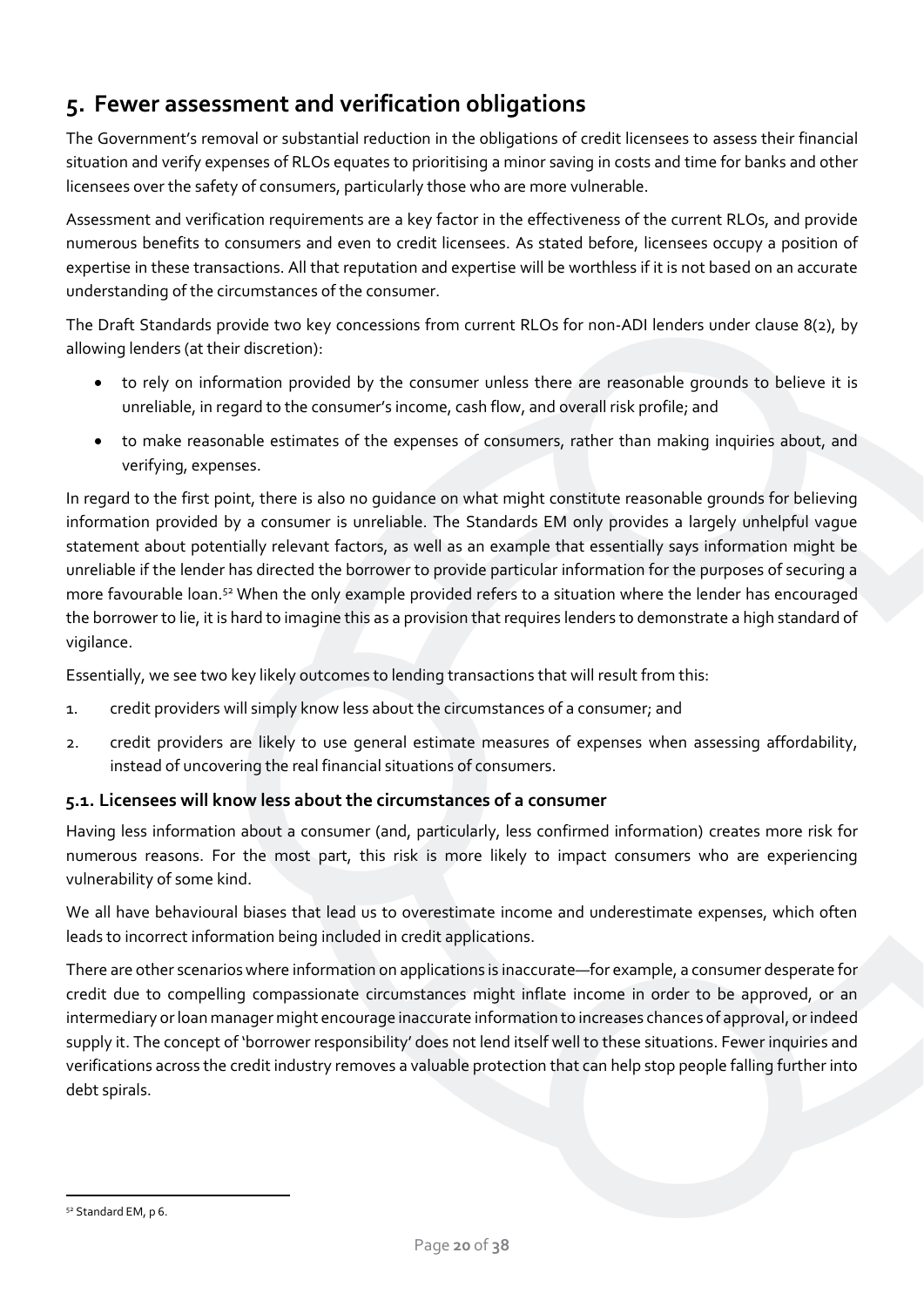# **Financial Rights' Case Study – Ellen's story – C204203 – caryard finance**

In 2015, Ellen (name changed) went to a car dealership. The salesperson told her that she could purchase a car using finance and the salesperson could complete the application for her. Ellen told the salesperson about her financial situation, including that she had recently started a new job and was on a six-month probation period. The salesperson said that he would not include that she was in a probation period on the finance application form. The salesperson had given Ellen a deal on the purchase price of the car and said that she had to purchase the car that day in order to get that price. Ellen felt pressured by these sales tactics and did not know whether her probation period had to be disclosed on the application form.

The loan from the far finance company was for \$29,000 but the value of the car was only \$24,000. Unfortunately, Ellen failed her probation period and started receiving Centrelink as her sole source of income. She put the majority of her Centrelink payments towards the loan and relied on family to meet her basic living expenses. Since then she has struggled to make the loan repayments and has requested hardship variations on three separate occasions. Ellen estimates that she has paid approximately \$31,000 to the lender but her account statement says she still owes another \$14,000.

When Financial Rights started assisting Ellen, we asked for a copy of the responsible lending assessment. The application form and final assessment showed that Ellen had a monthly surplus of \$335 before adding the loan repayments, however the loan repayments were \$550 per month. The application form completed by the salesperson had a number of errors, including that she had been at her employer for five months (she advised the salesperson that she had only recently started that job) and that she owned \$15,000 worth of furniture (she was living with her mother, as noted on the form, and did not own any furniture).

Financial Rights argued the lender failed to comply with its responsible lending obligations under the NCCP Act by providing Ellen with a loan where the monthly loan repayments exceeded her monthly surplus disclosed in the finance application form by over \$200. Had the lender properly assessed Ellen's capacity to pay the loan it would have been clear that she could not afford to repay the loan without substantial hardship, even if she had not failed her probation period.

# <span id="page-20-0"></span>**5.2. No requirement to consider a borrower requirements and objectives**

The current RLO provisions include an obligation to consider the borrower's requirements and objectives. While affordability is a key element of the assessment of whether a loan is unsuitable, it is not the only element. Cases involving loans that do not meet a borrower's requirements and objectives include where a borrower is given a line of credit loan, or interest only loan, without sufficient consideration of its appropriateness to their circumstances. Such loans often cost more than their principle and interest counterparts, and involve greater risk (of negative equity for example because they do not reduce over time leaving borrowers more vulnerable to movements in house prices). Line of credit loans also require considerable discipline to operate because of the risk of redrawing repayments made but up to the limit, rather than paying down the loan over time. We have provided an example of where this type of loan is likely to cost a woman her house below. Prior to the enactment of the RLO obligations, the inappropriate granting of line of credit loans was rife.

Another example of an unsuitable loan is where a borrower is seeking to take advantage of an interest-free promotion is provided with a credit limit that may be up to several multiples of the amount required to secure their purchase, and then encouraged through personalised marketing to drawn down the remaining limit at high interest.

While the new standards include a reference to the structure, purpose and proposed terms, there is no clear obligation to match these features for any individual borrower, and importantly, no remedy for the consumer upon breach. Similar arguments can be made in relation to the APRA standards.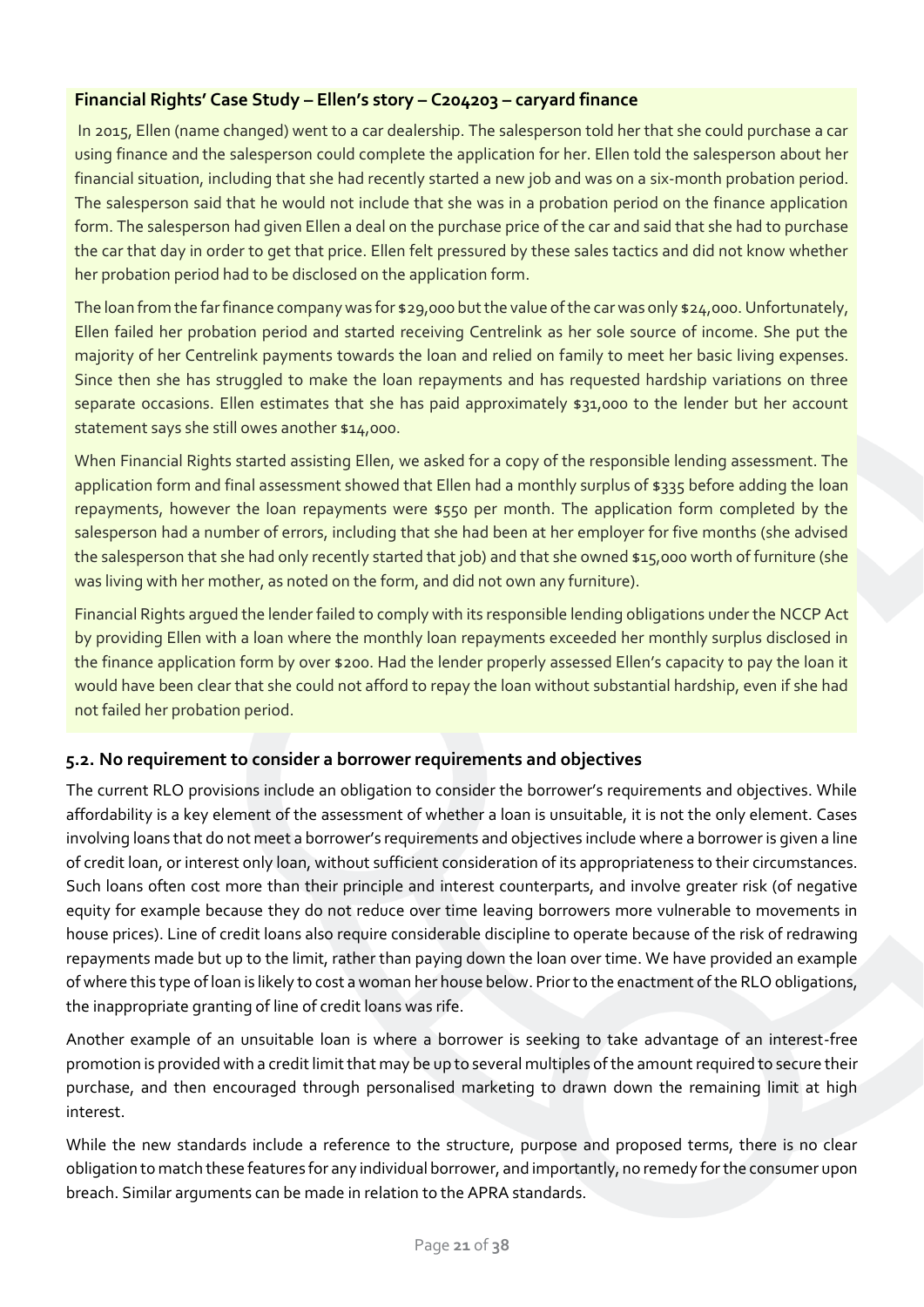# **Financial Rights' Case Study – Chloe's story – C201268**

In 2008 Chloe was injured in a workplace accident. She is permanently disabled as a result and does not expect to work in the future as a result of her injury. In 2012 Chloe purchased a home outright in the Central Coast using the personal injury payout she received. In 2013 Chloe asked her bank for a loan to pay for legal fees associated with the custody of her daughter. Chloe was approved for a \$50,000 line of credit secured against her home. The limit was subsequently increased three times in a period of less than 2 years totalling over \$100,000. Then in 2015 Chloe's bank granted her a \$150,000 home loan to pay off the line of credit, and then topped up that loan twice. Chloe now owes nearly \$200,000 and she is at risk of losing her home. She is in constant financial stress because of this debt and struggles to make the required repayments. In order to make the repayments for her loan, she has fallen behind on her other bills, such as her energy bills, water bills and council rates. The only way she can make payments at this point is to neglect bills or borrow money from her adult son.

Financial Rights has lodged a dispute on Chloe's behalf alleging that these loans were neither affordable by Chloe, nor did they meet her requirements and objectives. The line of credit loan, including subsequent increases, had no fixed repayments and was repayable on demand. It would take enormous discipline to manage such a loan on a fixed income to ensure that sufficient payments were made to pay the amounts withdrawn plus interest, and without making any further withdrawals. As Chloe's capacity to repay the loan was borderline at best and she was on a permanently low income, she was constantly paying money into the loan and withdrawing it again to meet her essential living expenses. When she reached the limit each time, she no capacity to pay down the balance and had become reliant on the withdrawals to make ends meet. Each time she approached the bank with this dilemma, they increased the limit. Had the loan been recalled at any time, she would have had no means to repay except selling her home. Now her only hope of saving her home is to successfully argue that the bank has breached the responsible lending provisions of the NCCP Act and use any consequent damages to pay down the loan to an affordable amount.

### <span id="page-21-0"></span>**5.3. Removing responsible lending obligations will hurt people experiencing financial abuse**

Consumer and domestic violence advocates are particularly concerned about the harm these changes will cause people, predominantly women, fleeing or experiencing domestic violence and economic abuse. Coerced debt is a common factor in the inability for victim survivors to leave a violent or abusive relationship and re-establish their lives. We are similarly concerned these reforms will hurt older people experiencing financial abuse. Financial abuse is a serious and far reaching problem that can happen to anyone, however some people, such as the elderly, or vulnerable and isolated people (like newly arrived migrants) are at greater risk, as they often depend on others for assistance with financial tasks or decisions.

Compliance with RLOs, if done correctly, can identify red flags in financial abuse. RLOs require the lender to make inquiries as to the loan's purpose, suitability and affordability beyond what the unjustness provisions under the Act require. RLOs also require the lender to verify this information.

When lenders and intermediaries like brokers undertake proper responsible lending assessments they will often be put on notice when loans should not be approved, an important role in preventing financial abuse. Importantly, the responsible lending provisions also provide a remedy for women or people suffering from elder abuse when lenders do not undertake the required steps or ignore these red flags.

### **Financial Rights' Case Study – Jess's story – C164355 – domestic violence**

Jess (name changed) is a young single mum, who recently had to move from Sydney to the South Coast to flee from her former partner who was abusive towards her.

In 2013, when she was 18 years old, her partner convinced her to purchase a manual car and take out a car loan for him (as he had a bad credit rating). At the time, she only had a provisional license & could not drive manual.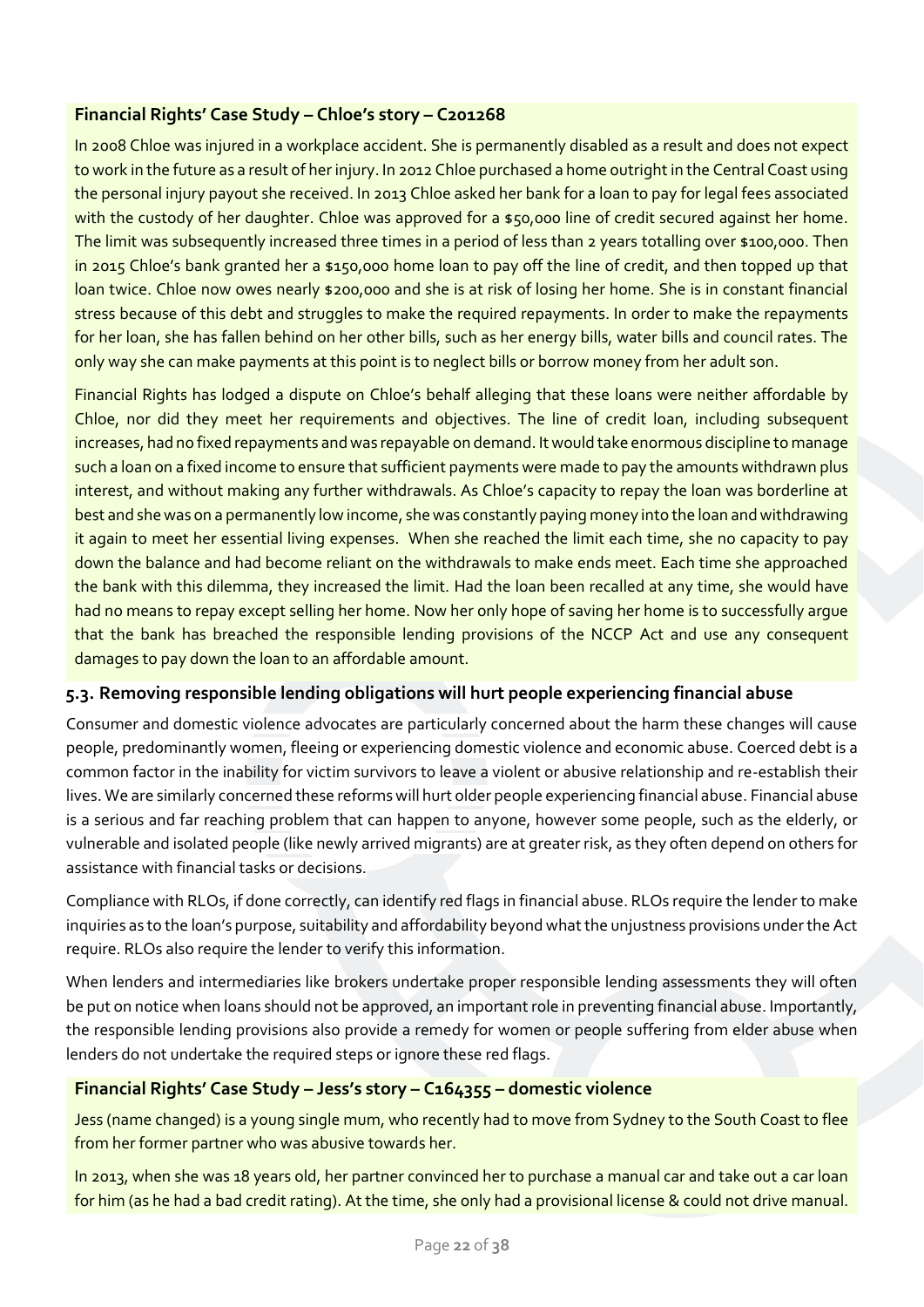She was working part-time at a fast-food chain and lived with her parents. Her partner took the car, and it was repossessed three months later. She never drove it. Her partner was physically and emotionally abusive throughout their relationship. She was repeatedly contacted by the lender to pay the shortfall of \$18,000.

Financial Rights lodged an internal dispute arguing that the lender had failed in its responsible lending obligations and provided an unsuitable loan. The lender offered to reduce the debt to \$10,000 but Financial Rights sought a full waiver. After being shown an affidavit that had been filed in family court proceedings as evidence of the domestic violence Jess survived the lender agreed to a full waiver of the shortfall debt.

Responsible lending, if done correctly, can identify red flags in domestic and family abuse. It provides both a remedy, but additionally should put lenders on notice when loans should not be approved.

### Impact of the Draft Materials on people experiencing financial abuse

The Draft Materials include no requirement for lenders or brokers to consider a borrower's requirements and objectives. This is a key protection for victims of domestic violence and financial abuse in the current RLOs where it should be apparent the borrower, or one of the borrowers, will get no benefit from the loan. While the purpose of credit is a factor that must be considered in credit assessment systems, policies and processes for non-ADIs under the Draft Standards, this does not appear to require an assessment of whether each loan will meet the requirements and objectives of the borrower.

The Draft Materials will remove any obligation on intermediaries (like brokers or car dealers) to make inquiries or verify information being supplied for a credit application. These intermediaries are often the ones face-to-face with a couple (or an older person and their caretaker) where financial abuse is taking place and have a unique opportunity to identify financial abuse. Removal of RLOs for brokers (even though they will have a best interest duty) creates a big risk that red flags of domestic violence or financial abuse will be missed by the broker and will not be seen at all by the lender.

Allowing non-ADI lenders to rely at face value on information provided by borrowers in some circumstances creates ambiguity that presents particular risks for applications that might be completed by abusive partners or caretakers, risks that are even more acute when lending is conducted solely online or through mobile apps. Perpetrators of financial abuse will be able to manipulate information on credit applications in order to get access to funds, and the victims get left holding the debt.

Credit licensees may not be directly causing this harm, but providing credit without due care can help perpetuate and enable abuse. Reducing the amount of information a licensee is required to obtain directly reduces the likelihood that abuse situations will be identified.

The negative impact of weakened individual rights to redress are also likely to disproportionately affect those experiencing financial abuse, making it harder for victim survivors to get back on their feet after unsuitable loans have been provided.

While consumers and their advocates will still have access to section 76 of the *National Credit Code*<sup>53</sup> which relates to unjust loans, over the years the courts have interpreted these provisions to require that a lender be aware of any pressure or undue influence being exerted over a borrower. Since so many loans are applied for and granted online, it is almost impossible for victims to establish that the lender should have known they were being coerced when they applied for credit. These principles are also reactive and do not drive systemic improvements in lending. For these reasons, the unjust contract provisions are used much less frequently than the RLOs to provide redress to victim survivors of financial abuse, and are not an appropriate alternative to the RLOs.

<sup>53</sup> The *National Credit Code* is a schedule to the *National Consumer Credit Protections Act (2009)*. The unjust provisions have been in force for several decades and, while often useful, are far less effective in practice than RLOs for preventing and compensating financial abuse.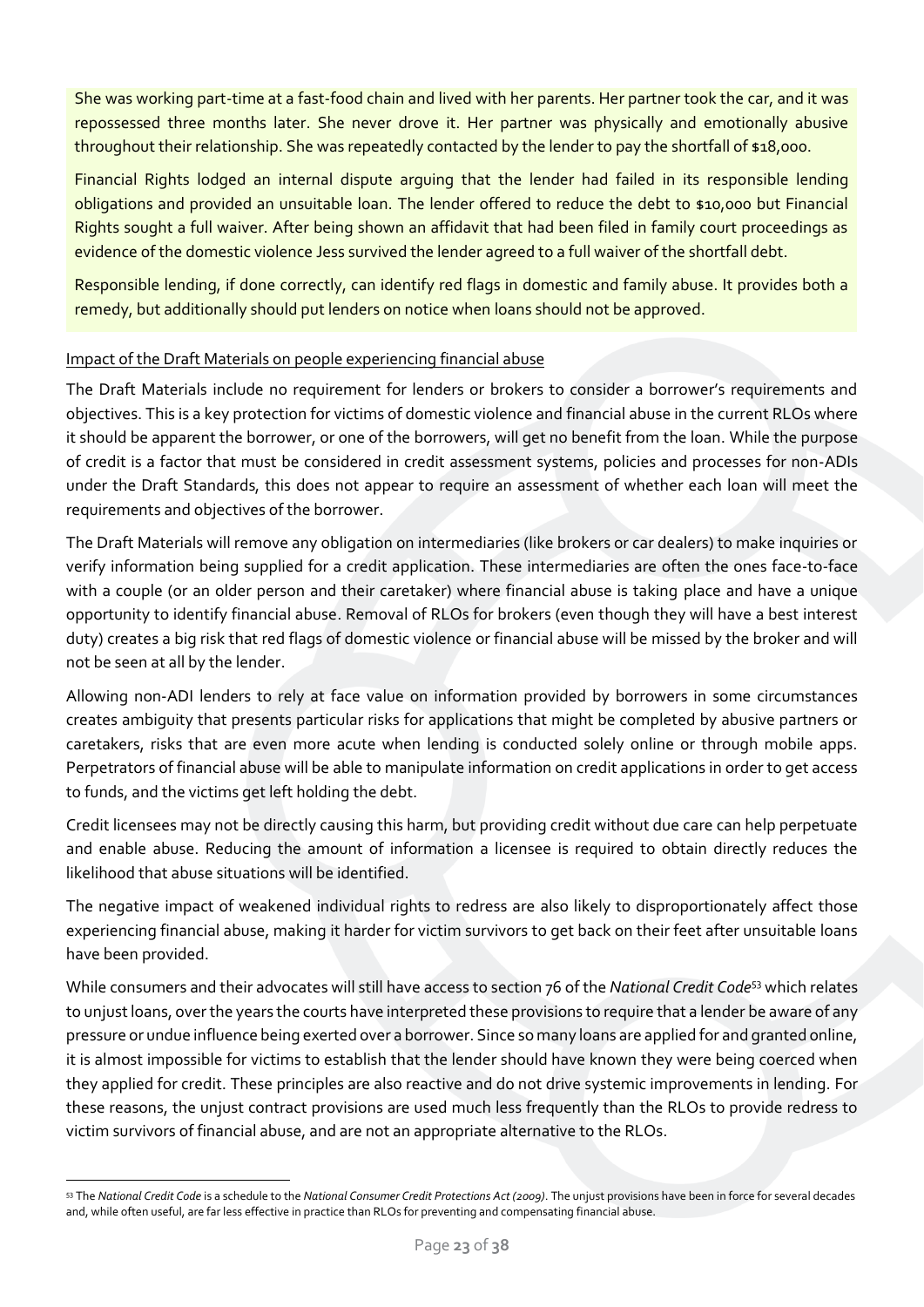Removing these laws will reduce the ability of advocates such as financial counsellors and community lawyers to assist survivors with debts that they accrued during abusive relationships or because of elder abuse.

It has been well documented that rates of family violence and financial abuse have risen sharply during the COVID-19 pandemic. Removing these critical protections at a time when so many women and older persons are more vulnerable to financial abuse than ever would have devastating results.

Specifically, when considering the effects of these reforms on elder abuse, we want to note social isolation is a driver of elder abuse—and the COVID-19 pandemic has increased social isolation for many older people. Financial pressures on adult children are a driver of financial elder abuse—and the economic fallout of COVID-19 has increased those too.

# **Financial Rights' Case Study – Adrian's story – elder abuse - C138746**

Adrian, a disability pensioner, had a default judgment and order for possession of his home entered against him in the Supreme Court of NSW. While Adrian knew he had signed a mortgage over the property, he was duped to do so at the request of his (now estranged) grandson, who told him it was to secure a joint loan so he and his grandson could purchase an investment property together. Adrian was told the loan would be secured by the investment property, and that the mortgage over his house was just a "back-up". In fact, there was no joint purchase of an investment property and no other security for the loan, and Adrian had transferred a 15% interest in his property to his grandson for no consideration. Adrian had no capacity to pay the loan, and thought his grandson was taking care of it. He wasn't. Adrian's grandson had drawn down on the loan and spent the money himself (while pretending to our client they had purchased an investment property) and then disappeared.

Financial Rights raised a defence for Adrian in the Supreme Court arguing that the loan breached responsible lending laws and the loan process was riddled with red flags of financial abuse. Neither the bank nor the broker had properly assessed Adrian's capacity to pay the loan (he had no capacity to pay at all). Under the loan contract Adrian was liable to pay the monthly payments of \$1400. At the time Adrian's gross monthly income was \$1750 and his living expenses were \$1250. The broker who arranged the loan had never even met Adrian (the grandson had falsified the loan application documents, including forging Adrian's signature). Adrian's home was his only asset worth more than \$2000.

Neither the bank nor the broker had picked up that Adrian had received no independent advice (legal or financial) about the transaction – the same solicitor purported to act for both parties, despite the transaction clearly being improvident from Adrian's perspective.

Finally the loan clearly did not meet Adrian's requirements and objectives, which were to obtain funds to jointly purchase an investment property. The proposed investment property should have been security for the loan, but instead the bank took Adrian's personal residence as the only security.

Financial Rights made an application to set aside the bank's default judgment. We then entered into negotiations with the bank which agreed to set aside the judgement and discharge the mortgage. Had the bank and the broker complied with responsible lending laws the red flags of financial abuse would have been apparent. Should these laws be reformed in the way the Government proposes, the broker would not have a responsibility to verify the loan documents which were falsified by Adrian's grandson, and the bank would have had no requirement to ensure the loan met Adrian's requirements and objectives. Both of these are key protections in financial abuse cases like Adrian's.

In addition to our comments above, we also strongly encourage Treasury to consider the Economic Abuse Reference Group's (**EARG**) submission to this consultation when considering the impact that the reform would have on economic abuse. EARG's submission provides further detail from a range of specialist community service workers that have real insight into the causes and impacts of domestic and family violence.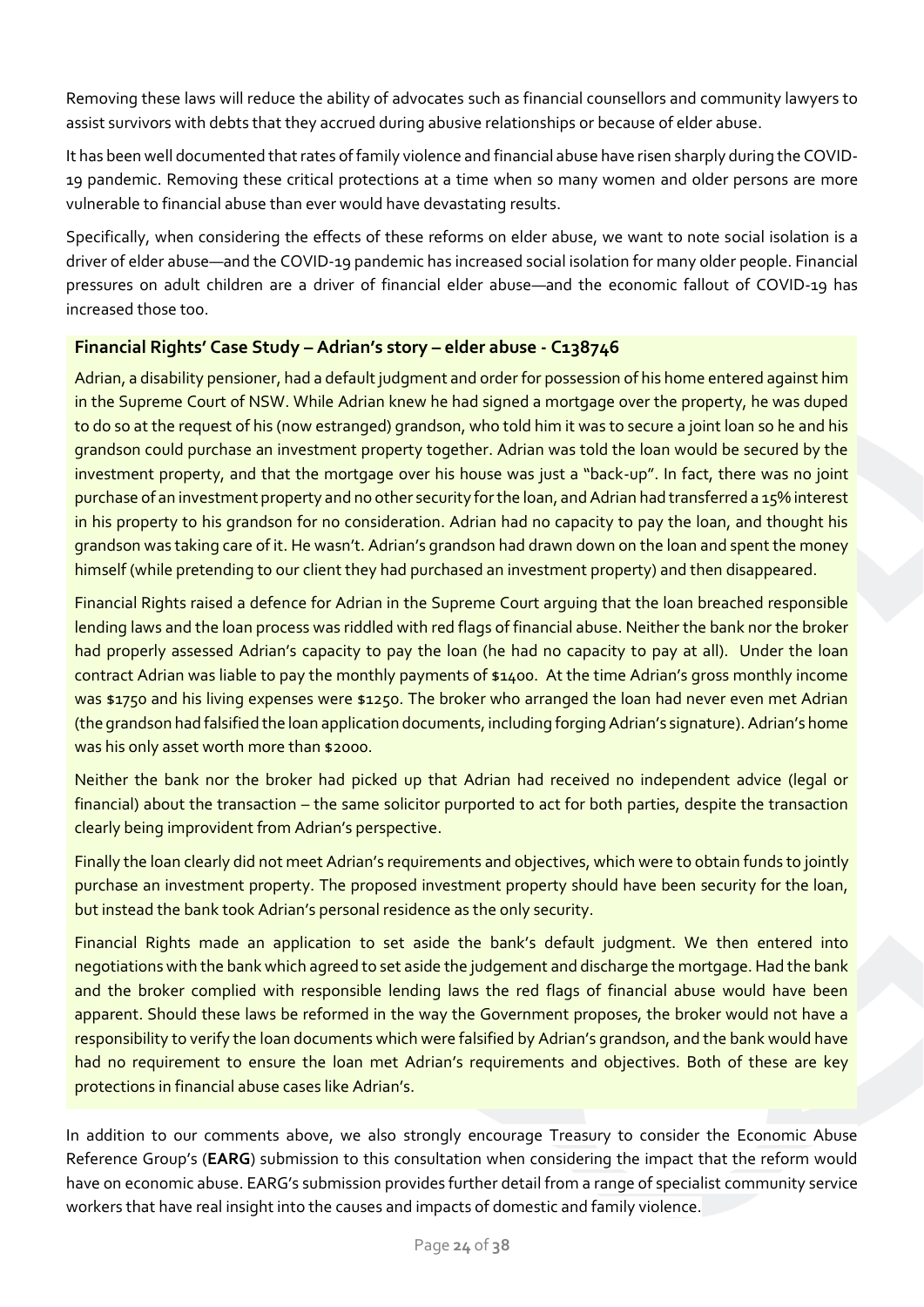# <span id="page-24-0"></span>**5.4. Using estimates disregards important circumstances of consumers**

Verification of expenses is an area where banks have reportedly made significant efforts to improve in recent years,<sup>54</sup> and one that is only likely to become easier with open banking, which would allow lenders to access banking transaction data from other institutions with the informed consent of customers.

The Draft Materials would broadly give a green light to non-ADI lenders, and seemingly all other credit licensees, to make reasonable estimates of consumer's expenses, rather than verifying their true expenses. While the *ASIC v Westpac* decision does suggest that expense estimates or benchmarks, such as the Household Expenditure Measure (**HEM**), can play a role in meeting RLOs, the Draft Standards appear to go much further, by doing away with any need to consider the true expenses of consumers altogether. That decision was labelled 'an unusual case' by Lee J, 'being a case … divorced from consideration of any facts about any specific consumers'; it may be that the use of benchmarks would not suffice if a particular loan was unsuitable.<sup>55</sup>

Making an estimate of a consumer's expenses will increase the likelihood of significantly underestimating a person's true expenses. Recently, HEM has been the most common measure used by credit licensees. In reality, by specifically allowing the use of an estimate of reasonable expenses, the Draft Standards are practically endorsing the use of HEM. The use of this measure demonstrates the inherent problems that are involved in allowing the use of estimates, rather than verifying true expenses. As described by Commissioner Hayne in the Financial Services Royal Commission Interim Report:

"*HEM represents the median spend on absolute basics, but only the 25th percentile spend on discretionary*  basics. Three out of four households spend more on things like alcohol and tobacco, adult clothing and childcare *than HEM includes in its result. And, HEM takes no account of spending on 'non-basics'. Together, these considerations show why it is right to describe HEM as being used to calculate only 'modest expenditure'.*

*Further, and obviously, HEM takes no account of whether a particular borrower has unusual household expenditures as may well be the case, for example, if a member of the household has special needs or an aged parent lives with, or is otherwise cared for, by the family.*" 56

Commissioner Hayne's statements reflect the inherent problem with estimates—that there is a variation in the way people save and spend money, even if you take into account their basic demographics, such as the number of dependents they have and where they live. Relying on estimates to determine the repayments a person can afford to put toward debt is going to result in people winding up with loans they cannot afford.

### **Financial Rights' Case Study – Jack & Rhonda's story – C181494**

Jack and Rhonda (names changed) were granted two home loans in April 2015 by the same bank to purchase a home and land package. One was a construction loan with an interest only period and the other was a principle and interest loan. Together the loans totalled just over \$515,000. There were question marks over the income figure used for one borrower and a low-ball benchmark figure was used to estimate their expenses. At the time of the application the couple had some limited savings and combined non-mortgage debt of about \$74,000 including a \$20,000 car loan. When they were rejected by one bank their mortgage broker advised them to redraw funds on their car loan to indicate they had savings. After the loan was granted, they owed \$590,600. They could not afford this loan.

Two years later in June 2017, the couple successfully applied for another home loan with the same bank for a further \$61,500. By this time, they accumulated combined non-mortgage debt of over \$112,000, including a \$25,000 car loan. This debt was symptomatic of their inability to afford the original loan as they used credit

<sup>54</sup> Financial Services Royal Commission, *Final Report*, Volume 1, p 55.

<sup>55</sup> Australian Securities and Investments Commission v Westpac Banking Corporation [2020] FCAFC 111, [173].

<sup>56</sup> Financial Services Royal Commission, *Interim Report,* Volume 1, p 27-28.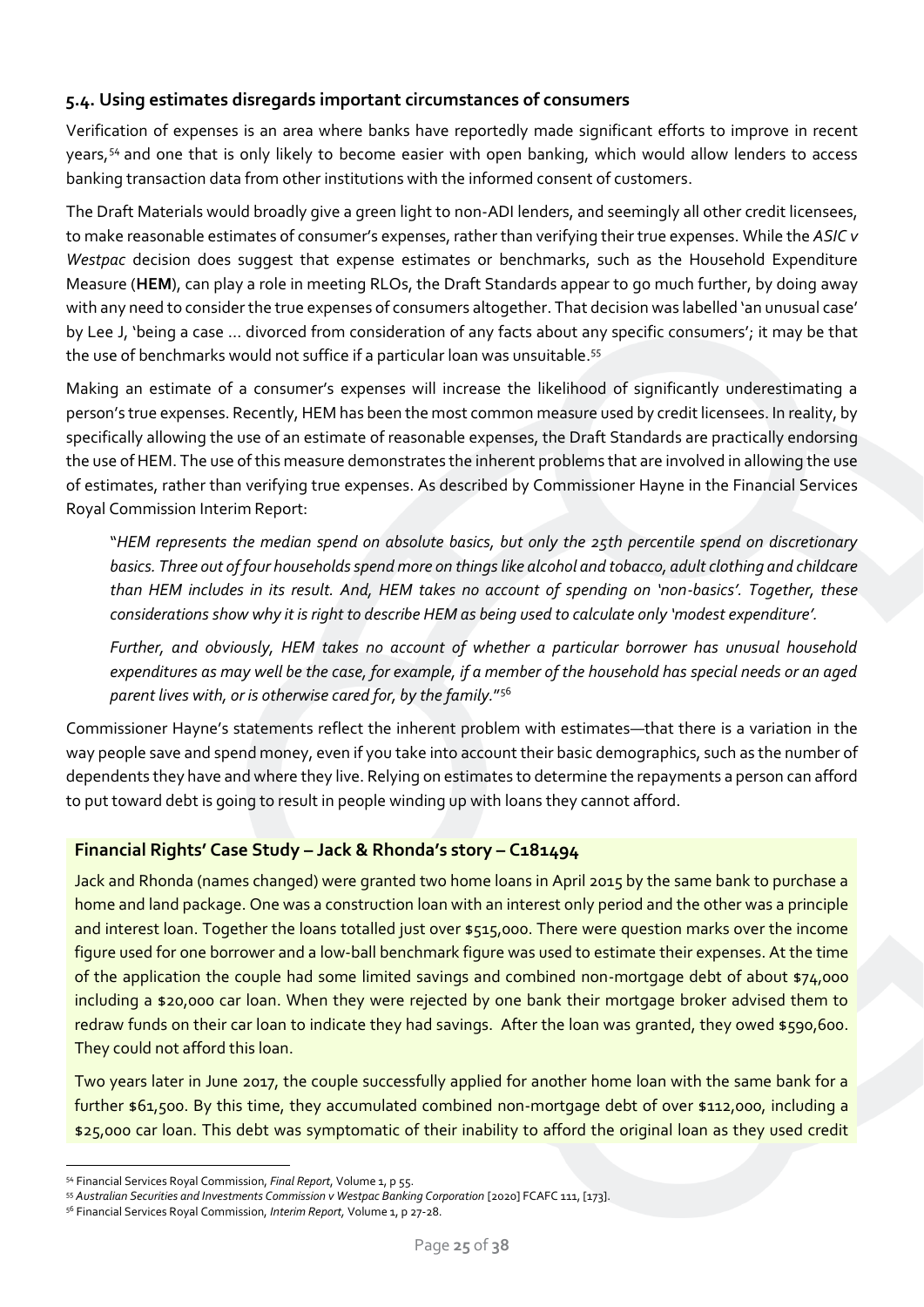cards to supplement their income and make ends meet. Their total indebtedness was now \$643,100.

Later that year the couple applied for a repayment pause with their mortgage lender due to the impending arrival of their first child (a feature which had been a key attraction to them in taking on the loan and was something the mortgage broker had suggested). This was refused on a number of grounds, including that they could not demonstrate that they had savings to cover 6 months of the intended 12 month maternity leave period— condition of the feature that was never explained to them.

The following May (2018), Jack received an offer to apply for a personal loan from the same bank. Their first child had been born the previous December and he was unable to make ends meet despite having taken on extra work. Feeling completely desperate, he applied for and was granted another \$50,000 personal loan. The information was inconsistent with what the bank already had on file, but was approved nonetheless. While this amount enabled Jack and Rhonda to pay out some of their credit card debt and supplement their income for a short time during her maternity leave it has now left them with over \$655,000 in net debt, which they cannot realistically service.

They had not missed a mortgage payment, but their marriage became strained, they do without many essentials including food from time to time, and they are highly reliant on other family members to survive.

The bank subsequently admitted the 3rd mortgage, unsecured loan, a credit card and the personal loan were unsuitable and ought not to have been granted. Jack and Rhonda will still need to pay back the loans, but the bank has refunded the interest they have paid on the unsuitable credit. Using these funds to reduce the debt, the couple now have the capacity to save their home with a negotiated agreement.

### <span id="page-25-0"></span>**5.5. Reverse mortgages**

Reverse mortgages are complex credit contracts that are commonly entered into by older Australians. If they are not suitably structured for an older person's specific financial situation, they can see people lose their family homes, or be left without enough money in retirement.

For non-ADI lenders, the Draft Bill does retain some (but not all) existing obligations imposed on licensees when recommending or entering into reverse mortgages under Part 3-2D of the NCCP Act, including the requirement to provide consumers with equity projections that estimate and explain the value of the property subject to the reverse mortgage, and their level of indebtedness over time. However, the removal of the obligations to make reasonable inquiries about consumer's finances, and verify their situation, make the value of the equity projection questionable. Rather than requiring the credit licensee to ensure they have a complete and verified understanding of the consumer's requirements and objects and financial circumstances (as is required under RLOs), the Draft Bill introduces a requirement that the licensee make inquiries about:

*the consumer's requirements and objectives in meeting possible future aged care accommodation needs including the time (if any) at which the consumer is likely to incur costs for future aged care accommodation and the likely amount of those costs. 57*

Combined with the Draft Standards, this process now relies upon the consumer having a strong understanding of their possible future aged care accommodation costs and needs, a variable which is particularly complex and would be difficult for anyone without the requisite expertise to estimate. Accordingly, the equity projections could now be made based upon an older consumer's estimate of what aged care might cost them, as well as their recall of their finances and a generic estimate of their expenses. For non-ADI lenders at least, there is not even a requirement that the lender forms their own view on the likely costs of future aged care accommodation.

<sup>57</sup> Draft Bill, item 59.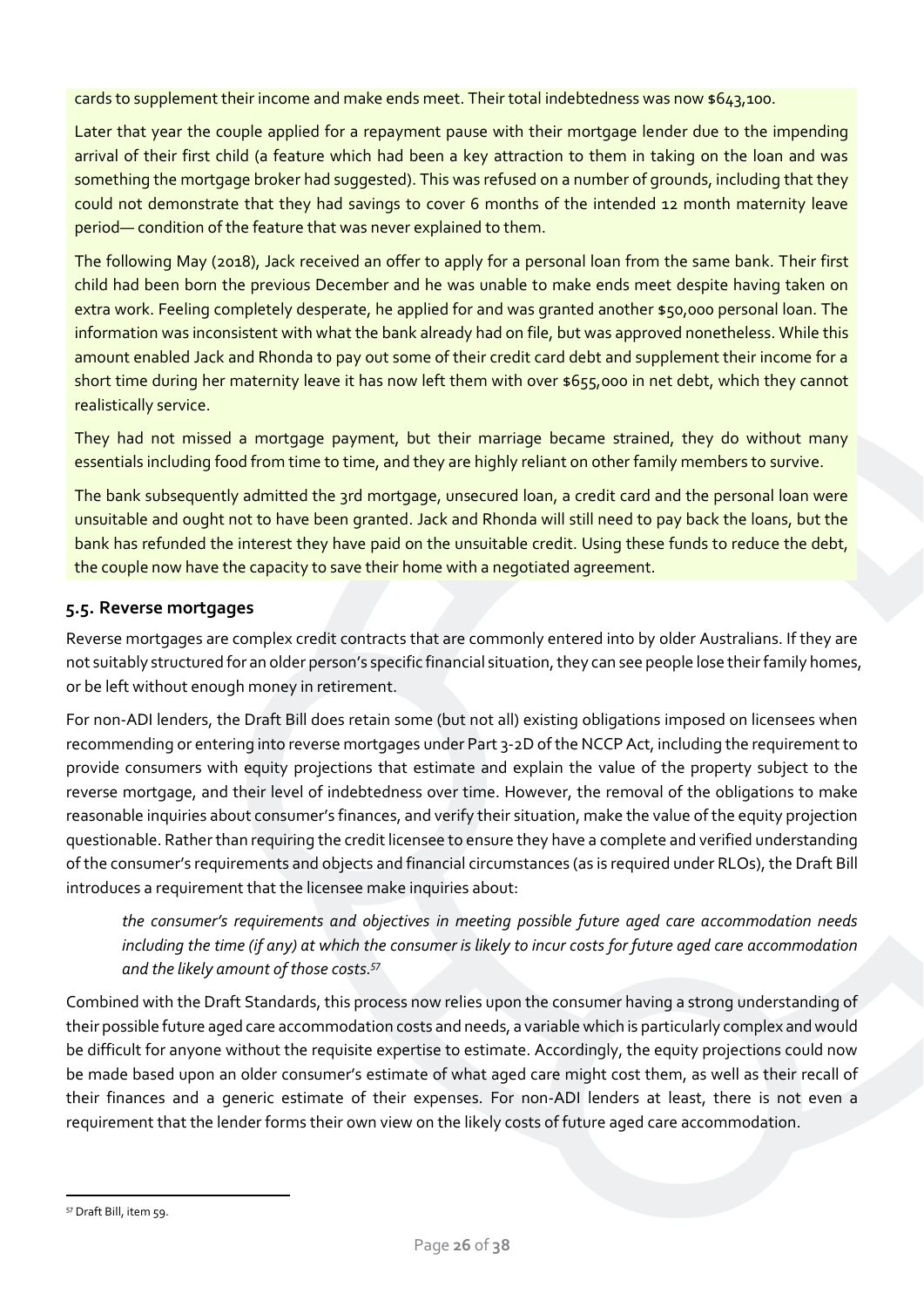More concerningly, key presumptions of unsuitability that currently exist at reg 28LC of the National Consumer Credit Protection Regulations 2010 (Cth) (**NCCP Regulations**) would be repealed by the Draft National Consumer Credit Protection Amendment (A New Regulatory Framework for the Provision of Consumer Credit) Regulations 2020 (Cth).<sup>58</sup> These presumptions currently apply where particular loan-to-value ratios exist, affected by the age of the youngest borrower, and were introduced to prevent people being signed up to poor value reverse mortgages. While these presumptions are drafted to comply with a RLO assessment, they are extremely important and appropriate protections that reflect the complexity and risk involved in reverse mortgages. They effectively impose a positive obligation to show why a reverse mortgage is suitable, despite the loan-to-value ratios being breached.<sup>59</sup> This takes the existing protections beyond disclosure. The Draft Materials appear to dispense with this protection altogether.

Moreover, none of the retained rules relating to reverse mortgages apply to ADIs, that is banks—the vast majority of home lenders in the marketplace. This is a huge gap in the proposals. Even if these rules were amended to apply to ADIs, the lax approach to assessment and verification the Draft Materials allow would greatly increase the risk of consumer harm occurring, particularly for older Australians.

# <span id="page-26-0"></span>**5.6. Credit cards**

Passing the Draft Materials would also create a glaring inconsistency between the level of protections provided to consumers in relation to credit cards issued by ADI and non-ADI lenders.

This Government recently introduced additional consumer protections to the NCCP Act in relation to credit cards, via the *Treasury Laws Amendment (Banking Measures No. 1) Act 2018* (Cth), which only came into effect in 2019. The Draft Materials do away with the additional protections from that amending Act that are tied to RLOs. Primarily, this is the assumption that a credit card is unsuitable for a consumer if they could not repay the credit limit on the card within three years.<sup>60</sup>

However, this assumption is replicated via clause  $q(4)$  of the Draft Standards for non-ADI lenders. The Draft Materials do not contain a like protection that would apply to ADI lenders, and no such protection currently exists in any relevant APRA prudential standards. This is a significant concern, particularly as credit cards issued by ADI lenders make up the vast majority of the market.<sup>61</sup>

Credit cards are one of the forms of credit that commonly involve higher interest rates and represent significant risk to consumers. To dispense with these important protections that were introduced by this Government only last year (yet retain them for non-ADI lenders who issue fewer credit cards) would be a major concession to the banks, and a significant loss of rights for consumers.

There are not many ways we see available to the Government to preserve this requirement for ADIs under the new model. APS 220 is not written in a way that would easily allow a slight amendment to include an obligation for ADIs to assess the affordability of credit cards at the time of approval in the same manner. Accordingly, it appears the most likely way this requirement would be imposed on banks would be via the relevant codes of conduct. In accordance with Recommendation 1.15 in the Final Report of the Financial Services Royal Commission, the *Financial Sector Reform Hayne Royal Commission Response) Bill 2020* (Cth) (the **Hayne Bill**) introduced to the House

<sup>58</sup> Item 2.

<sup>59</sup> A reverse mortgage will be presumed unsuitable, unless proved to the contrary, where (a) the youngest borrower under the reverse mortgage is 55 or younger, and the loan-to-value ratio of the mortgage is higher than 15%; or (b) the youngest borrower under the reverse mortgage is older than 55, and the loan-to-value ratio of the mortgage is higher than the sum of 15% and 1% for each year that the borrower is older than 55: see reg 28LC of the NCCP Regulations.

<sup>60</sup> ASIC Credit (Unsuitability—Credit Cards) Instrument 2018/753.

<sup>&</sup>lt;sup>61</sup> Senate Economics References Committee, Interest rates and informed choice in the Australian credit card market, 16 December 2015, at 2.21-2.22, available a[t https://www.aph.gov.au/Parliamentary\\_Business/Committees/Senate/Economics/Credit\\_Card\\_Interest/Report.](https://www.aph.gov.au/Parliamentary_Business/Committees/Senate/Economics/Credit_Card_Interest/Report)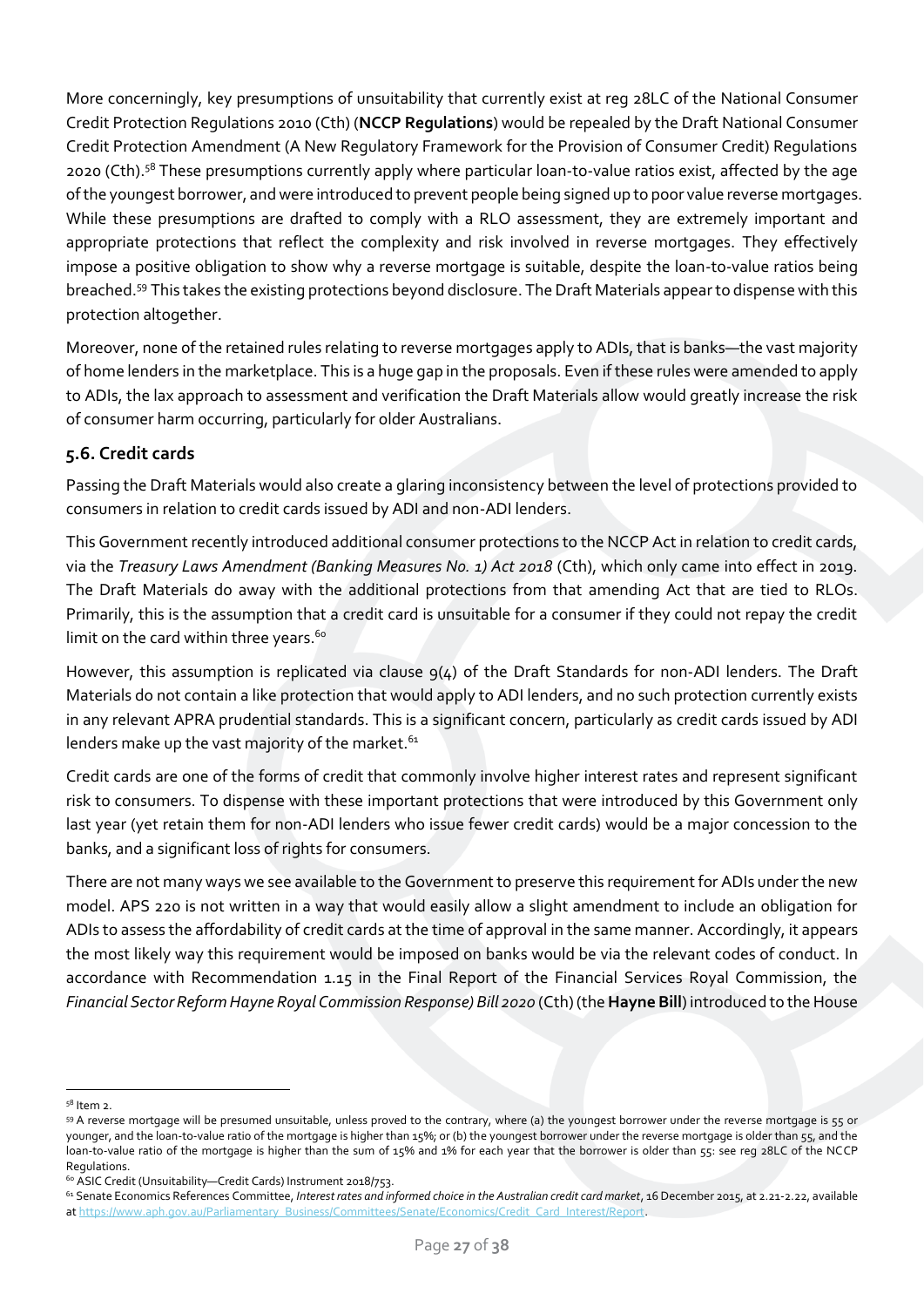of Representatives this month contains a power for ASIC to approve codes of conduct for APRA regulated entities, and identify provisions of an approved code that become enforceable.<sup>62</sup>

This appears to be the most appropriate way this important protection could be retained for consumers, assuming the banks are willing to consent to the inclusion of a like provision in their codes. However, under the proposed code enforceability regime, any enforceable provisions of a relevant code of conduct would fall under the remit of ASIC. This means that, despite the apparent goal of the Draft Materials to remove the oversight of individual lending decisions by ADIs from ASIC, the oversight of suitability assessments by ADIs when issuing credit cards would (at least in part) remain with ASIC, further complicating the division of roles between ASIC and APRA. The more general confusion and overlap the Draft Materials create between the roles of ASIC and APRA is discussed at Part 6.

In addition, the penalty regime will be wildly inconsistent. Under the Hayne Bill, the civil penalty applicable to a breach of an enforceable code provision is 300 penalty units (\$66,000). There does not appear to be any civil penalty applicable to an individual breach of the Draft Standards. Breach of existing RLOs, including that relating to credit cards, attracts 5,000 penalty units (\$1.1m). Inconsistency of this nature is not only poor regulatory design but will create inconsistent compliance incentives, risking consumer protection standards.

# **CARE ACT Case Study- Amy's story**

Amy was a young mum of three children. She moved from interstate to escape her violent ex-partner. She was unemployed and struggling to support her children.

When they were together her ex-partner had taken out a credit card in Amy's name without her knowledge. When she found out she was too scared to do anything about it. Now the lender was chasing her to repay the debt and wouldn't accept her explanation of what had happened. Amy was very stressed and upset as she couldn't afford to make repayments.

Amy approached a financial counsellor for support. When we requested copies of documents related to the loan, we discovered information in the application did not match the supporting documents provided. Despite this Amy had never received a call from the lender to verify the details in the application. The financial counsellor argued on behalf of Amy, that this did not meet Responsible Lending requirements, and with this advocacy Amy's debt was waived. Without Responsible Lending Laws this outcome would not likely have been achieved and Amy would have spent many years burdened by debt.

# <span id="page-27-0"></span>**6. A more complex, confused and inconsistent regulatory system**

The Draft Materials also manage to significantly complicate many aspects of the existing regulatory system, muddying the waters between the roles of ASIC as conduct regulator and APRA as prudential regulator.

### <span id="page-27-1"></span>**6.1. The Wallis inquiry and the 'twin peaks' model**

Australia's financial regulatory system is often said to be a 'twin peaks' model. Two principles inform its structure:

- Prudential regulation is (largely) separated from conduct regulation and is the province of APRA; and
- Conduct regulation of the financial services industry is separated from conduct regulation of other parts of trade and commerce and is (largely) the province of ASIC.<sup>63</sup>

The twin peaks model originated in the Wallis Inquiry in 1996. The Inquiry was to analyse factors driving change in the financial system and make recommendations on regulatory arrangements. The inquiry is responsible for the

<sup>62</sup> Schedule 1, Item 4, (inserts section 1101A to the *Corporations Act 2001*).

<sup>63</sup> Financial Services Royal Commission, *Final Report,* Volume 1, p 414.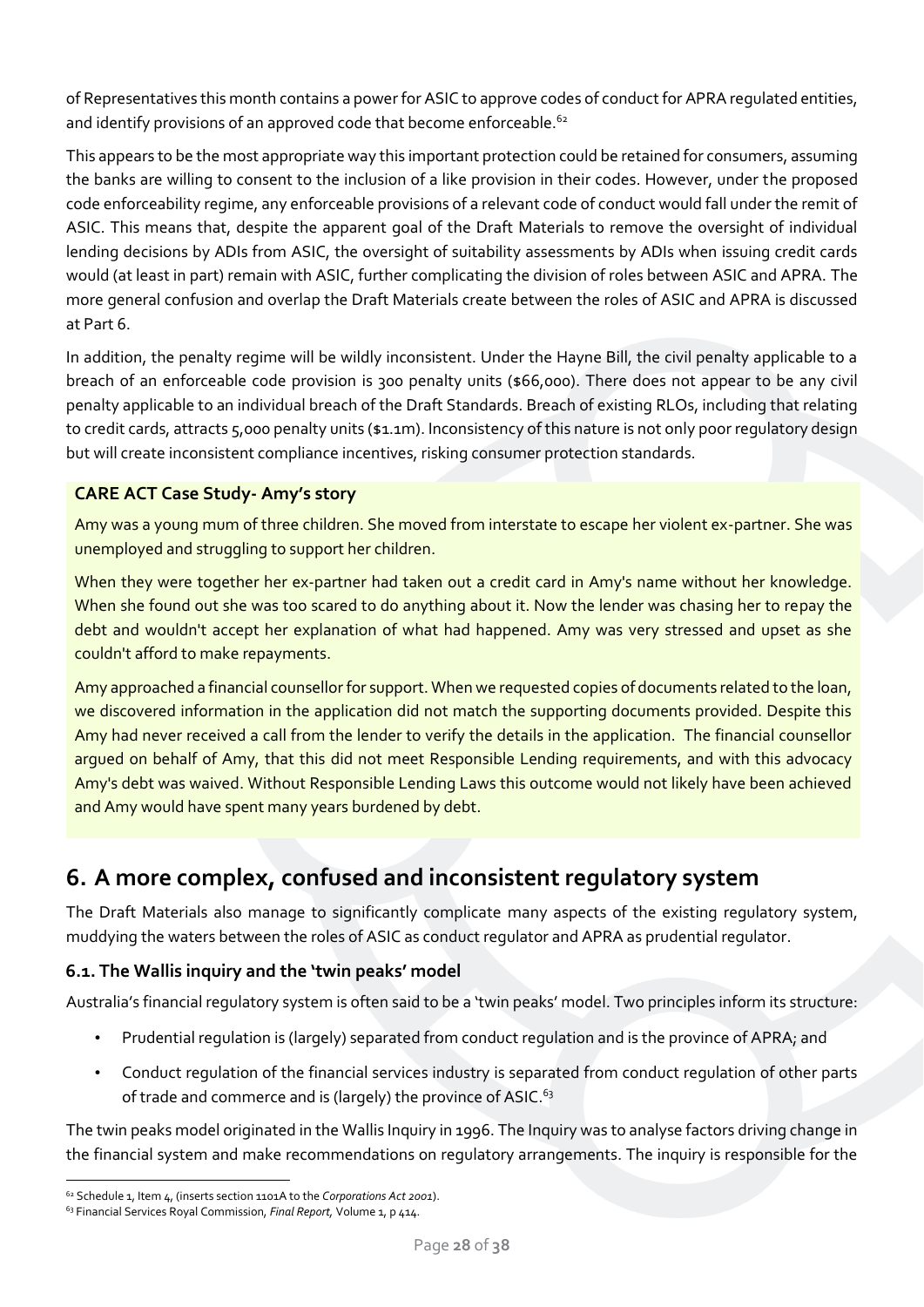dual regulatory system today, having recommended: a single regulator for conduct and disclosure, and a single prudential regulator. These roles are currently carried out by ASIC and APRA respectively.

The inquiry recommended that a single conduct and disclosure regulator be formed to better respond to the broadening structure of markets and reduce inefficiencies and regulatory gaps. A single prudential regulator, independent from the RBA, was recommended to provide greater flexibility, responsiveness and efficiency. The inquiry recommended that the two regulators would be independent but work closely together. The underlying reason for this recommendation was that regulators operate inefficiently when faced with conflicting regulatory objectives. Separating these functions would contribute to greater efficiency.

The Howard government accepted the inquiry's recommendations. Peter Costello, then Treasurer, told Parliament that having several agencies providing prudential oversight was "outdated and inefficient". Mr Costello argued that having a single prudential regulator and a single conduct regulator would create a more efficient and competitively neutral regulation across all of the prudentially regulated sectors. Once implemented, he believed the twin peaks model would mean "*Australia will be a world leader with best practice, leading edge financial sector regulation*." 64

# <span id="page-28-0"></span>**6.2. Overlapping and confused roles of ASIC and APRA**

The Government now wants to confuse and contaminate the twin peaks model. APRA will now be required to act as the prudential regulator for all ADIs and also act as a conduct regulator for the lending conduct of those institutions. ASIC, on the other hand, is now tasked with regulating non-ADI credit providers and brokers. Confusingly, ASIC would remain the regulator for bank misconduct such as unconscionable conduct and misleading and deceptive conduct. This overlap of conduct and prudential oversight will be confusing and inefficient. It will not be competitively neutral, and it will create conflicting regulatory objectives for APRA.

This also reflects a departure from recommendation 6.1 by Commissioner Hayne—being that the current roles of ASIC and APRA be retained, in the Final Report of the Financial Services Royal Commission.<sup>65</sup> It is also likely to result in inconsistent application of similar laws. It is very unlikely ASIC and APRA will apply the same compliance and enforcement tools. As such, conduct by different lenders will not be treated the same, and in turn, consumers will not be afforded the same protections when dealing with different lenders.

We are aware that there are efforts for improved cooperation between ASIC and APRA, which are welcome. Recommendation 6.10 of the Final Report of the Financial Services Royal Commission proposed a new Memorandum of Understanding between the agencies, which was agreed and published in 2019.<sup>66</sup> This commits the agencies to share information of concern to the other, including as part of monitoring and supervision. However, if ASIC no longer has responsibility for oversight of ADI lending, then there is little point in APRA referring matters to ASIC which relate to misconduct that does not also bring about prudential concerns—for example, where the amounts in question might be small as part of an overall banks' portfolio, but the conduct is systemic from a consumer harm perspective. This is because ASIC will no longer have powers over RLOs in relation to ADIs.

### <span id="page-28-1"></span>**6.3. Obvious opportunities for regulatory avoidance**

### Small business exclusion in the Draft Standards

Clause 6(2) of the Draft Standards exclude their application to any non-ADI credit conduct that relates to credit that is in part for the purposes of a small business operated by the consumer, provided that purpose is genuine and not merely minor or incidental in relation to the overall purpose of the credit contract (or increase). This is similar

<sup>64</sup> Peter Costello, MP; *Australian Prudential Regulation Authority Bill*, Second Reading, 26 March 1998:

[https://parlinfo.aph.gov.au/parlInfo/search/display/display.w3p;query=Id:%22chamber/hansardr/1998-03-26/0002%22;src1=sm1.](https://parlinfo.aph.gov.au/parlInfo/search/display/display.w3p;query=Id:%22chamber/hansardr/1998-03-26/0002%22;src1=sm1) 

<sup>65</sup> Financial Services Royal Commission, *Final Report,* Volume 1, Recommendation 6.1, p 423.

<sup>66</sup> Se[e https://www.apra.gov.au/news-and-publications/asic-and-apra-issue-updated-mou.](https://www.apra.gov.au/news-and-publications/asic-and-apra-issue-updated-mou)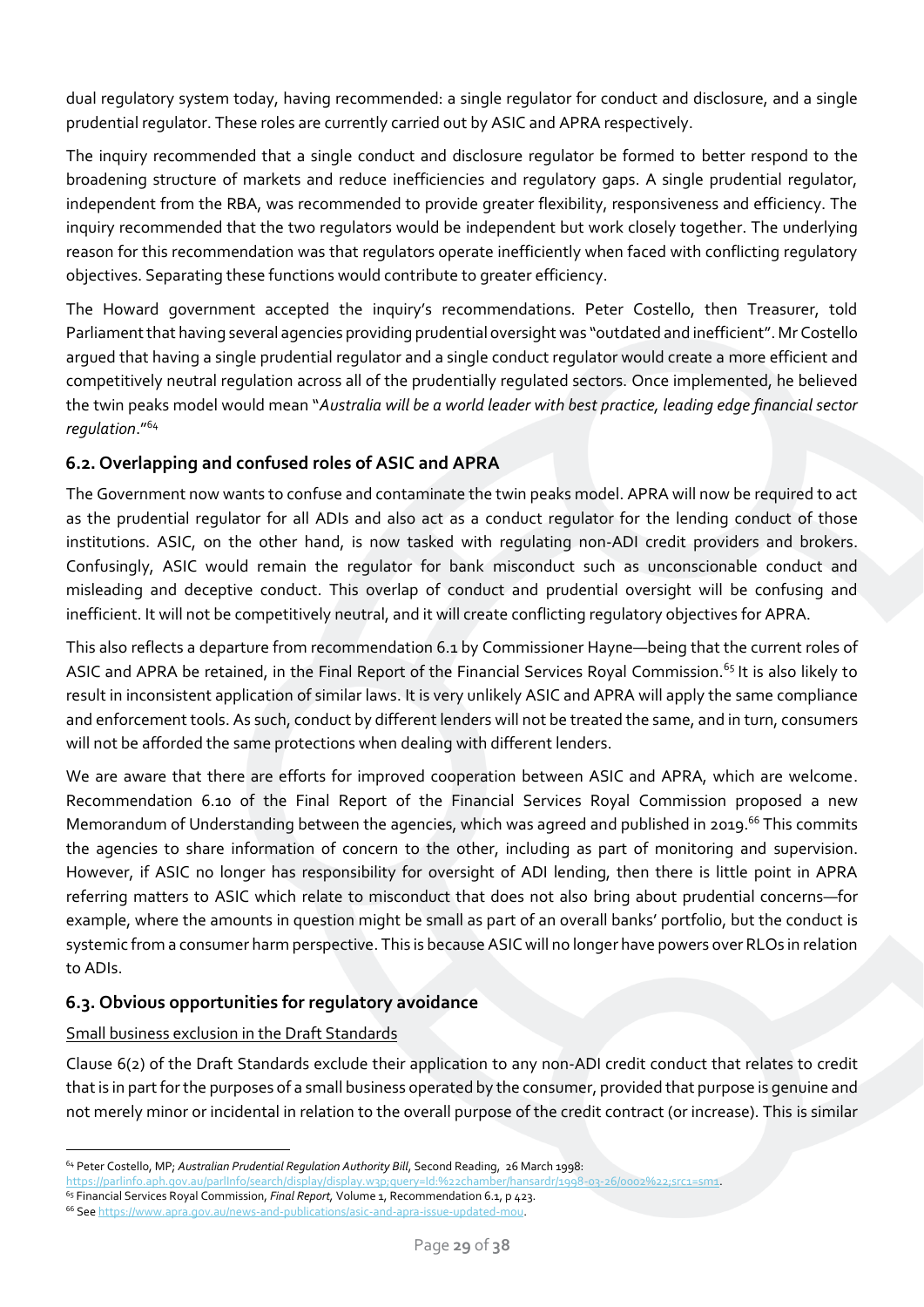to the exclusion for all credit contracts that exists at regulation 28RB of the NCCP Regulations, introduced by the Government earlier this year, that is due to sunset in April 2021.

We strongly oppose the use of this exclusion in the NCCP Regulations, and its inclusion in any future laws, including the Draft Standards. Where it applies, this provision effectively reduces the scope of what is considered a consumer contract. Rather than applying to all credit that is obtained predominantly for a personal, domestic or household purpose, any credit that meets the partial small business purpose test will be excluded altogether from the protections of the Draft Standards. This is an extremely concerning change that risks excluding a range of credit contracts that definitely should be wholly treated as consumer contracts.

The provision creates further uncertainty about where the Draft Standards would apply (and currently as it appears in the regulations, whether RLOs apply at all). The requirement that a small business purpose be minor or incidental is a complex question that may not be entirely clear based on the facts. However, what is clear is that it definitely means that some credit contracts obtained predominantly for a personal, domestic or household purpose could be excluded from the operation of the Draft Standards.

For example, if a borrower tells a lender they want to obtain a car loan, and will mainly use the car for personal purposes, but they will also use it to make deliveries for a business they operate from home one day per fortnight, this could constitute a genuine partial small business purpose. They would then lose all the protections the Draft Standards provide, despite largely being a consumer contract. This is not a good or appropriate outcome.

We strongly endorse retaining the predominant purpose test across the whole of the NCCP Act, rather than reducing the type of loans the Draft Standards would apply to, if passed. The small business exclusion further complicates the interaction between the Draft Standards and the NCCP Act.

The provision is also highly susceptible to misuse by lenders, to avoid the operation of the Draft Standards. Under the current law, we already see sham business loans used by fringe lenders to avoid falling under the consumer credit laws. This change makes it a lot easier for credit contracts to meet this requirement. When any person who operates a small business approaches a non-ADI lender for a credit product, the lender could quite easily arrange for a small business purpose to be recognised as part of the loan's purpose, in order to avoid the obligations contained in the Draft Standards.

This change is complex and inappropriate. A credit contract that is predominantly for a personal, domestic or household purpose, should be provided all relevant consumer protections. This change is vulnerable to exploitation, and unlikely to deliver any real substantial benefit to the flow of credit to small businesses.

### Medium amount credit contracts as a less regulated alternative to SACCs

Finally, there is an additional issue created by imposing a vastly different level of regulation over credit contracts worth up to \$2000, and credit contracts worth more than \$2000. We hold significant concerns that in order to avoid existing RLOs, lenders that sell SACCs might attempt to upsell people to medium amount credit contracts (**MACCs**). Many SACC providers already also provide MACCs (including Cash Converters, the largest SACC market player). If the Draft Materials pass, the law would give these providers a significant incentive to upsell to avoid RLOs. As detailed above, it would greatly reduce the risk of them facing any real regulatory action for irresponsible lending (by avoiding civil penalty provisions) and would mean that borrowers would have far fewer avenues to contest debts.

#### Proposals in relation to SACCs and consumer leases

We understand that the actual Bill containing the Draft Bill provisions that will be put before Parliament will also include reform addressing SACCs and consumer leases. We note that the Government's proposed provisions in relation to SACCs and consumer leases would also represent a significant reduction in consumer protections to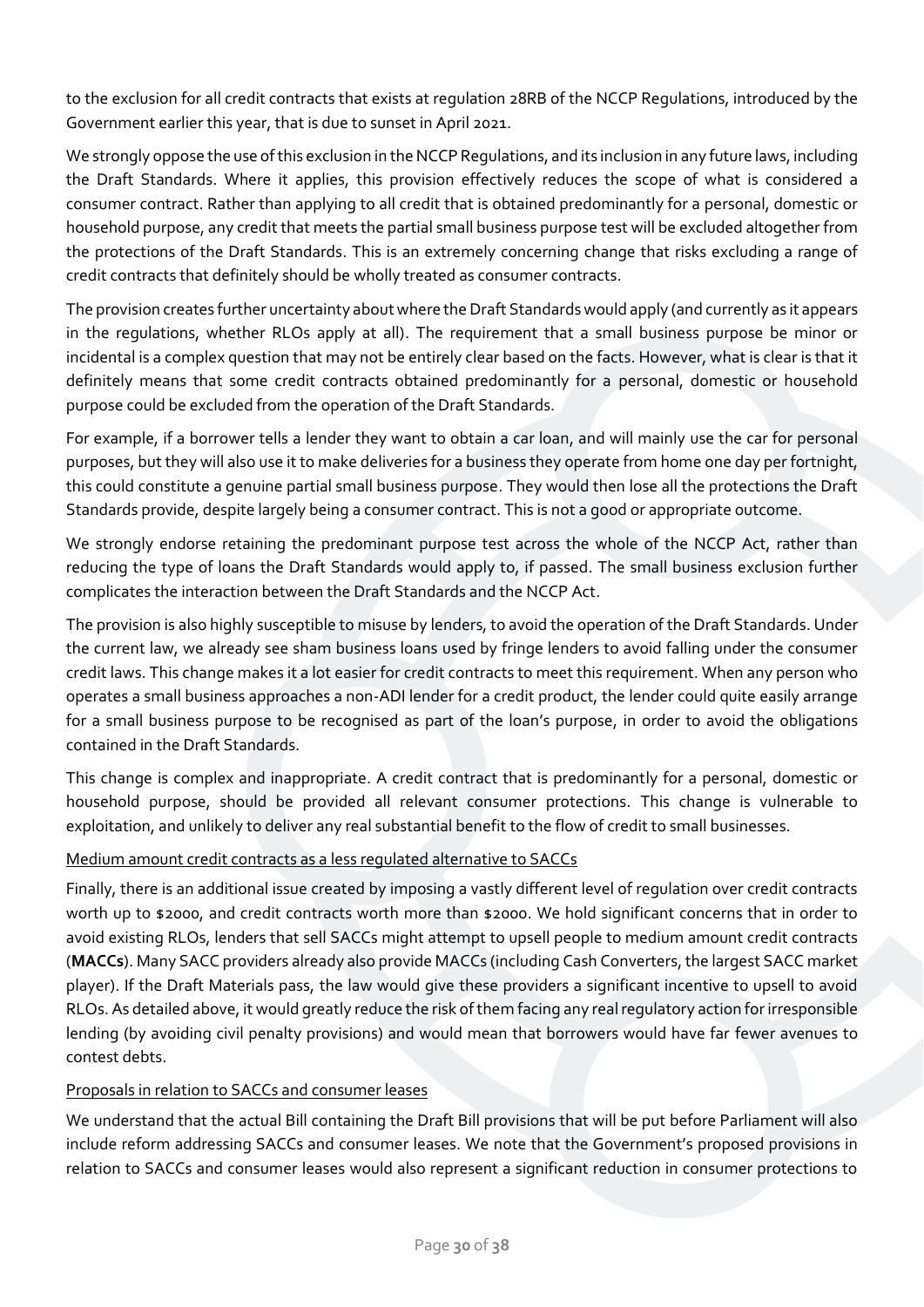that promised by the Government in 2016. While not included in the Draft Materials, we consider that the proposals in the Consumer Credit Reforms Factsheet to:

- apply differentiated 'protected earnings amount' for borrowers who rely predominately on Centrelink income versus those that do not; and
- allow a large establishment fee, of 20 percent of the value of goods, to be included in the cap on total payments for consumer lease contracts

to be reducing consumer protection standards to such a degree as to allow these contracts to create a substantial risk of significant detriment to very vulnerable borrowers. This is because low-income waged consumers will be put at great risk—repayments can be up to 40% of their income (across higher cost products), blunting the intended effect of the reforms to address problematic repeat borrowing. The proposal to allow a large establishment fee for consumer leases means that the cost cap amounts to an APR of around 108% for a 1-year contract, and 73% for a 4-year contract. This is simply too high and is exploitative. These proposals also represent a deeply regrettable backflip on the Federal Government's previous commitments in relation to the Final Report of the Independent Review of Small Amount Credit Contracts.<sup>67</sup>

<sup>67</sup> The Hon Kelly O'Dwyer MP, *Media release—Government response to the final report of the review of small amount credit contracts*, 28 November 2016, available at[: https://ministers.treasury.gov.au/ministers/kelly-odwyer-2016/media-releases/government-response-final-report-review-small-amount](https://ministers.treasury.gov.au/ministers/kelly-odwyer-2016/media-releases/government-response-final-report-review-small-amount)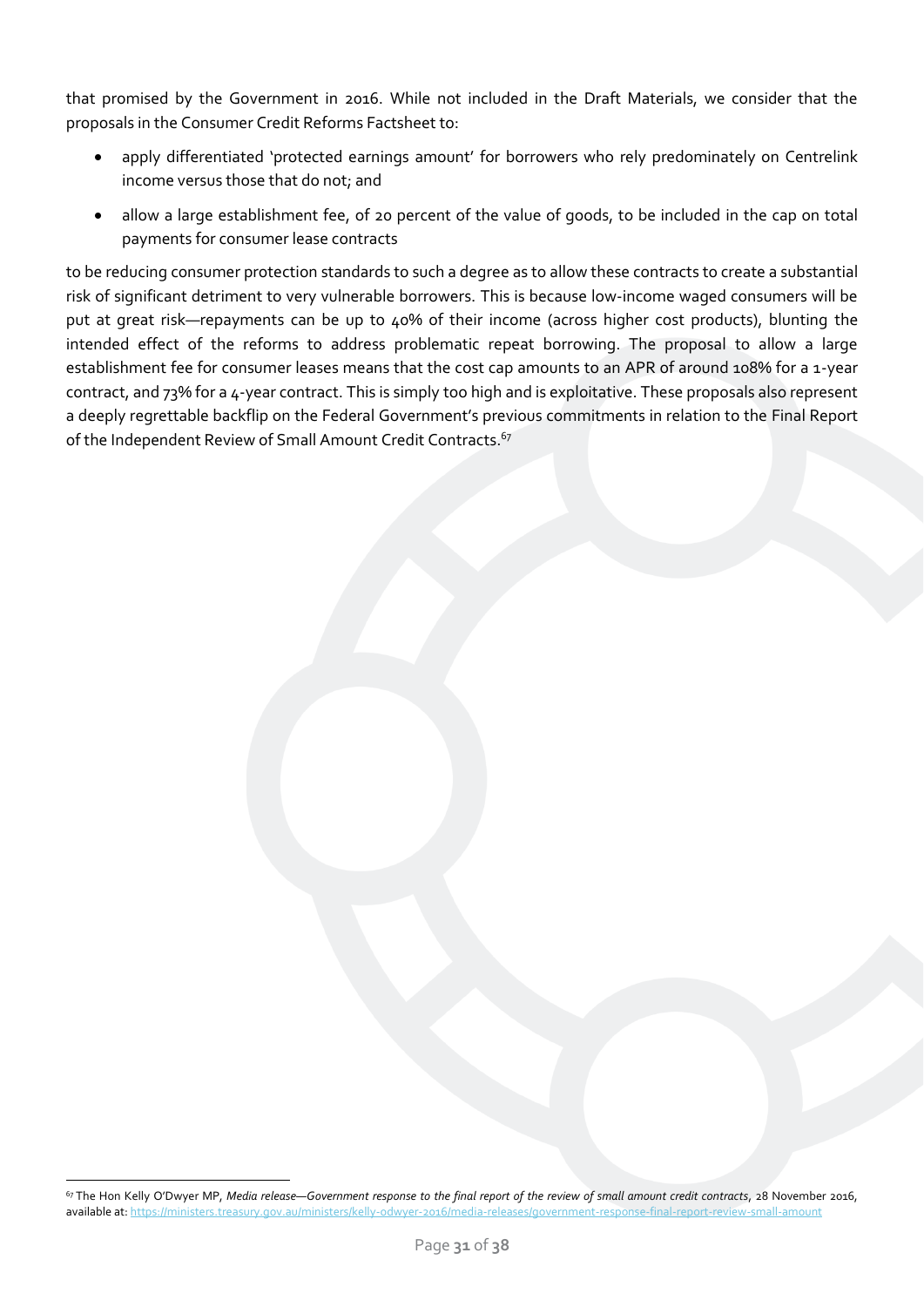# **7. Conclusion**

RLOs are one of the most important consumer protections in financial services and credit. Their removal would be disastrous. Passing the Draft Materials would likely result in more unaffordable debt sold to struggling families, which would put their financial and general wellbeing at risk. It would take legal rights away from people that help to keep the banks honest, and which act as a vital disincentive against irresponsible lending. Unaffordable debt is not the solution to a recession – this would be a bad economic decision for the country as a whole. The Government has got this aspect of its response to the COVID-19 pandemic fundamentally wrong.

Financial counsellors and community lawyers working in this area see this proposed reform as a disaster. As bank deferrals come to an end, and income support is wound back, the Government is setting us up for a debt disaster by proposing to axe our responsible lending protections.

We implore the Government to abandon this legislation, and retain our current RLO protections.

Please contact Policy Officer **Tom Abourizk** at **Consumer Action Law Centre** on 03 9670 5088 or at [tom.a@consumeraction.org.au](mailto:tom.a@consumeraction.org.au) if you have any questions about this submission.

Yours Sincerely,

Gerard Brody

**Gerard Brody |** CEO **CONSUMER ACTION LAW CENTRE**

Fac Guttand

**Fiona Guthrie |** CEO **FINANCIAL COUNSELLING AUSTRALIA**

**David Ferrero |** Managing Lawyer **UNITING COMMUNITIES CONSUMER CREDIT LAW CENTRE SA**

**Carmel Franklin |** CEO **CARE AND CONSUMER LAW CENTRE ACT**

fillightellians

 $c$   $t$   $anb$ 

**Jillian Williams |** Operations Manager **INDIGENOUS CONSUMER ASSISTANCE NETWORK LTD**

**Karen Cox |** CEO **FINANCIAL RIGHTS LEGAL CENTRE**

Anice

**Gemma Mitchell |** Managing Solicitor **CONSUMER CREDIT LAW SERVICE (WA) INC**

 $EZ$ 

**Erin Turner |** Director Campaigns & Communications **CHOICE**

**John Hooper |** CEO **NILS NETWORK OF TASMANIA**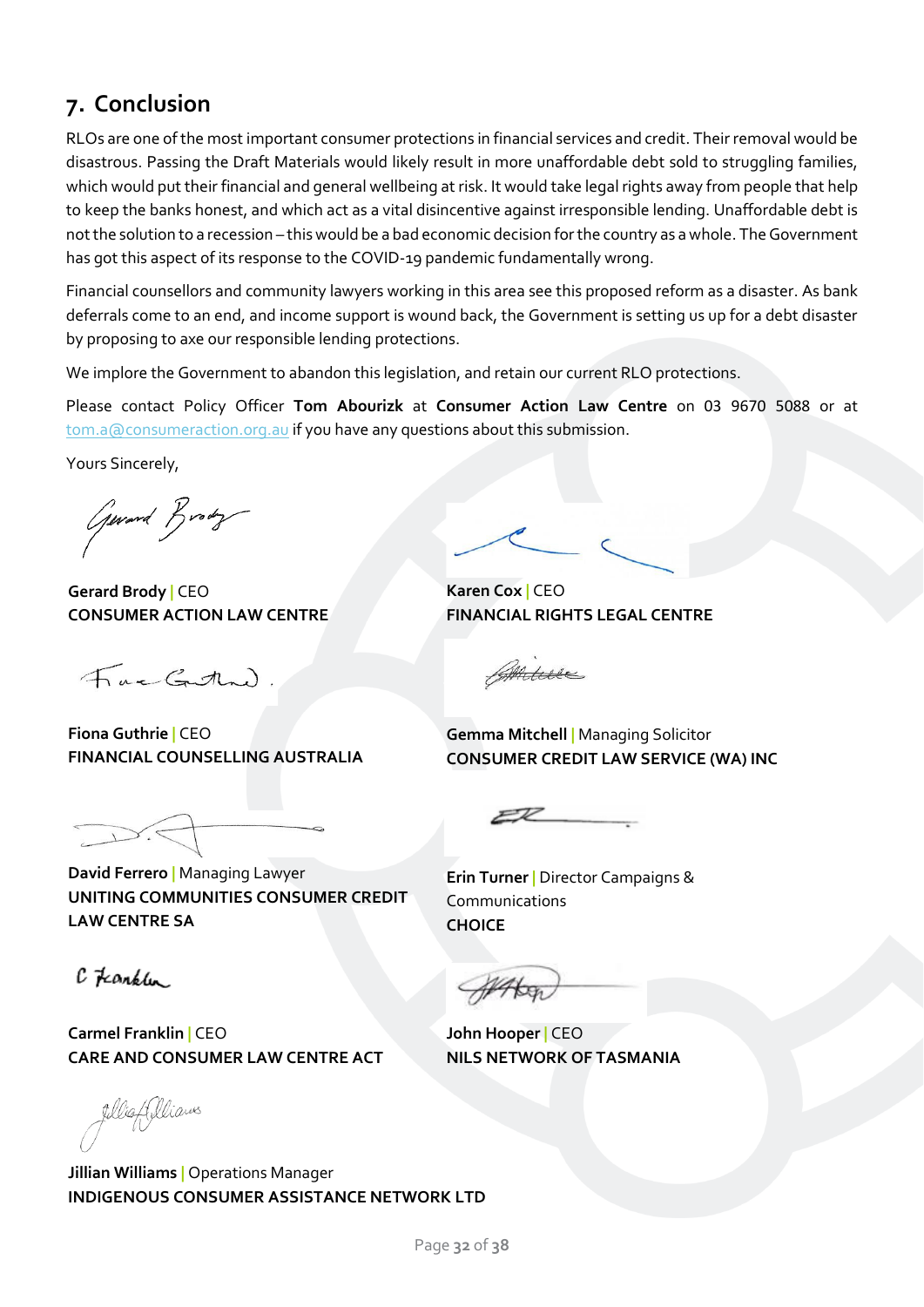# <span id="page-32-0"></span>**APPENDIX A – ADDITIONAL CASE STUDIES**

### **CARE ACT Case Study- Maria's story**

Maria was only 20yrs old when she sought assistance from a financial counsellor. She had been in an abusive relationship which had ended and was left with several debts as a result.

Her ex-partner had threatened to kill himself if she didn't help him buy a car. He was unable to get credit as he had a negative credit listing. She wasn't sure that she could afford the loan at the time as she was only 18yrs old with a part time job. Under duress she applied for the loan in her name only and to her surprise it was approved. Not long after the car was purchased, her partner registered it in his name, took the car and moved out. She had never driven it. He said he would contribute to the loan but didn't pay a cent towards it.

After they broke up, she struggled for a couple of years paying the loan. She came to a point when she couldn't afford the loan anymore. The lender had been contacting regularly to chase up payments and didn't seem interested in her explanation of the circumstances around the loan. She was very distressed when she came to see a financial counsellor at the suggestion of a friend. The financial counsellor requested copies of documents relating to the contract and discovered that the assessment to check her serviceability of the loan was not accurate. The client said she never received a call from the lender to verify the details in the application.

The client suffered financial abuse, was coerced into taking out the loan and did not receive any benefit from the loan. The financial counsellor argued that the loan did not meet Responsible Lending Obligations and consequently the debt was waived. Without Responsible Lending Laws it may not have been possible to achieve this outcome and the client would have been saddled with paying the debt for many years.

### **CCLSWA Case Study – Tina's unaffordable home loan**

Tina is a 40yo single professional woman who contacted Consumer Credit Legal Service WA in early 2019 when she had multiple credit card debts and had a home loan of about \$350,000 over a unit in suburban Perth that was worth about \$200,000. The home loan was secured by a quarantee given by Tina's parents over their family home. At the time that Tina was approved for the home loan in 2012, she was living with her parents and had credit card debts. A mobile lender for a big four bank visited Tina and her parents at their home, and gave Tina a loan of \$400,000 to buy a unit that cost \$330,000, and her parents guaranteed the loan. The extra loan money was used to repay her credit card debts. The mobile lender from the bank performed an assessment of suitability for the loan, but falsely included "projected rental income" to make the numbers add up, although Tina had bought the house to live in and it was not an investment loan. When Tina contacted us, she had been living off credit cards because her salary was not enough to meet the home loan repayments, and the Perth property market had dropped so her unit was now worth much less than the loan amount. Tina was facing a shortfall debt of about \$150,000 and her parents were at risk of losing their family home which would have to be sold to pay the shortfall. Tina also had \$58,000 in credit card debts, all due to her trying to live on credit cards while her salary went towards her unaffordable home loan.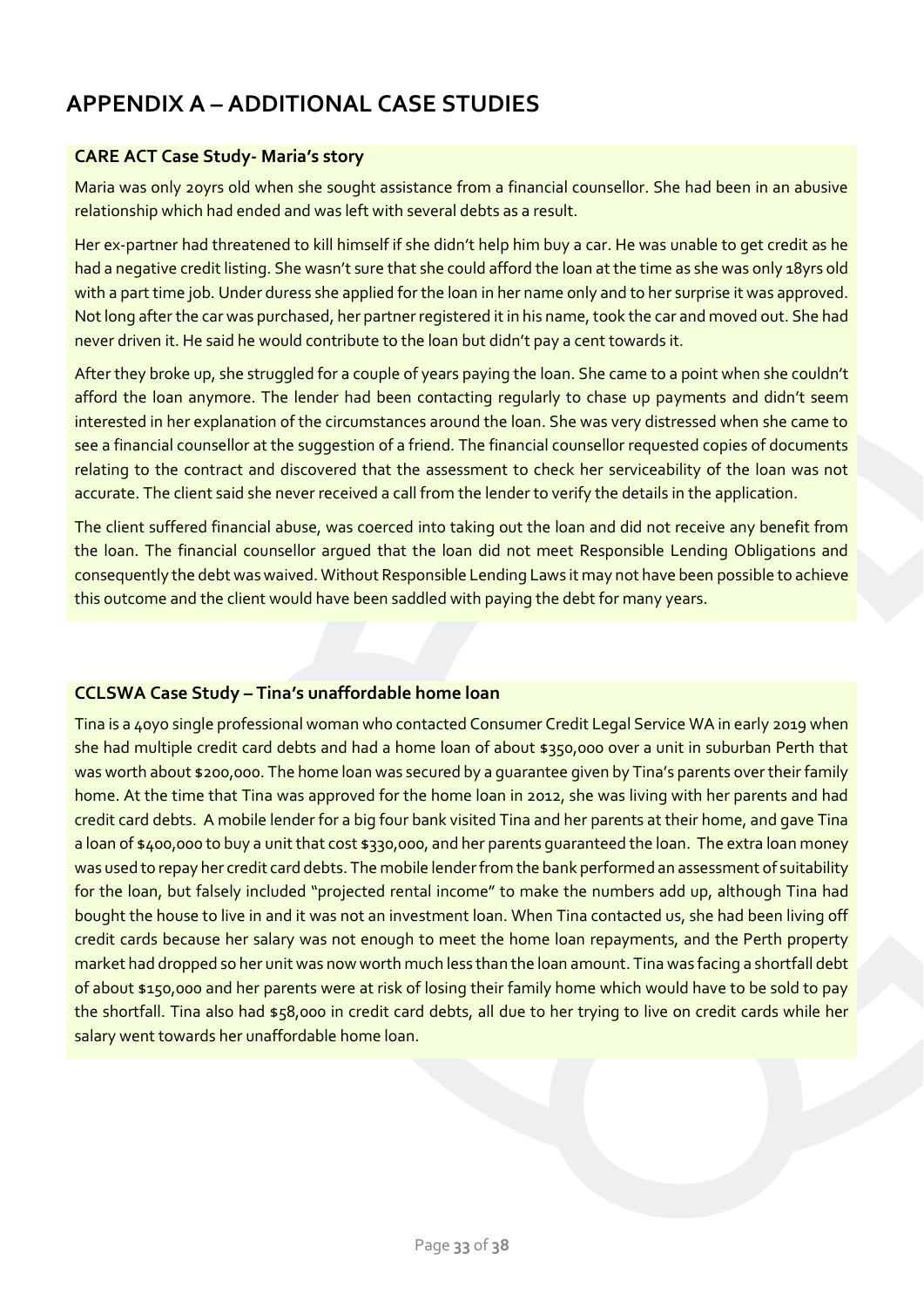#### **CCLCSA Case Study – Kelly's story – domestic violence**

Kelly was receiving the Disability Support Pension and living in Adelaide with her husband and three children. Kelly has lived with disability all of her life and her marriage was impacted by family violence.

Kelly depended on her husband to access financial service providers due to her disability. Over time, Kelly experienced financial abuse. Kelly's husband became interested in purchasing a new car. Kelly objected to buying a new car and told her husband that they were struggling to meet the home loan repayments and could not afford a car loan. Kelly and her husband owned their car outright. However, they traded in their vehicle in order to purchase a new car. The finance broker at the car dealership filled in the car loan application and Kelly had little control over the process or opportunity to see or understand what was submitted. The car loan was later found to be unsuitable as Kelly and her husband could not make repayments without substantial hardship.

The financial pressure exacerbated the family violence Kelly experienced at home. Kelly attempted to leave the situation of abuse. Kelly's family were living below the poverty line and getting assistance from the Smith Family and emergency food relief hampers. The car loan came to the end of its term but had a balloon balance that Kelly and her husband could not afford. The car loan provider again contacted her husband to enter into a new credit contract to finance the outstanding balloon balance. Kelly did not want to sign the new credit contract as she knew this would mean they would struggle to meet their home loan repayments. However, Kelly and her husband still owed money on the car her husband was driving. Kelly was afraid for what might happen to her safety as when she protested, the domestic abuse would escalate. Kelly signed the credit offer under duress. The matrimonial money was directed to making the car loan repayments. Prioritising the car loan, in turn resulted with the home loan going into default. The home loan went into arrears as payments were not being made and Kelly received a Notice of Default.

The home loan lender obtained a Possession Order and Kelly found herself homeless. The home lender eventually sold the house for a shortfall. Kelly was jointly liable for the shortfall debt on the home loan. The shortfall was much larger due to matrimonial funds being prioritised to make car loan repayments.

### **Financial Rights' Case Study – Tina's story – S257135- domestic violence**

Our young female client was married to a man with a serious drug addiction back in 2014. In 2020, more than 5 years after they had separated, her wages started to be garnisheed because of an old car loan. While our client had no memory of signing up to a car loan, when we told her the date of the loan and the type of car, she realised it had been taken out just two weeks before she gave birth to the couple's child, and related to a luxury car her ex got for himself. Our client never used the car (her ex crashed while driving it under the influence within a week of obtaining it) and could never have afforded the loan. Our client's ex had a business in his name, so our client suspects (we are still waiting for the credit company to provide documents) he has falsely stated that she is an employee of that business in order to qualify for the loan.

Had proper inquiries been made of our client directly, it would have been apparent that she was pregnant, due to give birth in less than a fortnight with no maternity leave entitlements, and had no need for a luxury vehicle. We are hopeful of using the credit company's responsible lending obligations to take positive steps to inquire about and verify a customer's needs and financial capacity to challenge this clearly unsuitable loan.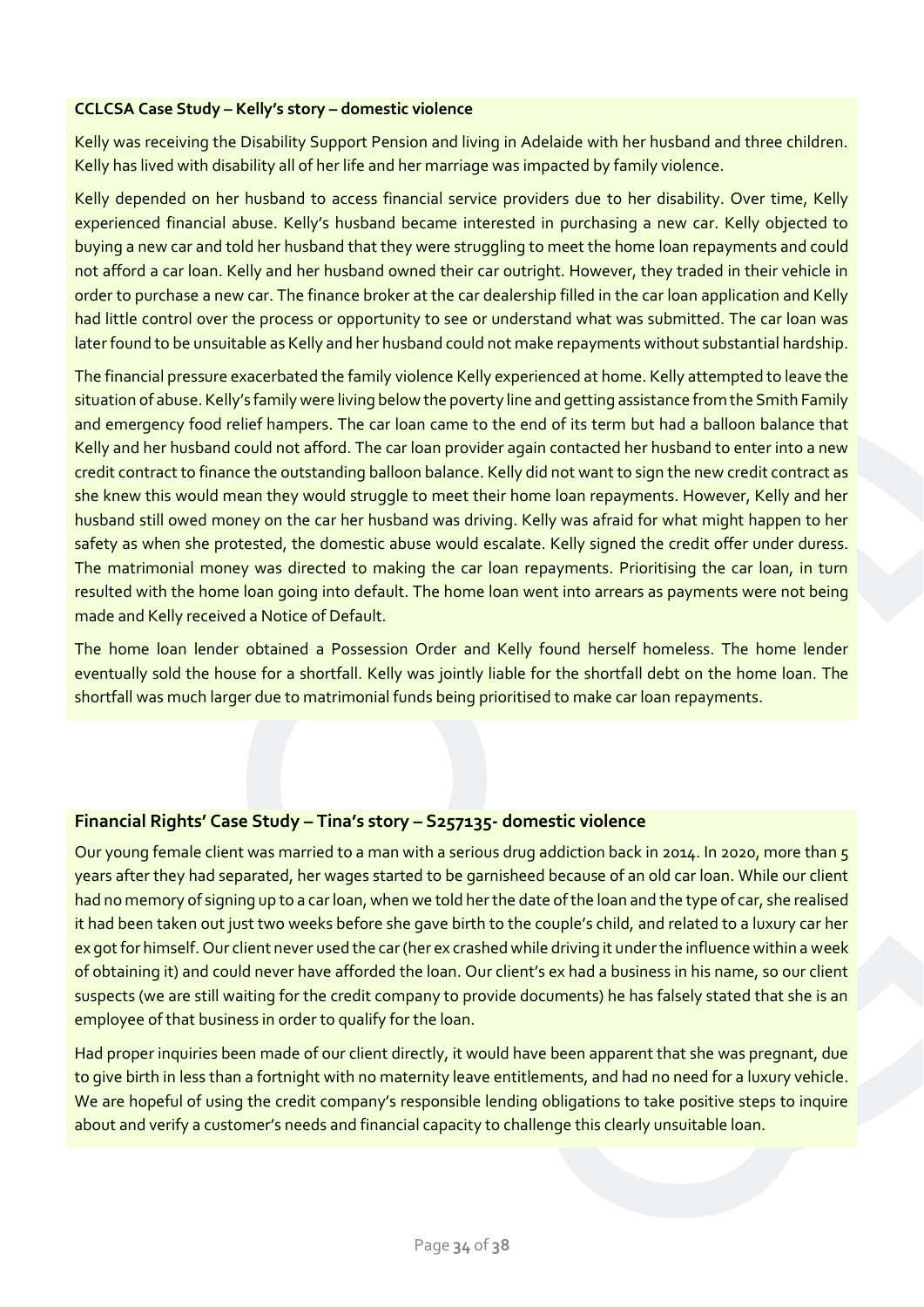#### **CCLSWA Case Study – Sandra's unaffordable car loan**

Sandra is an Aboriginal woman, and a single mother of three children, one with special needs, living in Perth. Sandra contacted Consumer Credit Legal Service WA when she was in default on her car loan. Sandra's car loan was arranged by a broker at a car yard when she was desperate to replace her car that had been written off in an accident. Sandra's sole income was from Centrelink, and she could not afford the loan repayments and pay for her family's basic expenses. CCLSWA negotiated on Sandra's behalf with the lender, on the basis that it had breached responsible lending laws. During that work CCLSWA discovered that Sandra had also taken out 14 separate payday loans over three years while she was struggling to repay the car loan, as she was in such financial hardship because of the car loan. After looking at the documents for these payday loans, it was clear that each of these payday loans was in breach of the responsible lending laws too.

### **Financial Rights' Case Study – Elise's story – C201980**

Elise (name changed) had entered into three credit contracts over the past 5 years. When she was 24 years old, she attended the Travel Agent to book a trip overseas to attend a friend's wedding with her partner. She applied online, with the Travel Agent, for a \$5,000 interest free loan for 12 months to finance the cost of the trip. The application process happened very quickly. Elise doesn't recall being asked for any details or documents about her financial circumstances. She was only required to provide her Driver's License and Medicare card. Elise got an email the same day saying she was approved for \$15,000 in credit. She told the Travel Agent that she didn't want the \$15,000 credit but was met with a sharp reply that that's what she got and she had to accept it. At the time Elise's daughter was 5 years old and her son was 7 months old. She received Family Tax Benefit, was working part-time in Aged Care, and had a \$16,000 car loan and another \$5,000 credit card. In order to make ends meet she and her family lived with her father and paid board of \$100 per week.

With a very tight budget based on her income and liabilities, the temptation of using the funds available on the credit card was difficult to resist. Eventually the credit limit of \$15,000 had been reached, Elise could no longer afford the minimum repayments and defaulted. The debt was then sold to a debt collector.

We were able to help Elise negotiate an affordable plan to pay off the outstanding balance of the debt in affordable payments. Elise now has a terrible credit report with the repayment history information recorded against her for a debt she should never have been given. Had the lender made reasonable enquiries at the time it would have been clear that Elise could not repay \$15,000 of credit without substantial hardship.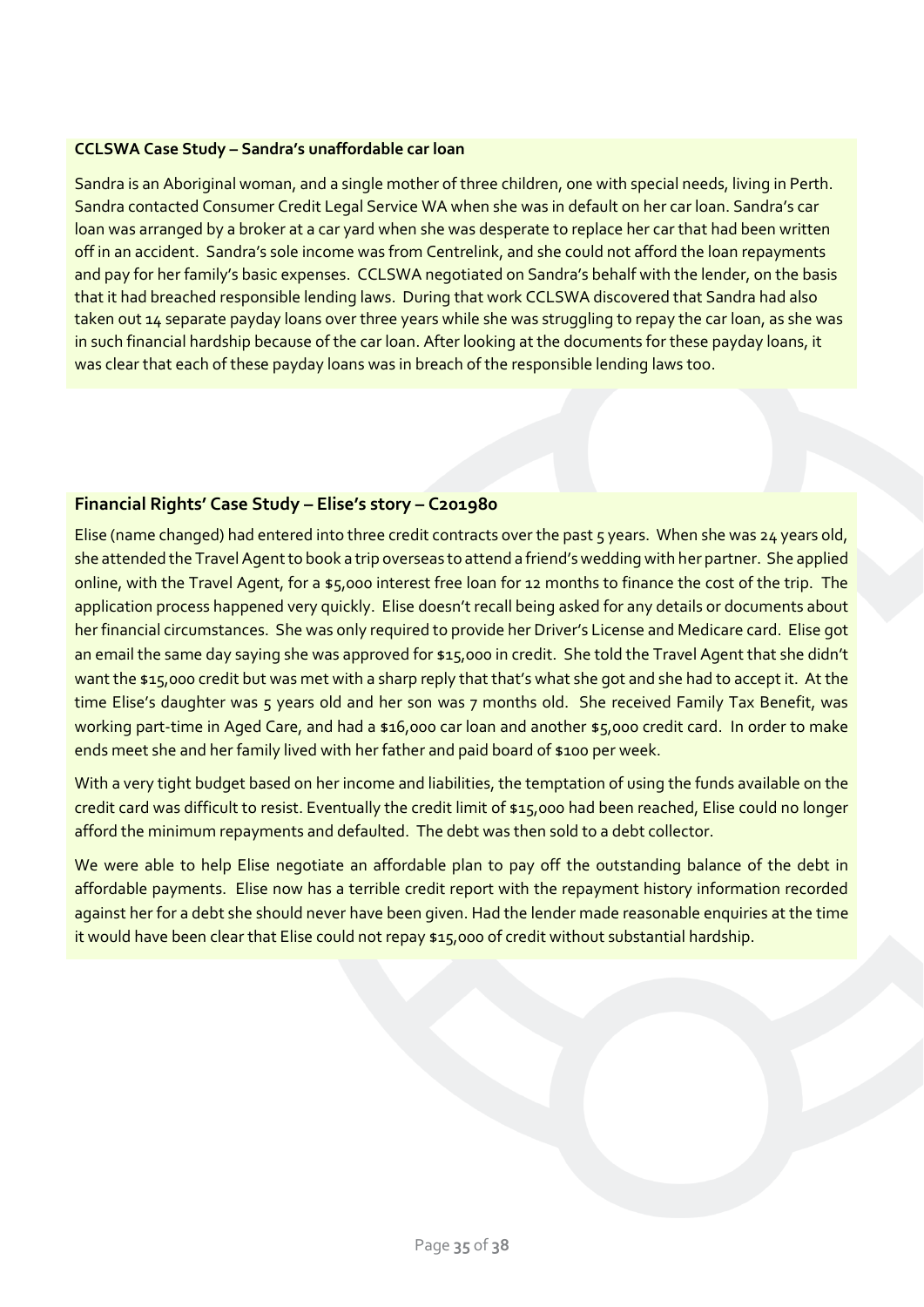# **Financial Rights' Case Study – Eva's story – C190413**

Eva (name changed) is a 47-year-old single woman with 2 children living in New England, who identifies as Aboriginal. Around two years ago, Eva went to a car dealer to purchase a car. To finance the purchase, a nonbank lender approved a loan of about \$5,000 for her. At the time, Eva had limited income as she was on a Carer's payment, caring for her disabled brother, and received family tax benefits.

After trying to keep up with the repayments for a period of time and paying around \$1500 towards the loan, Eva could not afford to meet the repayments and defaulted. She requested a hardship variation to pay \$50 per week which was rejected. When she tried to have the lender take the car to sell it, they refused to do so.

Around August 2020, she had around \$7,000 owing to the lender due to non-payment, interest, and fees that had accrued. It appears Eva was also sold junk insurance with the car, adding to the total of the debt but providing no protection against her default.

Had the car yard finance provider done a proper responsible lending assessment Eva would not have been given an unsuitable car loan (with useless add-on insurance). She has tried repeatedly to give the car back to the lender and just deal with the shortfall but the lender refuses. The car is not currently working (it needs a new battery) and is out of rego.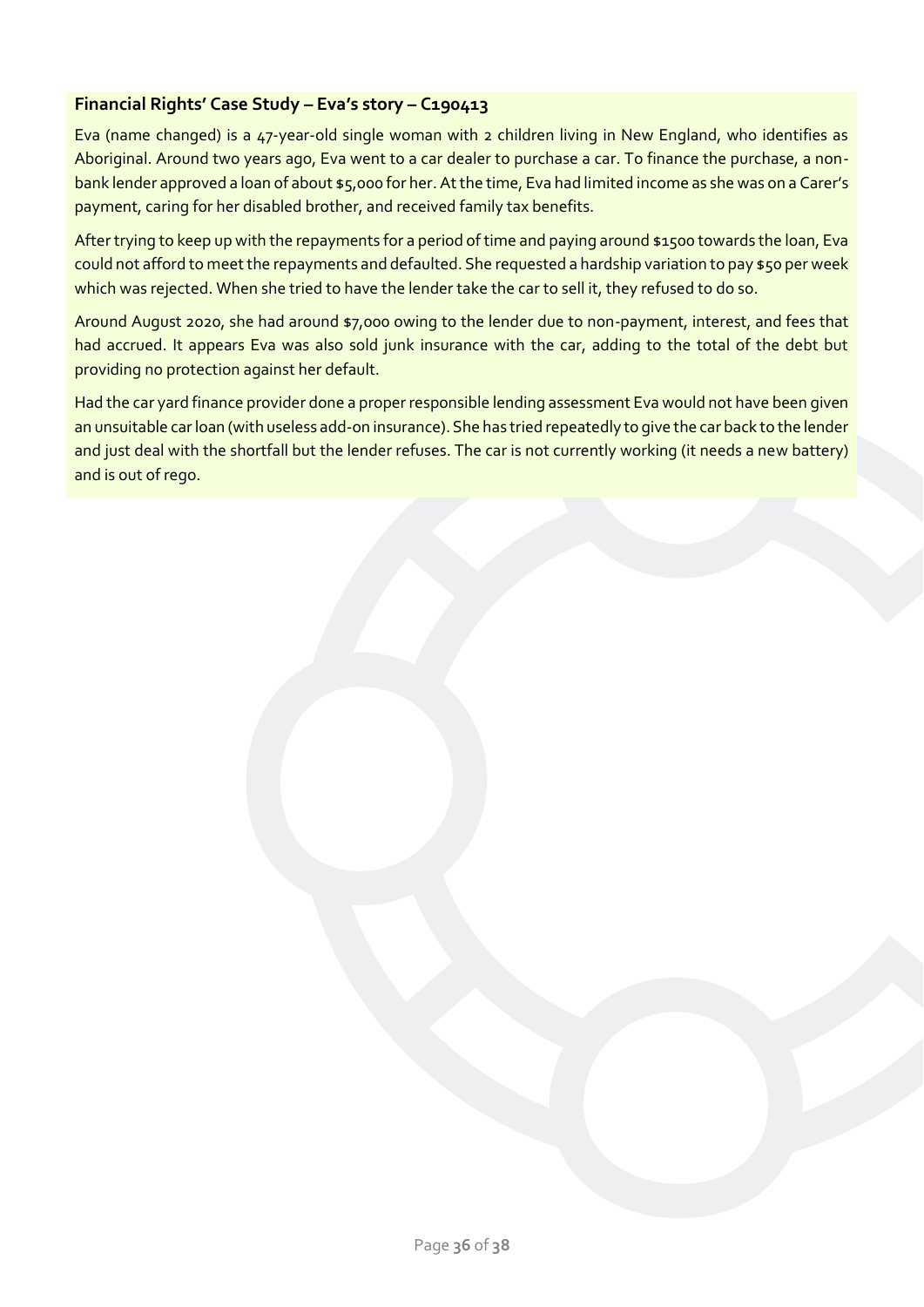# <span id="page-36-0"></span>**APPENDIX B – ABOUT THE CONTRIBUTORS**

# **Consumer Action**

Consumer Action is an independent, not-for profit consumer organisation with deep expertise in consumer and consumer credit laws, policy and direct knowledge of people's experience of modern markets. We work for a just marketplace, where people have power and business plays fair. We make life easier for people experiencing vulnerability and disadvantage in Australia, through financial counselling, legal advice, legal representation, policy work and campaigns. Based in Melbourne, our direct services assist Victorians and our advocacy supports a just marketplace for all Australians.

# **Financial Rights**

Financial Rights is a community legal centre that specialises in helping consumers understand and enforce their financial rights, especially low income and otherwise marginalised or vulnerable consumers. We provide free and independent financial counselling, legal advice and representation to individuals about a broad range of financial issues. Financial Rights operates the National Debt Helpline, which helps NSW consumers experiencing financial difficulties. We also operate the Insurance Law Service which provides advice nationally to consumers about insurance claims and debts to insurance companies, and the Mob Strong Debt Help services which assist Aboriginal and Torres Strait Islander Peoples with credit, debt and insurance matters.

### **Financial Counselling Australia**

FCA is the peak body for financial counsellors in Australia. We are the voice for the financial counselling profession and provide support to financial counsellors including by sharing information and providing training and resources. We also advocate on behalf of the clients of financial counsellors for a fairer marketplace.

#### **CHOICE**

Set up by consumers for consumers, CHOICE is the consumer advocate that provides Australians with information and advice, free from commercial bias. CHOICE fights to hold industry and government accountable and achieve real change on the issues that matter most.

### **Consumer Credit Legal Service (WA) Inc**

Consumer Credit Legal Service (WA) is a not-for-profit community legal centre based in Perth and servicing the State of Western Australia. CCLSWA provides legal advice, representation, advocacy, and community legal education to consumers in Western Australia. CCLSWA specialises in the areas of credit, banking and finance, and consumer law. In the 2 years from 1 October 2018 to 1 October 2020, CCLSWA provided over 200 services that dealt with breaches of responsible lending.

#### **Indigenous Consumer Assistance Network**

The Indigenous Consumer Assistance Network Ltd (ICAN) provides consumer education, advocacy and financial counselling services to Indigenous consumers across the nation, with a vision of "Empowering Indigenous Consumers".

Aboriginal and Torres Strait Islander peoples living in regional and remote communities often experience heightened consumer disadvantage. Structural barriers and an uncompetitive marketplace create conditions in which consumer and financial exploitation occur. In its ten years of service delivery, ICAN has assisted people through a range of consumer and financial issues including: dealing with unscrupulous used car dealers, finance companies, payday lenders, telemarketers and door-to-door salesmen. In line with its vision to empower Indigenous consumers, ICAN provides Indigenous consumers with assistance to alleviate consumer detriment, education to make informed consumer choices and consumer advocacy services to highlight and tackle consumer disadvantage experienced by Indigenous peoples.